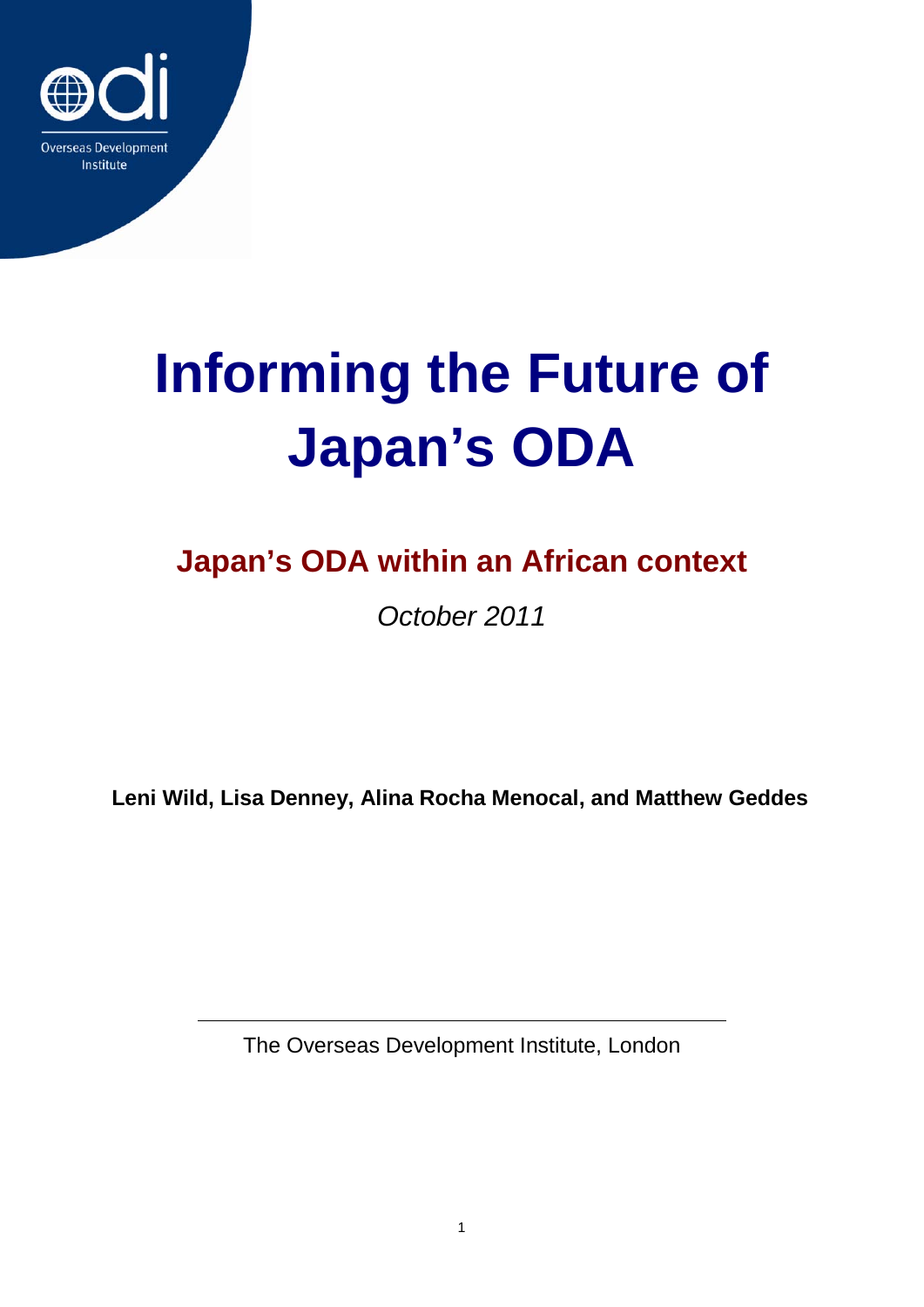### *DISCLAIMER:*

This report presents the key findings of JICA-funded research carried out by the Overseas Development Institute, and does not necessarily reflect the policy or the opinion of JICA.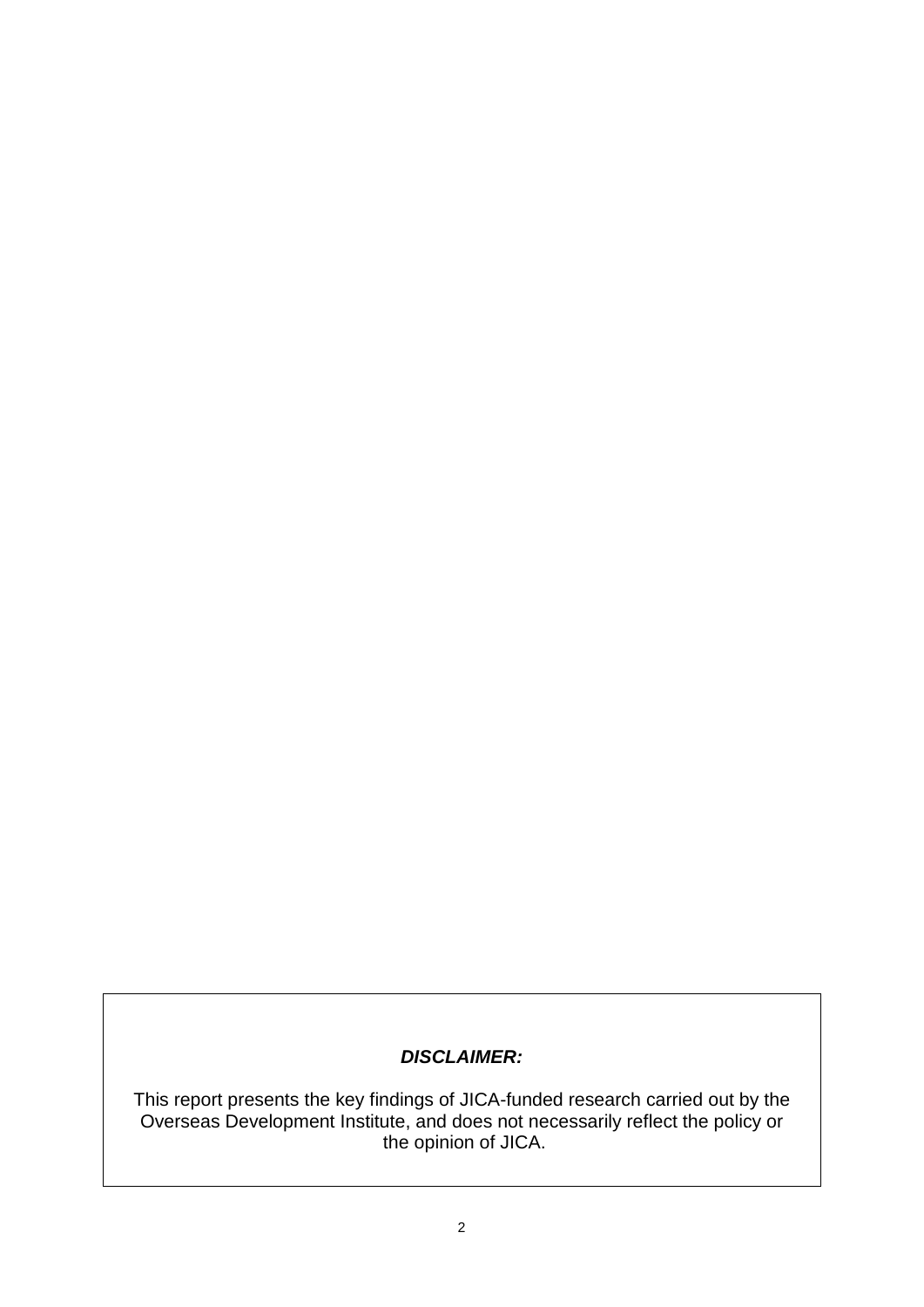# <span id="page-2-0"></span>**CONTENTS**

| <b>CONTENTS</b>                                                  | 3              |
|------------------------------------------------------------------|----------------|
| <b>ACRONYMS</b>                                                  | $\overline{4}$ |
| PREFACE: Japan at a crossroads                                   | 6              |
| About this Project                                               | $\overline{7}$ |
| Phase Two Methodology                                            | $\overline{7}$ |
| Section 1: Introduction                                          | 8              |
| Section 2: Key trends in the donor landscape                     | 9              |
| 2.1)<br>The Washington Consensus                                 | 9              |
| 2.2)<br>New development paradigms?                               | 10             |
| 2.3)<br>The rise of non-traditional donors                       | 12             |
| (2.4)<br>Aid to Africa at a cross roads?                         | 13             |
| Section 3: Japan in sub-Saharan Africa                           | 14             |
| 3.1)<br>Japanese aid to Africa: A historical perspective         | 14             |
| 3.2)<br>Japan's development model in Africa                      | 19             |
| Section 4: What is the potential added value of Japan in Africa? | 27             |
| Section 5: Options for the future                                | 30             |
| References                                                       | 32             |
| APPENDIX A: Project Terms of Reference                           | 36             |
| <b>APPENDIX B: List of interviewees</b>                          | 39             |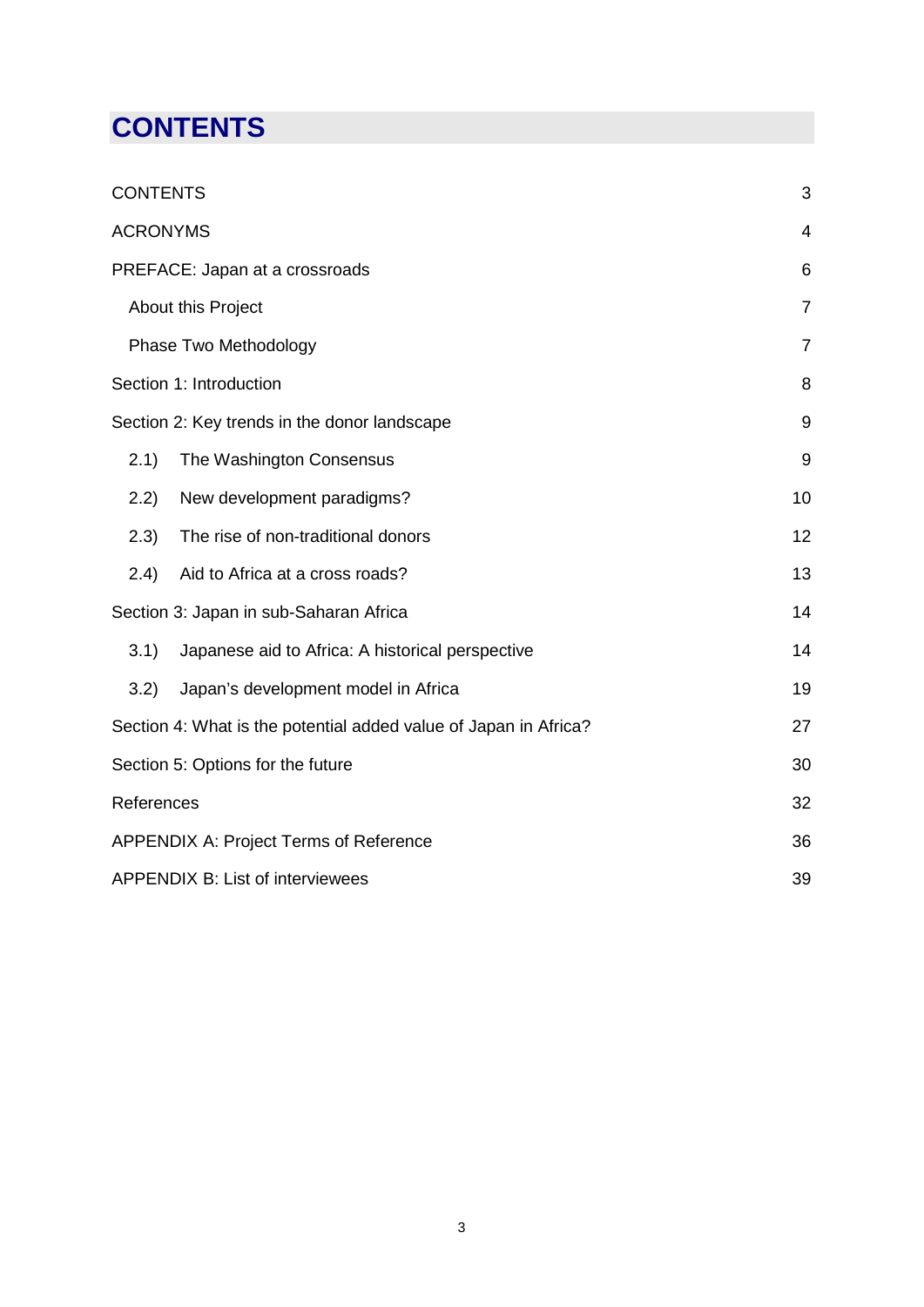# <span id="page-3-0"></span>**ACRONYMS**

| <b>ADB</b>       | <b>Asian Development Bank</b>                                     |
|------------------|-------------------------------------------------------------------|
| <b>ARI</b>       | <b>African Rice Initiative</b>                                    |
| <b>ASEI</b>      | Activity-Student-Experiment-Improvisation                         |
| <b>CAADP</b>     | The Comprehensive Africa Agriculture Development<br>Programme     |
| <b>CARD</b>      | <b>Coalition for African Rice Development</b>                     |
| <b>CICE</b>      | Center for the Study of International Cooperation in<br>Education |
| <b>CRS</b>       | Creditor Reporting System (an OECD dataset)                       |
| <b>DAC</b>       | Development Assistance Committee                                  |
| <b>DDR</b>       | Disarmament, Demobilization, and Reintegration                    |
| <b>DFID</b>      | Department for International Development (UK)                     |
| <b>GBS</b>       | <b>General Budget Support</b>                                     |
| <b>GDP / GNI</b> | Gross Domestic Product / Gross National Income                    |
| <b>GRIPS</b>     | National Graduate Institute for Policy Studies (Japan)            |
| <b>HIPC</b>      | <b>Highly Indebted Poor Country</b>                               |
| <b>IDA</b>       | International Development Association (World Bank)                |
| <b>INSET</b>     | <b>In-Service Training</b>                                        |
| <b>JICA</b>      | Japan International Cooperation Agency                            |
| <b>LDC</b>       | <b>Least Developed Country</b>                                    |
| <b>MDG</b>       | <b>Millennium Development Goal</b>                                |
| <b>METI</b>      | Ministry of Economy, Trade and Industry (Japan)                   |
| <b>MITI</b>      | Ministry of International Trade and Industry (Japan)              |
| <b>MIC</b>       | <b>Middle Income Country</b>                                      |
| <b>MoF</b>       | Ministry of Finance (Japan)                                       |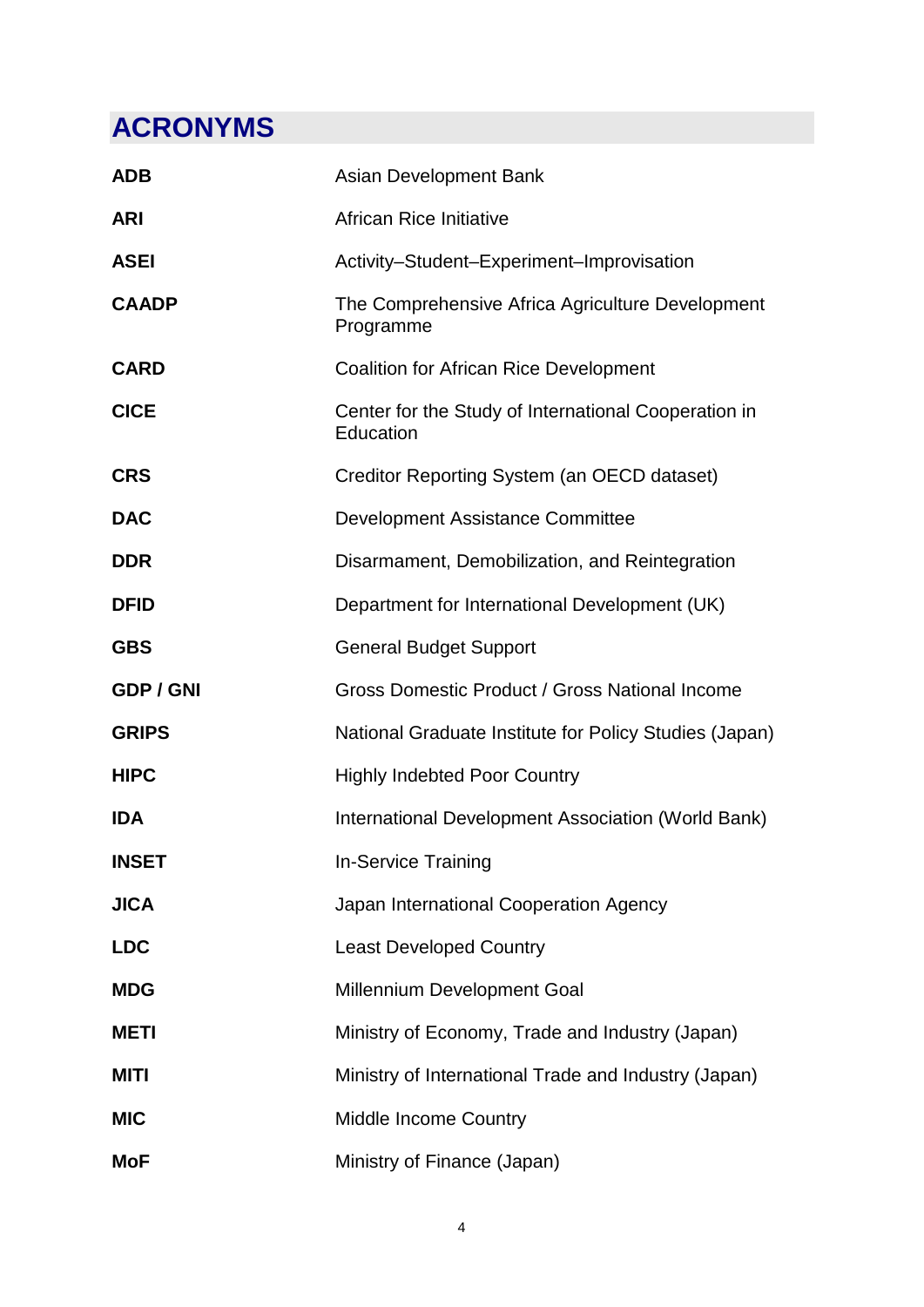| <b>MoFA</b>   | Ministry of Foreign Affairs (Japan)                                |  |  |  |
|---------------|--------------------------------------------------------------------|--|--|--|
| <b>NEC</b>    | <b>National Electoral Commission</b>                               |  |  |  |
| <b>NGO</b>    | Non-Governmental Organisation                                      |  |  |  |
| <b>ODA</b>    | <b>Official Development Assistance</b>                             |  |  |  |
| <b>ODI</b>    | <b>Overseas Development Institute</b>                              |  |  |  |
| <b>OECD</b>   | Organisation for Economic Cooperation & Development                |  |  |  |
| <b>OPEC</b>   | <b>Organisation of Petroleum Exporting Countries</b>               |  |  |  |
| <b>SMASSE</b> | Strengthening of Mathematics and Science in Secondary<br>Education |  |  |  |
| <b>SSA</b>    | Sub-Saharan Africa                                                 |  |  |  |
| <b>STEP</b>   | Special Terms for Economic Partnership (a type of loan)            |  |  |  |
| ТC            | <b>Technical Cooperation</b>                                       |  |  |  |
| <b>TICAD</b>  | Tokyo International Conference on African Development              |  |  |  |
| <b>UN</b>     | <b>United Nations</b>                                              |  |  |  |
| <b>UNTFHS</b> | United Nations Trust Fund for Human Security                       |  |  |  |
| <b>USAID</b>  | United States Agency for International Development                 |  |  |  |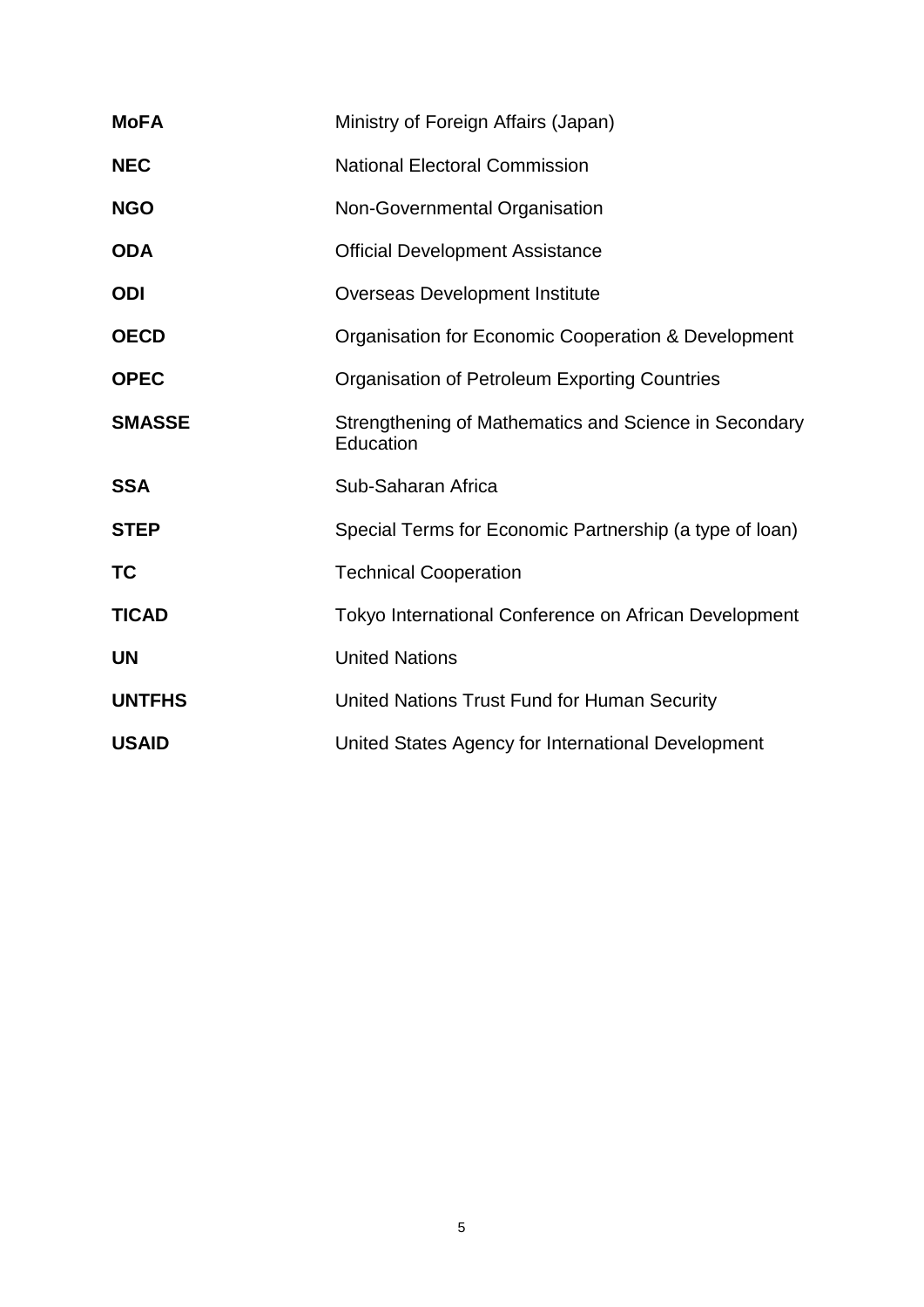### <span id="page-5-0"></span>**PREFACE: Japan at a crossroads**

In 1979, Ezra Vogel, a Harvard academic, wrote a book entitled "Japan as Number One: Lessons for America" in which he portrayed Japan, with its strong economy and cohesive society, as the world's most dynamic industrial nation. Just over three decades later, Japan holds lessons of a less encouraging kind. Its society is growing older at a faster rate than anywhere else in the world. Its position as the second largest economy in the world has been usurped by China many years earlier than had been predicted. And with the rise of the emerging 'BRIC' (Brazil, Russia, India and China) economies, its influence as the 'Asian representative' within high-level international forums is increasingly challenged.

To some extent, these problems have been looming for many decades already, with Japan typically finding it difficult to assert itself on the world stage on a level commensurate with its economic might. Its Official Development Assistance (ODA) has in many ways become Tokyo's main foreign policy tool, utilised as a form of investment, a confidence-building measure, a solution for bilateral problems, a manifestation of economic power and global leadership, and as a tool for buying power and influence in various international organisations. As the 2010 OECD-DAC *Peer Review of Japan* put it, "Japan sees international development cooperation as in its own long-term interests." The future of Japan's ODA is therefore an issue of much greater importance than simply maintaining Japan's national pride in its status as one of the world's largest bilateral donors – it is a political and economic imperative.

This means that after decades of being broadly acknowledged as the 'quiet diplomat' in international affairs, a 'bridge' between East and West, Japan is today standing at a political, economic, social and cultural crossroads, with the future of its ODA a critical influence on its compass. A number of interrelated questions are apparent:

- What are the distinctive characteristics of Japan's ODA, and can these add value to contemporary development efforts or are they more of an obstacle to effective collaboration and cooperation?
- Should Japan aim to recapture / pursue a greater role for itself on the international stage, and if so, how might it need to change the way it promotes, allocates and evaluates its ODA accordingly?
- \* To what extent is the way Japan views the value of its ODA aligned with the perceptions held by the other major stakeholders in the development field?
- How can Japan make more effective use of particular topics, countries, programs or learnings within the diverse spread of its ODA to secure greater interest, profile and influence among key external stakeholders?

These questions will be explored throughout this research project, with this report constituting the second in a series that will be made available through the JICA UK website [\(www.jica.go.jp/uk/english\)](http://www.jica.go.jp/uk/english). I hope you enjoy reading it.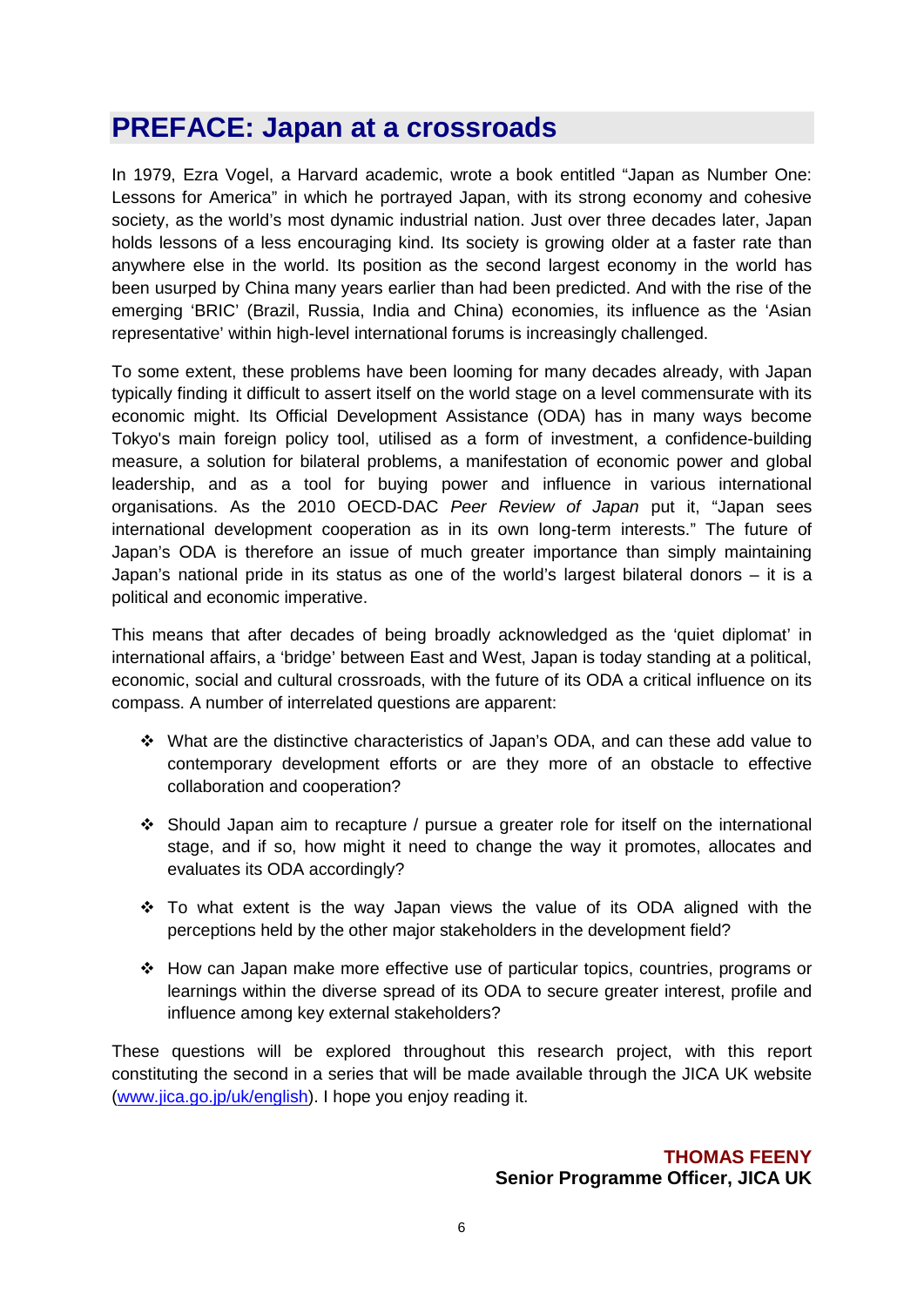#### <span id="page-6-0"></span>*About this project*

To help inform discussion of how Japan's ODA might best respond to a rapidly changing development landscape, the UK Office of the Japan International Cooperation Agency (JICA) has commissioned the Overseas Development Institute (ODI) to undertake a threepart research project entitled "Informing the Future of Japan's ODA".

Each phase of the project has its own focus and deliverables, which are designed to complement and progressively build upon the findings from each stage to make recommendations for JICA about more effective engagement in the future. The first phase of the study examines the history and evolution of Japan's ODA to date, in an effort to identify its contemporary value within an evolving development landscape. The second phase, the findings of which are presented in this report, looks at whether the distinctive characteristics of Japan's ODA may be practically applied to meet some of the current and emerging challenges facing African countries, and highlights issues that may influence JICA's effective engagement in this region in the future. The final phase of the project addresses how Japan might enhance its profile and influence in the development field within an increasingly crowded donor marketplace.

The Terms of Reference for the project can be found in Appendix A.

#### <span id="page-6-1"></span>*Phase two methodology*

**.** 

This report was developed on the basis of both desk research and a series of interviews with development professionals from JICA and a range of other organisations (see Annex B). The research team at ODI conducted a review on Japan's ODA towards Africa that included academic books, articles, donor reports and evaluations, as well as documents available on the websites of both JICA and the Japan Ministry of Foreign Affairs (MoFA).<sup>[1](#page-6-2)</sup> Quantitative data to support the report's conclusions were also gathered from the OECD-DAC Creditor Reporting System (CRS) database. In addition, the team developed a comprehensive list of questions to guide a series of 9 face-to-face or telephone interviews with relevant stakeholders, including current and former Japanese government officials, as well as representatives from several donor agencies, academics and civil society organizations.<sup>[2](#page-6-3)</sup>

Through this combination of primary and secondary data, qualitative and quantitative analysis, and some strategic and conceptual thinking, the ODI team has sought to identify how Japan's development model and ODA approach is being applied to Africa and how this compares to the priorities and approaches of other donors. The information thus gathered helps to provide an indicative assessment of what makes Japan's ODA distinctive, as well as what some of its strengths and weaknesses are, in the African context.

However, given the limited nature of this exercise, in terms of both time and resources, it was not always possible to obtain a complete picture. Beyond the literature reviewed by the team, this report also relies on the accuracy of information provided by interviewees based on their given perspective and experience. As such, there is an important subjective quality to the analysis presented here.

<span id="page-6-2"></span><sup>&</sup>lt;sup>1</sup> See the list of References at the end of this Report for further details of sources used in the desk research.<br><sup>2</sup> See the list of Interviewees at the end of this Report for further details of contributing individuals

<span id="page-6-3"></span>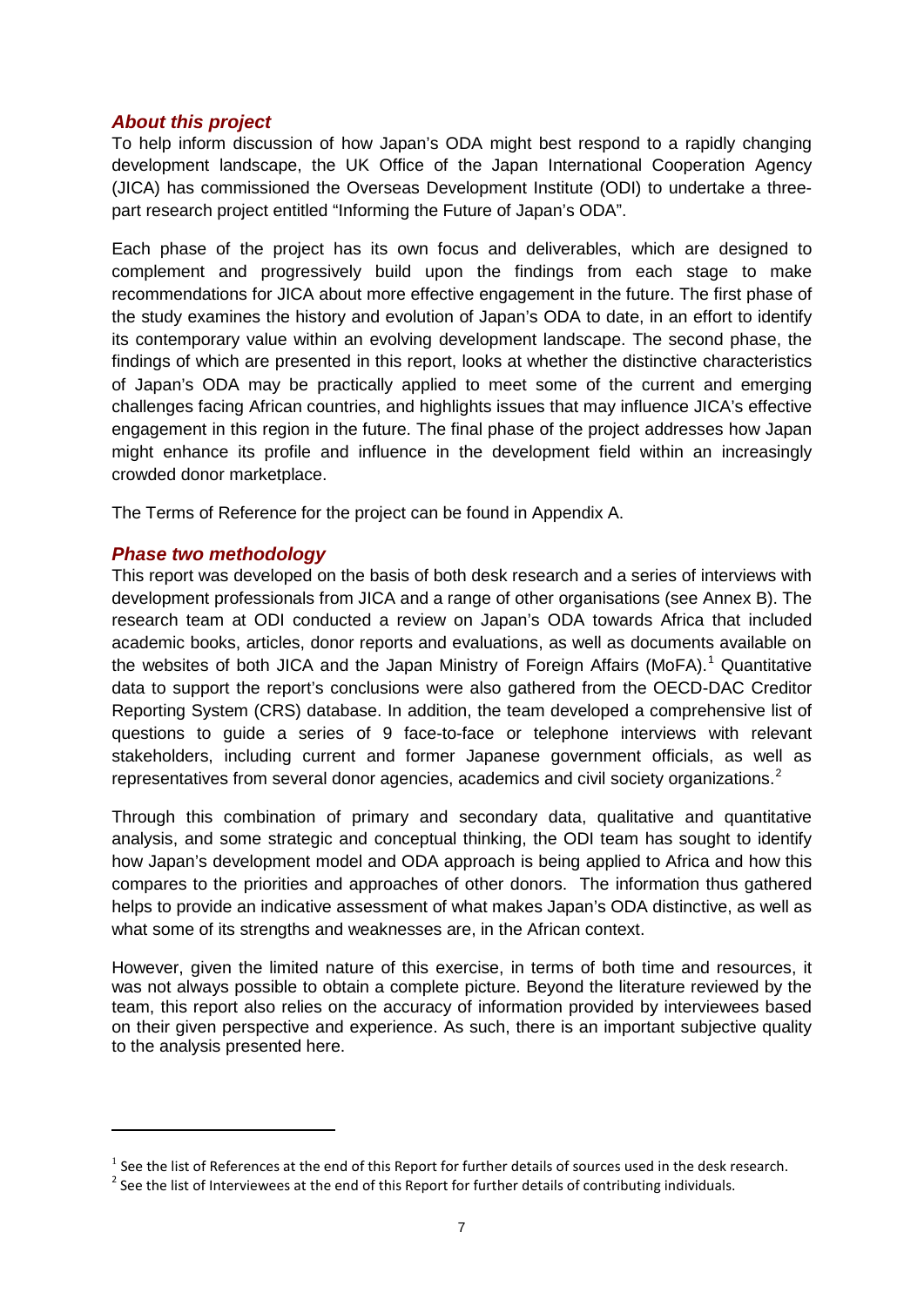# <span id="page-7-0"></span>**1. Introduction**

This report examines Japan's ODA to Africa<sup>[3](#page-7-1)</sup> and the lessons for more effective engagement in Africa in the future. It is part of a wider study, commissioned by the UK Office of the Japan International Cooperation Agency (JICA) entitled "Informing the Future of Japan's ODA".

Any reflection on Japan's ODA to Africa must be set within a broader review of the donor landscape. This landscape is a dynamic one, reflecting a wide range of motives, historical relationships and recent developments. There has been a significant presence of prominent OECD DAC donors in Africa, from multilaterals to the World Bank to bilaterals (and former colonial powers) such as the UK and France. These have come together to agree on common policy frameworks (such as around the implementation of the Paris Declaration on Aid Effectiveness) but they also remain a diverse group, with some significant differences. In recent years, these donors have emphasised issues of governance and institutional reform, as well as responding to conflict, in relation to African development. They have also begun to respond to growing African criticism about the lack of ownership and onerous conditionalities in relation to aid.

Furthermore, there are a number of emerging or non-traditional donors who are increasingly reshaping the aid landscape within Africa. Much attention has been paid to the role of China in Africa, for example, but countries like Korea, Brazil and others are also increasingly active. This supports greater diversity of approaches and aid models, although criticism has been levelled at these donors where they are seen as supporting governments and regimes that may not reflect the interests of their wider citizenry.

In this complex terrain, Japan remains a relatively small player, having traditionally focused the majority of its ODA on its Asian neighbours. Its support to Africa is still a smaller proportion of its ODA than to Asia (although it is growing) and the footprint of other donors remains far larger in terms of the overall amounts provided.

However, in 2008, Japan made a commitment to double its aid to Africa. Significantly, this is also at a time when there is increasing debate and reflection on the models and approaches adopted by donors and, crucially, on the needs and requests of those in African countries. In this respect, Japan has the potential to offer a number of its distinctive strengths, namely as an empathic partner, a steady supporter, as a distinctive voice, and as an effective implementer. However, it will need to respond to some key areas of concern if it is to capitalise on these potential strengths.

This report therefore proceeds as follows: Section 2 examines key trends in the donor landscape in Africa. Section 3 sets out Japan's model in Africa, highlighting areas of similarity and difference to its engagement in Asia, before Sections 3 and 4 look at the potential added value of Japan and options for the future.

**.** 

<span id="page-7-1"></span> $3$  For the purposes of this report, we use Africa to refer to sub-Saharan Africa.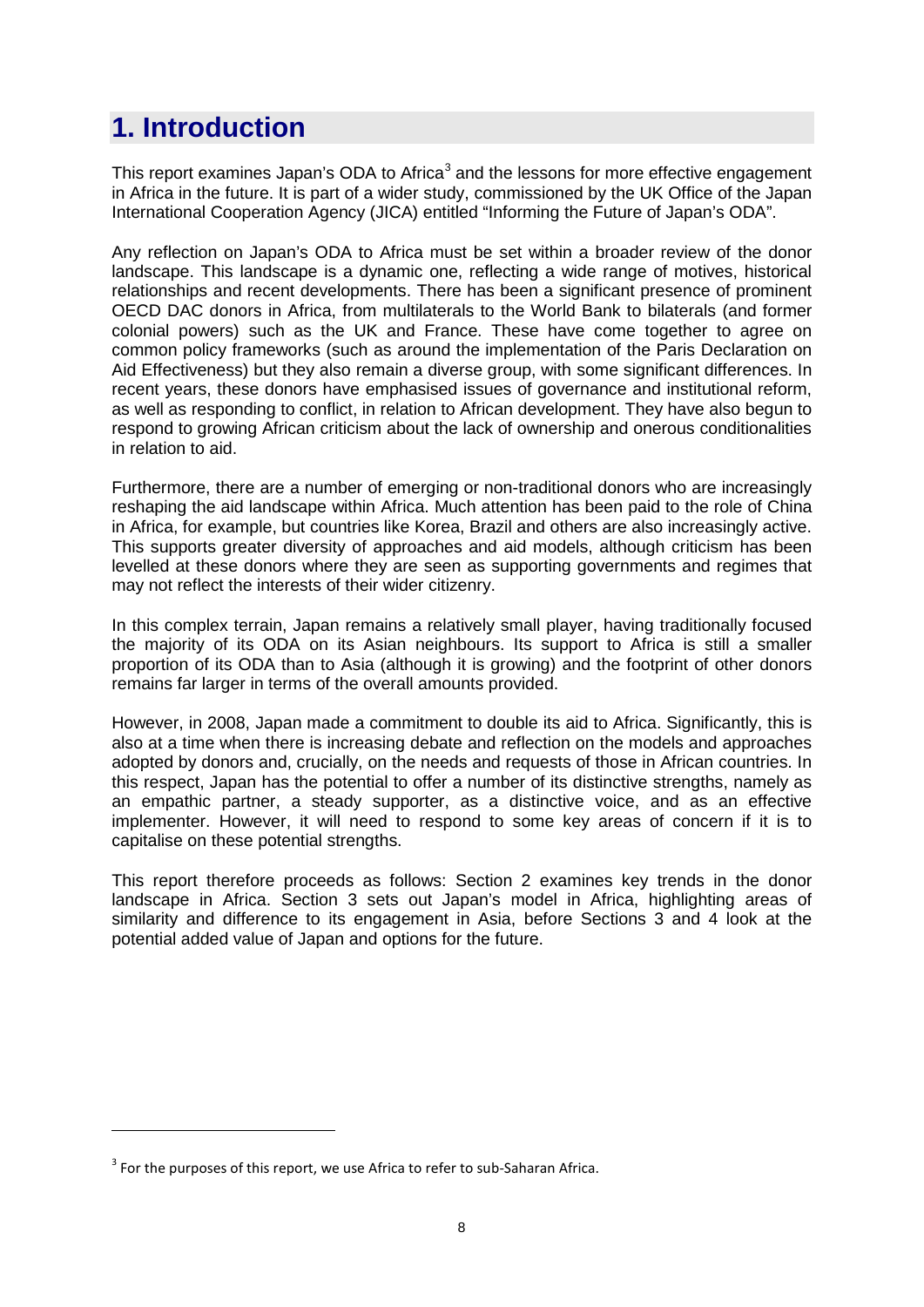### <span id="page-8-0"></span>**2. Key trends in the donor landscape**

Analysis of Japan's aid to sub-Saharan Africa needs to be situated within a reflection on the wider donor landscape. Whereas Japan has been a dominant donor in parts of Asia, the African context presents a more complex landscape, with a growing plurality of actors. Understanding how a range of donors have engaged with Africa is therefore crucial for identifying Japan's potential added value and comparative advantage.

Much of the contemporary donor landscape in Africa reflects the historical relations that characterised colonial engagement. The so-called "Scramble for Africa" marked a process of colonisation of African territory by European powers (between the late 1880s and the outbreak of World War One), the legacies of which are still being felt today. Motivated by a range of commercial and strategic interests, colonisation established a set of historical relationships and fundamentally shaped the foundations of African states and societies, often in profoundly negative ways (Herbst 2000; Migdal 1998; Davidson 1992).

Since many African countries achieved independence, links have remained between former colonial powers and African countries, reflecting a mix of commercial, cultural and strategic interests as well as some recognition of the responsibilities of these former colonial powers. There has also been an opening up of donor engagement, with a broadening recognition of the countries and organisations engaged in overseas support and development assistance. In recent years, a number of key debates have surfaced, including discussion of the socalled 'Washington Consensus' and rival development models; the rise of new aid paradigms (including the governance and human security agendas); and the rise of a range of emerging powers as prominent donors. These are all reshaping donor-recipient dynamics in Africa, and reflect the emerging reality that aid and international assistance is itself at something of a crossroads in many African contexts.

#### <span id="page-8-1"></span>*2.1) The Washington Consensus*

The term 'Washington Consensus' has been interpreted in a variety of ways, but at its core refers to a set of economic policies advocated for developing countries by institutions based in Washington, namely the international financial institutions (the IFIs, primarily the IMF and World Bank) and the US Treasury (Williamson 2004). It developed from the recognition in the late 1970s that the state in many countries (particularly in Latin America) had become bloated and ineffective; as a response, the Consensus proposed radically reducing the size of the state and strengthening the role of the market (Ibid.).

Box 1 sets out the key features of this consensus, as summarised by Rodrik (2002). As this Box makes clear, some of the elements of this prevailing approach included financial and trade liberalisation, privatisation and fiscal discipline. This was exemplified through policies of structural adjustment adopted towards Africa, which grew from the late 1970s and spread to almost all African countries, through formal agreements with the IMF and the World Bank, with the exception of South Africa, Botswana, and Namibia (Olukoshi 2000).

**Box 1: Ten key features of the Washington Consensus** (Rodrik 2002: 10)

- 1. Fiscal discipline
- 2. Reorientation of public expenditures
- 3. Tax reform
- 5. Financial liberalization
- 6. Unified and competitive exchange rates
- 7. Trade liberalization
- 8. Openness to DFI
- 9. Privatization
- 10. Deregulation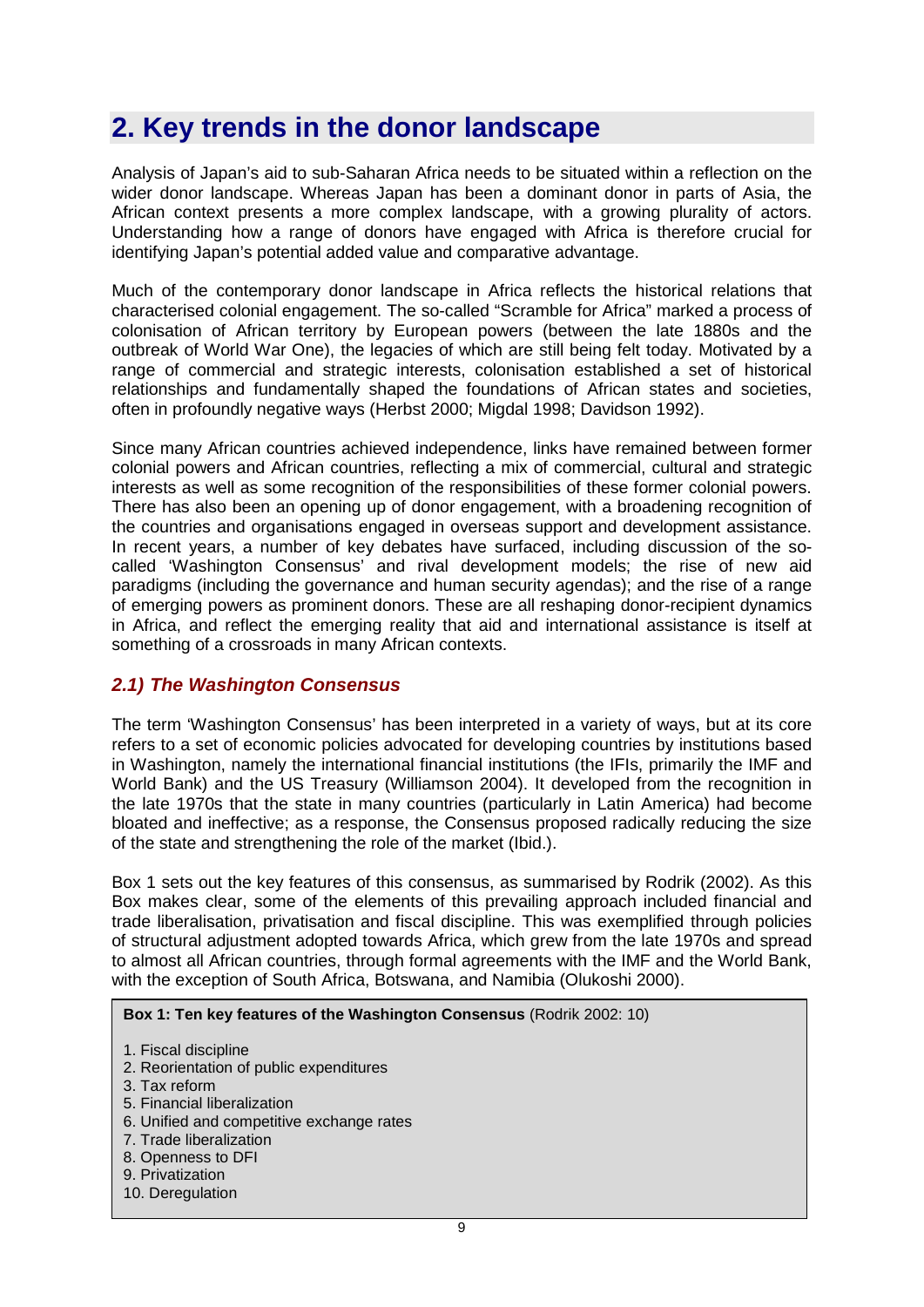UNICEF's *Adjustment with a Human Face Report* (1987) set the stage for a broad critique of structural adjustment policies, highlighting some of the social and economic costs and their failure to produce intended developmental outcomes. Since then, a body of analysis has highlighted related challenges, including its sidelining of the role of the state in promoting development. Trevor Manuel, former Minister of Finance, South Africa, for example, has argued that in practice few African countries applied, or could apply, all the reforms advocated by the Washington Consensus, in part because of the difficulties of pursuing them, but also because it was not clear that its policy prescriptions were appropriate to Africa's needs (Manuel 2003). This was seen to be reflected in the fact that Africa, at the turn of the new millennium, and despite sustained donor engagement for decades, continued to be the poorest region in the world and had remained particularly vulnerable to (violent) conflict and global economic downturns.

#### <span id="page-9-0"></span>*2.2) New development paradigms?*

In part due to these criticisms, by the 1990s some donors began to reconsider, at least in theory, the nature of their engagement with developing countries. This led to new thinking and language on issues of aid effectiveness and partnership with recipient countries. Blueprint structural adjustment policies and conditionalities characteristic of the Washington Consensus were ostensibly superseded by a 'new' approach to development, embodied in the Poverty Reduction Strategy Paper (PRSP) process (Rocha Menocal and Rogerson 2006). Started in 2000, in the wake of the international initiative on Heavily Indebted Poor Countries (HIPC), PRSPs were intended to be nationally owned development strategies and priorities prepared by governments through a participatory process involving civil society and development partners, and, in principle, would serve as a framework to guide all concessional development flows (Piron 2004).

In addition, in 2000, leaders from virtually all countries agreed to a set of eight ambitious objectives to combat world poverty; the UN Millennium Development Goals (MDGs). A focus on the MDGs placed considerable emphasis in the international community on poverty reduction through the delivery of basic social services, rather than through economic growth alone. At the Monterrey Conference on Financing for Development in 2002, participating countries reaffirmed their commitment to meet the MDGs by the year 2015. In particular, rich countries renewed their pledges to increase development assistance to 0.7% of national income and poor countries committed to taking concrete steps to improve governance, establish development priorities, and adopt sound policies for growth. In 2005, in an OECD DAC led process, donor and recipient governments again pledged to adhere to a set of principles for achieving aid effectiveness, which placed country ownership at their core (see Box 2).

#### **Box 2: Paris Principles on Aid Effectiveness (**OECD-DAC 2005)

- **Ownership:** Partner countries exercise effective leadership over their development policies, and strategies and co-ordinate development actions
- **Alignment:** Donors base their overall support on partner countries' national development strategies, institutions and procedures
- **Harmonisation:** Donors' actions are more harmonised, transparent and collectively effective
- **Managing for results**: Managing resources and improving decision-making for results
- **Mutual accountability**: Donors and partners are accountable for development results

As part of these principles, OECD DAC donors committed to increase the levels of programme based aid (over project aid), in an attempt to address aid fragmentation and make greater use of country systems. This led to the rise of a number of new aid modalities, principally forms of general and sector budget support which have been heavily piloted in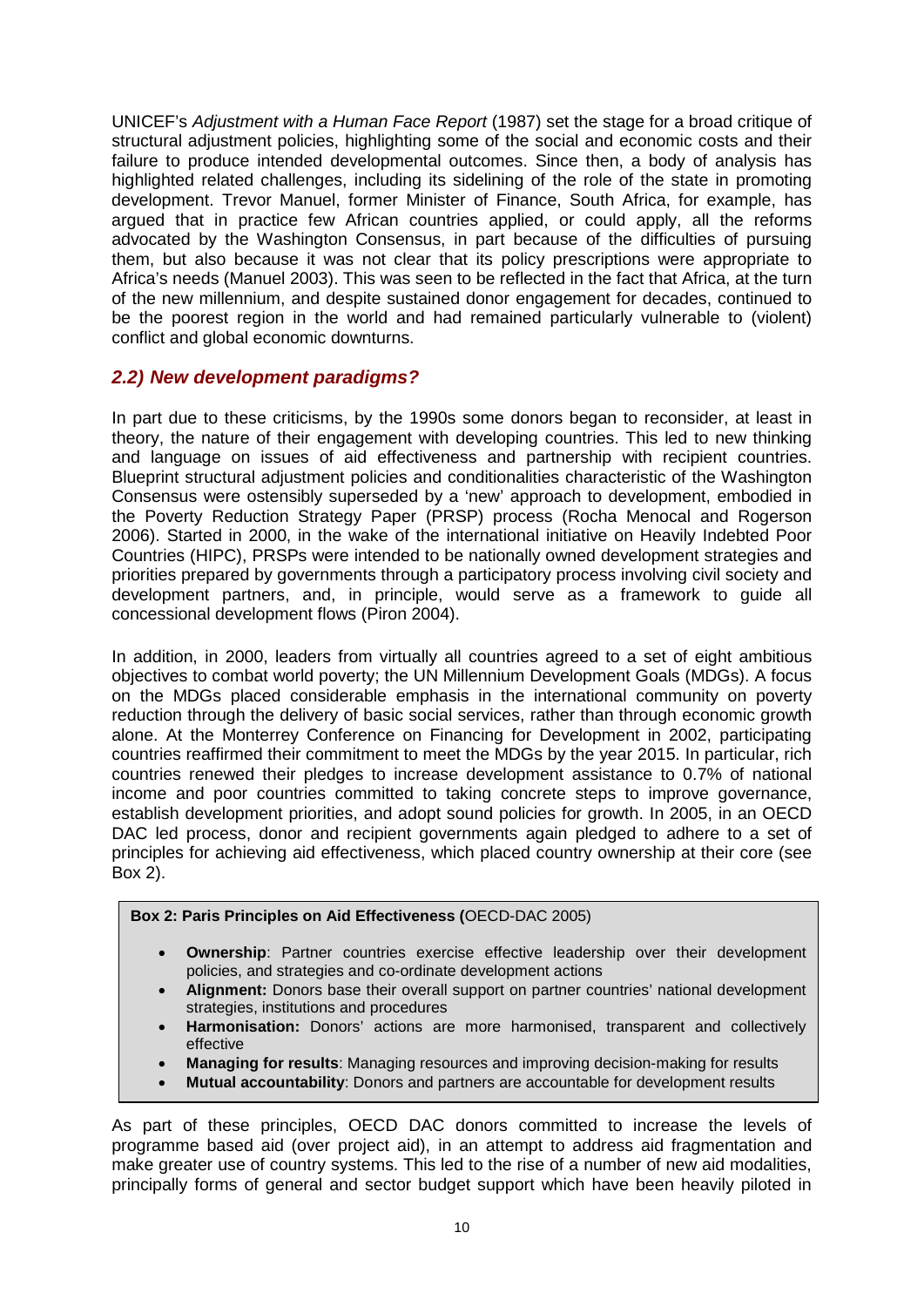some African countries, although overall they have remained a relatively limited area of donor support.

These agendas are themselves now increasingly under review. The MDGs set a fast approaching deadline of 2015, leading to growing debate on what a post MDGs agenda might be, and the Paris Principles are due to be reviewed at a forthcoming High Level Forum on Aid Effectiveness in November 2011. Analysis of the challenges of realising these commitments has contributed to some shifts in the priorities of parts of the donor community.

Recent studies, including a major study of sector budget support in six African countries<sup>[4](#page-10-0)</sup>, argue that, while these modalities have usefully strengthened policy dialogue and frameworks at the national level, in some countries they have not paid sufficient attention to more downstream issues of implementation and the incentives at local levels, undermining their ability to realise concrete development outcomes (Williamson and Dom 2010).

Moreover, realisation that the MDGs are not going to be met in some countries has placed a spotlight on the underlying institutions and governance conditions needed to realise these targets; similarly, the lack of mention of issues of conflict and fragility, despite their relevance in countries at the bottom of all development indicators, has led many donors to reassess their funding to conflict affected countries.

#### *Governance*

 $\overline{a}$ 

From the 1990s onwards, donors have increasingly highlighted the importance of governance and institutions as the essential foundation that underpins development. The Report of the Commission for Africa (CFA 2005) diagnosed poor governance as the single most significant developmental challenge besetting the region, stressing that "without progress in governance, all other reforms will have limited impact".

For some donors, including the US and a number of European donors, as well as some UN agencies, this initially translated into a 'good governance agenda' which placed principles of participation, inclusiveness, accountability and rule of law at its core. As a result, there was increased investment in improving the quality of governance in Africa, including considerable support to public sector reform, as well as to civil society activism<sup>[5](#page-10-1)</sup>. The focus of this agenda on (formal) institutions has been important and offered an important corrective to earlier approaches that promised development without due concern for the institutional framework needed to deliver those policies (Grindle 2011).

However, the nature of the relationship between 'good governance' and growth is itself increasingly contested. There is a widespread perception that such governance and publicsector reforms, as well as capacity-building efforts more generally, have fallen short of expectations for improved developmental outcomes, including in Africa (Pritchett and de Weijer 2010). Multiple evaluations have shown the limitations of programmes designed to support 'good governance' measures (for example, Pritchett and de Weijer 2010). In light of these challenges and limitations, concepts of 'good enough' governance or forms of growth enhancing governance have been developed (Grindle 2011; Booth 2011). These seek to understand the governance or institutional arrangements that work for development, including in sub-Saharan Africa (Wild and Foresti 2011). This change in approach, entailing

<span id="page-10-0"></span> $4$  These were Mali, Mozambique, Rwanda, Tanzania, Uganda and Zambia.

<span id="page-10-1"></span><sup>5</sup> For example, between 1990 and 2000, all major donors except Japan increased governance and NGO support from approximately 4 per cent to 9 per cent of total ODA expenditure (OECD DAC). This has also been an increasing area of policy engagement for many donors.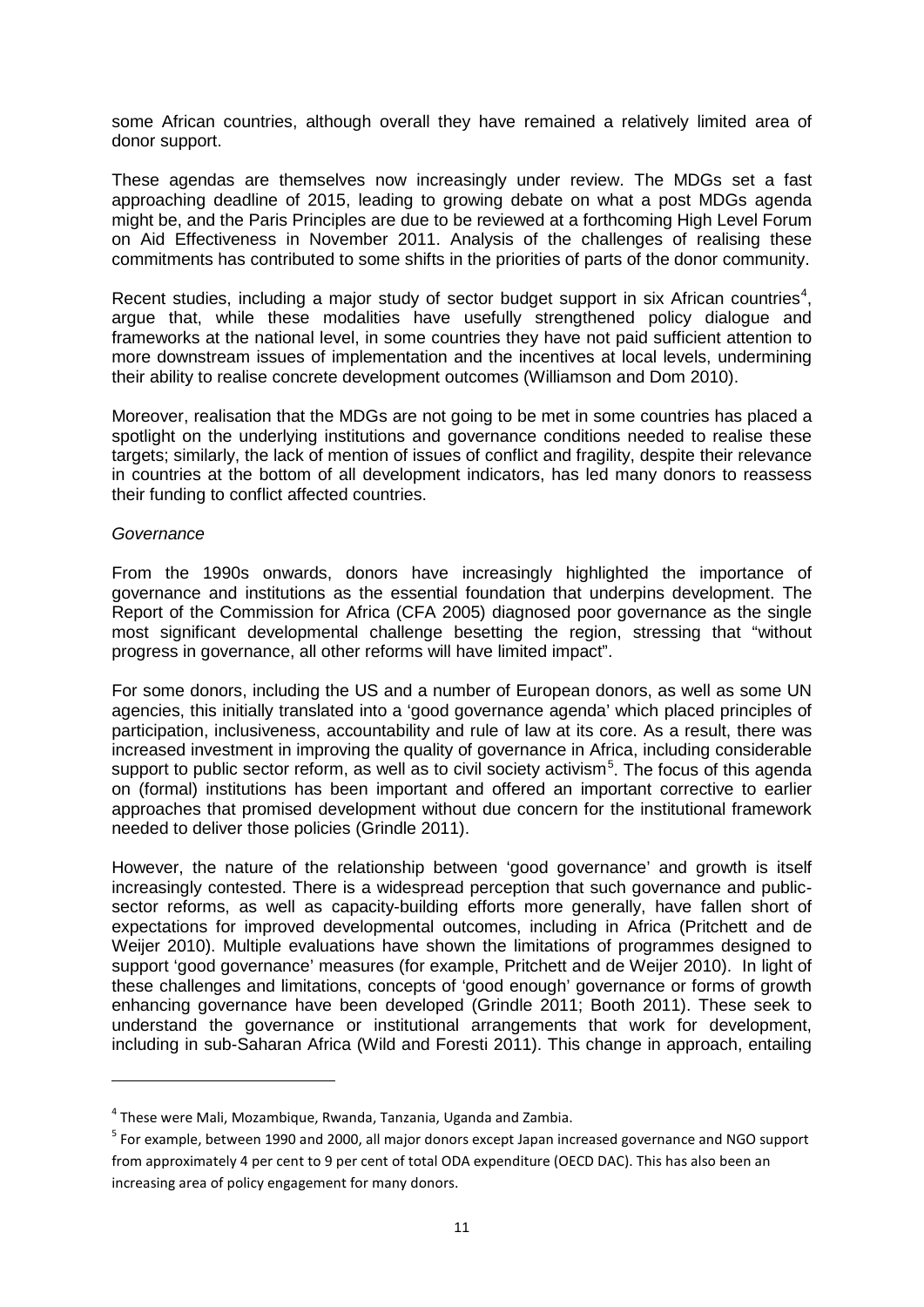a shift from a focus on 'best practice' based on idealised blueprints towards a focus on 'best fit' based on contextual realities, is gradually gaining momentum across a range of donor agencies (DFID 2009; World Bank 2009; Wild and Foresti 2011) and provides a potential opportunity for much greater Japanese inputs and engagement (discussed in further detail below).

#### *Fragile states*

Fragile states have also emerged as a top priority and concern in current development thinking and practice. Africa has been an important area of donor focus in this respect, because it is the home of a large majority of what Paul Collier (2007) calls "the bottom billion" of the world population, who live in fragile states suffering from a variety of "development traps", including conflict, bad governance, the natural resource curse, and regional dynamics generated by "bad neighbourhoods". This has resulted in the direction of aid flows towards conflict affected countries and the recognition of the need for aid to be conflict sensitive. As discussed in the first Report prepared as part of this project, Japan has shown a particular commitment to issues of human security, devoting 10 percent of ODA (not including debt relief) to food aid/food security and a further 10 per cent (also not including debt relief) on emergency relief and rehabilitation (OECD DAC CRS) (Rocha Menocal et al 2011).

#### <span id="page-11-0"></span>*2.3) The rise of non-traditional donors*

A number of emerging or non-traditional donors, including China, South Korea, Venezuela, India, and Brazil have been increasing their support to poorer countries, especially in Africa. For the most part, these emerging donors do not belong to the OECD DAC (except South Korea, which joined in 2010), and as such they remain outside the Paris framework of aid effectiveness. Most of these donors provide aid for a variety of reasons, including energy security, enlarged trading opportunities, and new economic partnerships, as well as forms of solidarity and south-south support, against the backdrop of their own rapidly growing strength and size in the global economy (Woods 2008). The exact level of this funding is difficult to gauge – the OECD, however, has estimated that resources from non-DAC donors (including emerging donors, non-DAC multilaterals and private foundations) amount to \$30 billion a year (approximately one quarter of that given by DAC donors each year) (Prada et al 2010).

China's engagement with Africa provides a useful illustration of the extent to which it is shaping the wider development landscape. Its trade with Africa has grown significantly, to the point that it is now Africa's third most important trading partner, largely fuelled by Chinese imports of oil from Sudan and other African countries (Woods 2008, McKinsey 2010). For China, aid (although not always conforming to ODA definitions) has been a strategic component of its foreign policy: "With inventive packages of aid, loans, and investments, the People's Republic, in return, secured votes to take China's seat at the United Nations (held by Taiwan's government until 1971), opened up channels for muchneeded oil and mineral resources, mitigated its food-security concerns, and gained a strategic foothold on the continent" (McKinsey 2010). Moreover, Chinese aid is often tied to Chinese labour and materials.

Brazil is another emerging power which is building its profile and engagement in Africa and beginning to shape the wider landscape, particularly in Portuguese-speaking African countries (Mozambique, Angola, Cape Verde), which account for the bulk of Brazilian resources to the region. Cabral and Weinstock suggest that in 2009, the continent received most of the Brazilian aid agency's annual budget (50%), followed by South America, although other estimates indicate that Brazilian aid to Africa, while substantial, is still less than Brazilian aid allocations to Latin America (ONE 2011). Brazil has also reportedly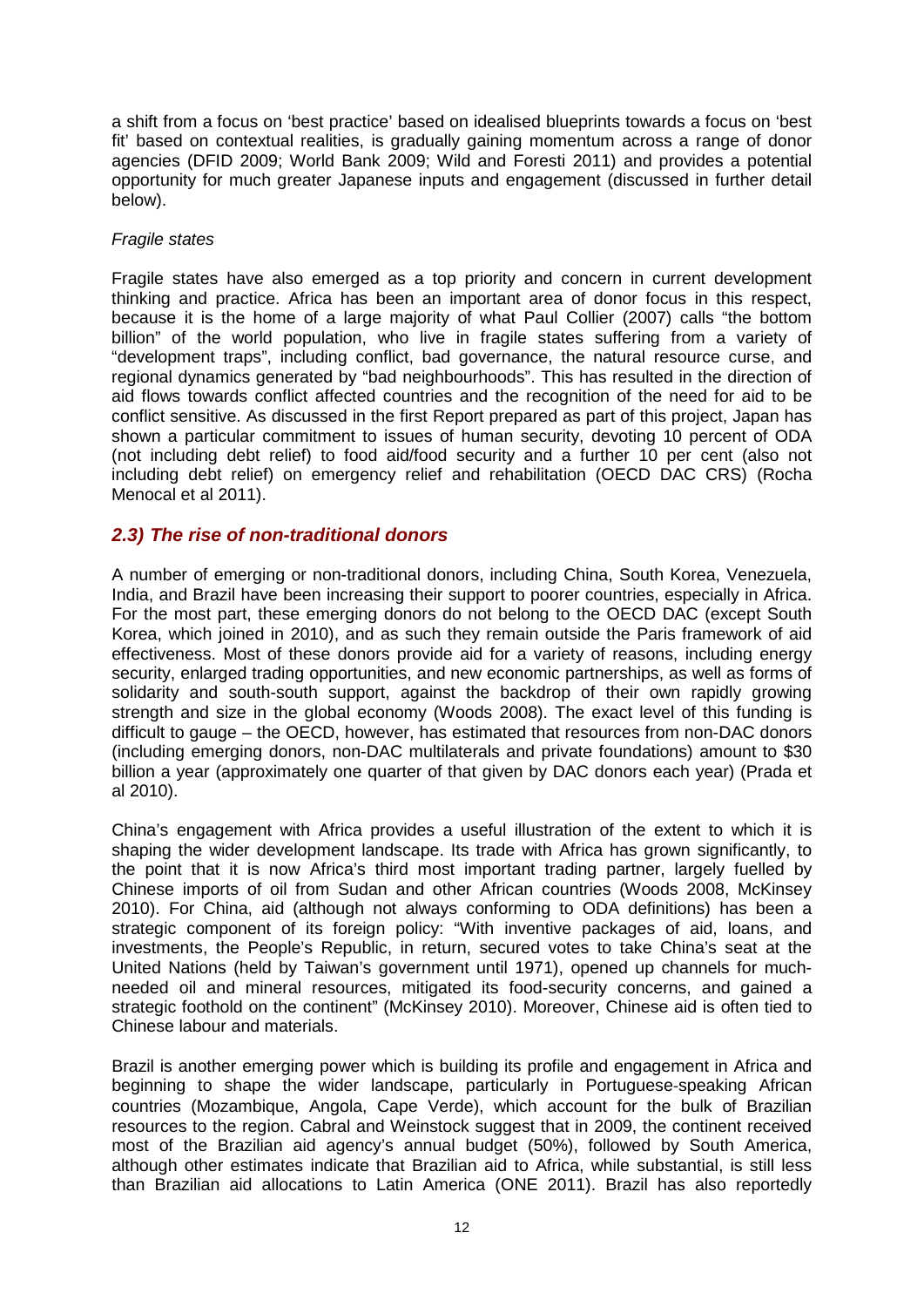become a leading player in triangular cooperation: memoranda of understanding have been negotiated between Brazil and several traditional bilateral partners, such as Japan, Germany, Spain and Italy, as well as with multilateral organisations, to provide cooperation to a third country in the South (Cabral and Weinstock 2010).

These emerging or non-traditional donors are challenging much of the prevailing consensus among DAC donors. To some extent, some of these new donors disburse their aid in ways similar to Japan. For instance, they are often characterised by low conditionality, respect for sovereignty and the principle of non-interference; a focus on the 'hardware' of development (such as infrastructure and productive sectors – although not across all non-traditional donors); strong linkages between aid, trade, and investment; and project-based rather than more programmatic aid.

This has often been favourably received within many African countries and by African leaders who have lamented the loss of interest within the mainstream donor community in some of these core areas, and who have also benefited from growing competition between donors. But some of these emerging donors have also been challenged for their narrow focus on strategic interests (rather than poverty reduction), which has translated – in some cases – to support for regimes and governments who are not seen to operate in the interests of their wider populations (Woods 2008; Wild and Mepham 2006).

#### <span id="page-12-0"></span>*2.4) Aid to Africa at a crossroads?*

As the above overview illustrates, there is considerable reflection on donor engagement in Africa. Donors who have long (colonial) histories with the African continent, and who are prominent members of the DAC, are increasingly challenged to show the results of their prolonged investment and to learn lessons from past (and sometimes unsuccessful) models of engagement. The goals of the Paris Declaration, for instance, remain far from being achieved and progress on key indicators across Africa remains irregular. Despite numerous efforts to promote country-led ownership, many donors continue to dominate the development agenda and decision-making processes in aid dependent African countries. In the run-up to the next OECD DAC High Level Forum on Aid Effectiveness (to be held in Busan in November 2011), a number of African countries have sought a greater leadership role and are calling for changes to how the DAC framework supports and facilitates notions of ownership.

Moreover, a number of key policy agendas of these DAC donors are increasingly contested. There is growing debate and reflection on the nature of the relationship between governance and growth – challenging many of the precepts of the 'good governance' agenda – as well as challenges to link upstream policy engagement with downstream implementation concerns. This, combined with fears of declining public support at home, are leading to their own processes of reflection. Furthermore, there remains considerable variation in the aid programmes of those within the DAC. While there is often talk of a 'DAC Consensus', this is itself contested and in reality exists more in a rhetorical, rather than practical, sense.

Meanwhile, the rise of emerging powers and less traditional aid actors poses further challenges to this prevailing consensus. Discussions are ongoing as to whether these types of donors can be expected to play by OECD DAC rules and abide by the Paris Declaration when they operate in Africa. However, as the number of actors and models in Africa increases, issues of coordination (to avoid overlap or working at cross purposes) and harmonisation come increasingly to the fore – and African leaders themselves have expressed frustration at the competing requirements and approaches of the wide range of donors they now have to deal with (although this is also balanced by the benefits of increasing donor competition for recipients) (Woods 2008, Rocha and Rogerson 2006).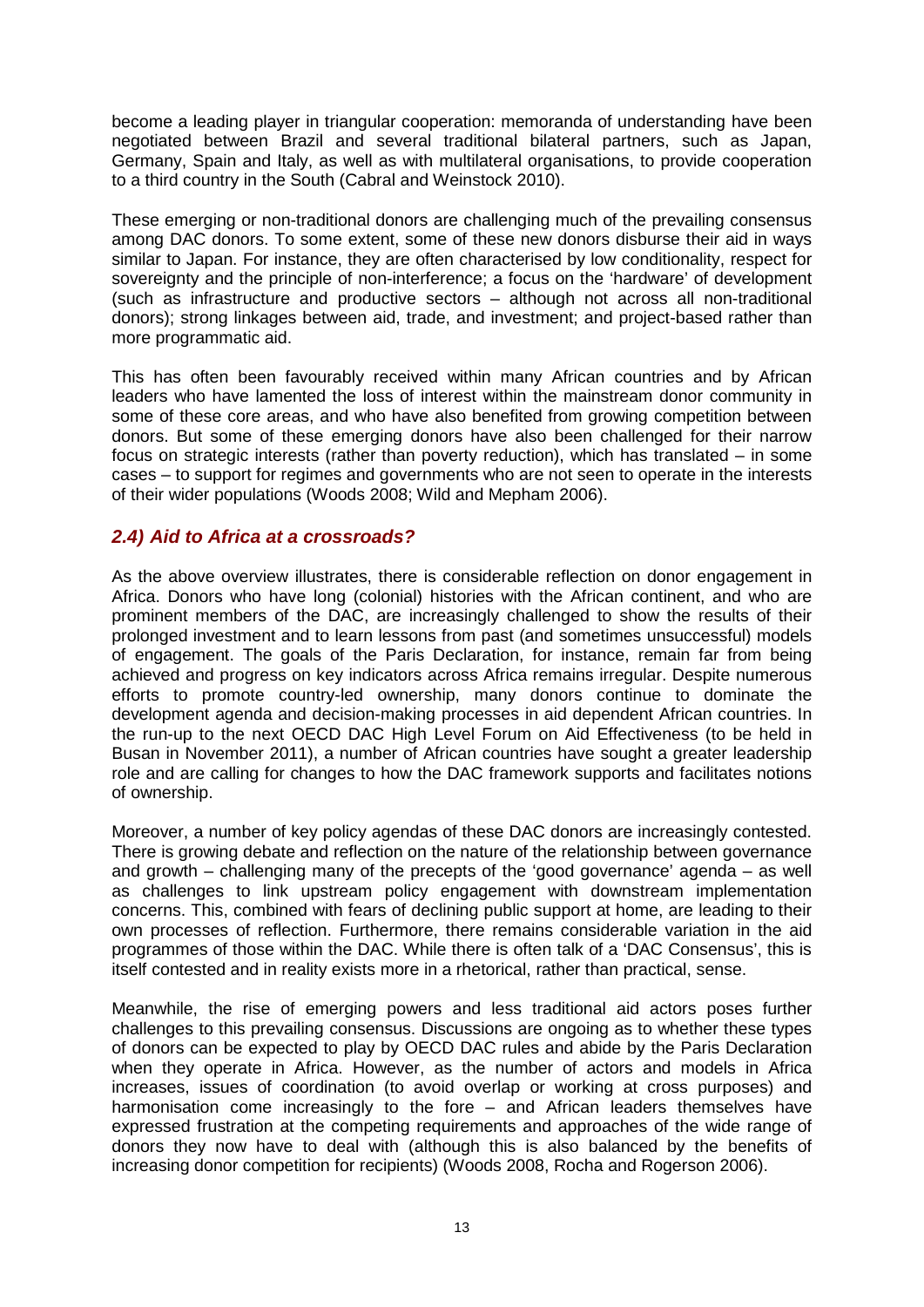These issues provide an important backdrop for reflection on the role of Japan in Africa, and help map the contours of what is an increasingly crowded landscape of donor engagement in Africa. They demonstrate, above all else, that while Japan reflects on its own model and potential value added, it does not operate in a vacuum. A wide number of donors are also engaged in processes of self reflection and review, and there are a number of areas where Japanese experiences may be usefully brought to bear.

### <span id="page-13-0"></span>**3. Japan in sub-Saharan Africa**

Japan is now an established development partner in Africa, with 31 JICA offices and hundreds of projects across the continent. In 2008, it pledged to double its aid to Africa and has maintained that commitment in spite of Japan's changed economic outlook.

However, Japan's ODA to Africa remains low as a proportion of its overall ODA contributions, averaging 14 per cent (including debt relief as part of ODA) between 2005 to 2009. This contrasts with allocations averaging 35 per cent amongst other DAC reporting donors. This means that Japan remains a relatively small donor in Africa (see Figure 2). Table 1 identifies the top five donors by volume to Africa since the 1970s, with Japan as a comparison.

|                        | 1973-79 | 1980-89 | 1990-99 | 2000-09 | <b>Total</b> |
|------------------------|---------|---------|---------|---------|--------------|
| <b>IDA</b>             | 10      | 31      | 35      | 55      | 130          |
| <b>EU Institutions</b> | 10      | 23      | 26      | 46      | 106          |
| <b>France</b>          | 4       | 17      | 21      | 40      | 83           |
| <b>United States</b>   | 3       | 15      | 10      | 54      | 82           |
| Germany                |         | 13      | 12      | 22      | 53           |
| Japan                  | 3       | 9       | 10      | 17      | 38           |

| Table 1: ODA (USD billions) to sub-Saharan Africa from top 5 donors by total volume |  |  |  |
|-------------------------------------------------------------------------------------|--|--|--|
| and Japan <sup>6</sup>                                                              |  |  |  |

In order to understand how Japan is engaging with Africa, and how these issues are playing out in different contexts, we examine both the historical trajectory of Japan's ODA and the current models and modalities it employs.

#### <span id="page-13-1"></span>*3.1) Japanese aid to Africa: A historical perspective*

**.** 

Looking at the historical trends for Japan's engagement with Africa, Sato presents five stages which have shaped its development assistance (see Box 3) (Sato 2010: 11). Figure 1 summarises how Japan's ODA to Africa has changed over time, both including and excluding debt relief.

<span id="page-13-2"></span><sup>&</sup>lt;sup>6</sup> Source OECD DAC CRS (extracted in April 2011). Top 5 by total volume reported to the OECD DAC CRS between 1973 and 2009. Commitments constant (deflated). Includes debt relief.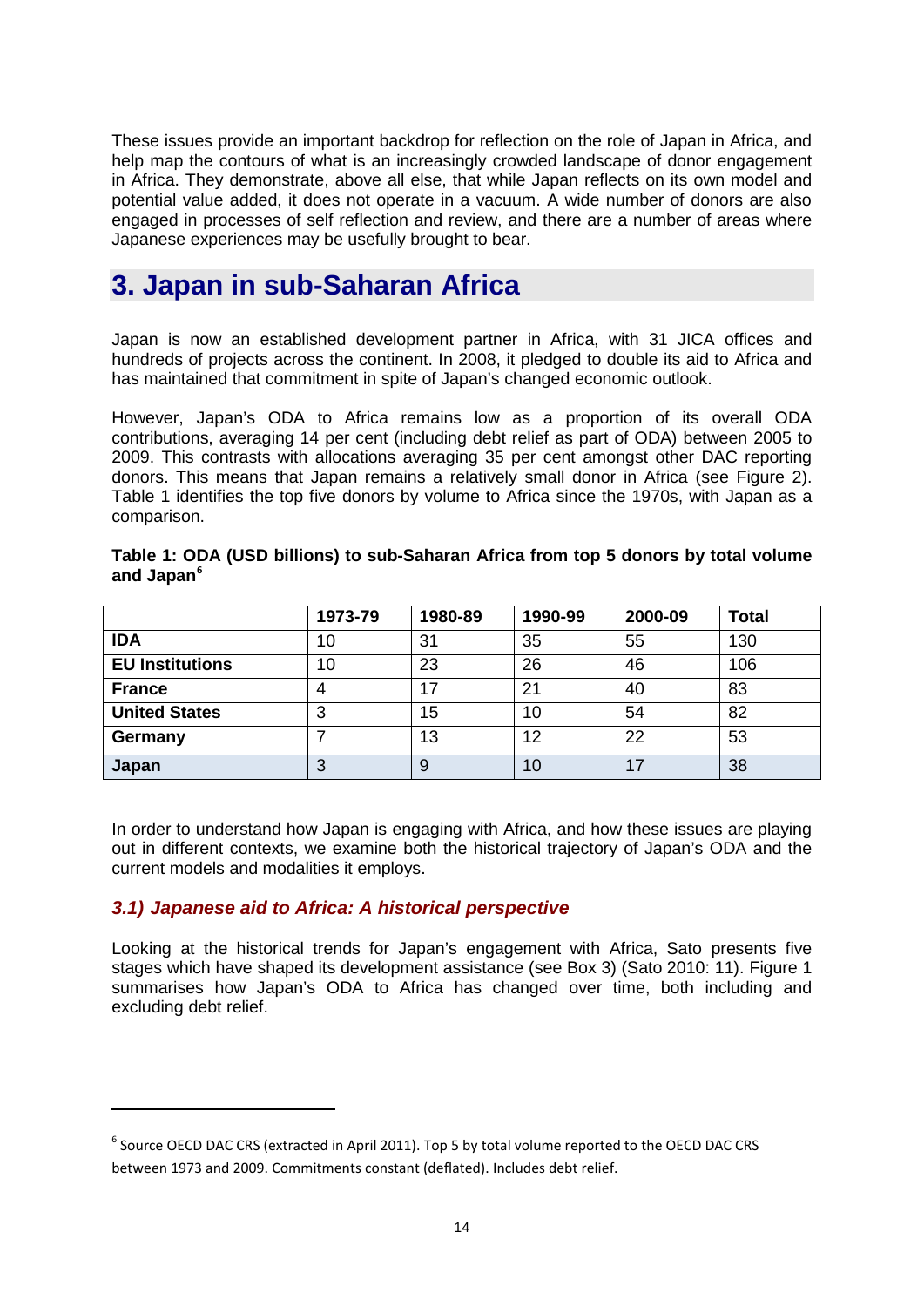

- 1954 1973: The beginning of Japanese aid to the first oil crisis
- 1974 1980: The first and second oil crises
- 1981 1988: Period of rapid expansion of Japanese aid
- 1989 2000: Period when Japan became the largest international donor and began engaging in international policy issues
- 2001 present: Period when Japan has faced a shift in international aid debates and domestic challenges

**Figure 1: Japanese ODA excluding and including debt relief to sub-Saharan Africa[7](#page-14-0)**



Levels of Japanese aid to Africa during the **first stage** were negligible, as around 98 per cent of Japanese ODA focused on Asia, as part of reparations for policies of the past (Sato 2010: 11; 13; Lehman 2010a: 4). The explicit purpose of Japanese aid during this time was, as the Ministry of International Trade and Industry (MITI) stated in 1958: 'to expand the export market and to secure the import market of important raw materials' (quoted in Sato 2010: 11). By the 1960s, consulates had opened in Pretoria, Cape Town and then Rhodesia as well as embassies in Nigeria, Ghana, Kenya and Ethiopia (Morikawa 1997: 53-54; 59). Trade and cultural exchanges began, particularly with South Africa in the 1960s (Morikawa 1997: 56). Trade links were also re-established with East Africa, where Japan had engaged in exports in the 1920s (Ampiah 1997: 35). Uganda was the first African country to receive a Japanese loan in 1966, followed by Kenya, Nigeria and Tanzania in the same year (Moss and Ravenhill 1985: 78). Despite these initial forays into the continent, however, by 1969 Africa's share of Japan's ODA (excluding South Africa) was just 1.1 per cent (Morikawa 1997: 70).

The **second stage** of Japan's aid relationship with Africa saw the beginning of increases in ODA flows, although the actual increases in this debate were slight, as demonstrated in the graph above. Oil crises in 1973 and 1979, caused by an oil embargo and the quadrupling of

**.** 

<span id="page-14-0"></span> $<sup>7</sup>$  Source OECD DAC CRS (extracted in April 2011). Commitments constant (deflated) in USD millions.</sup>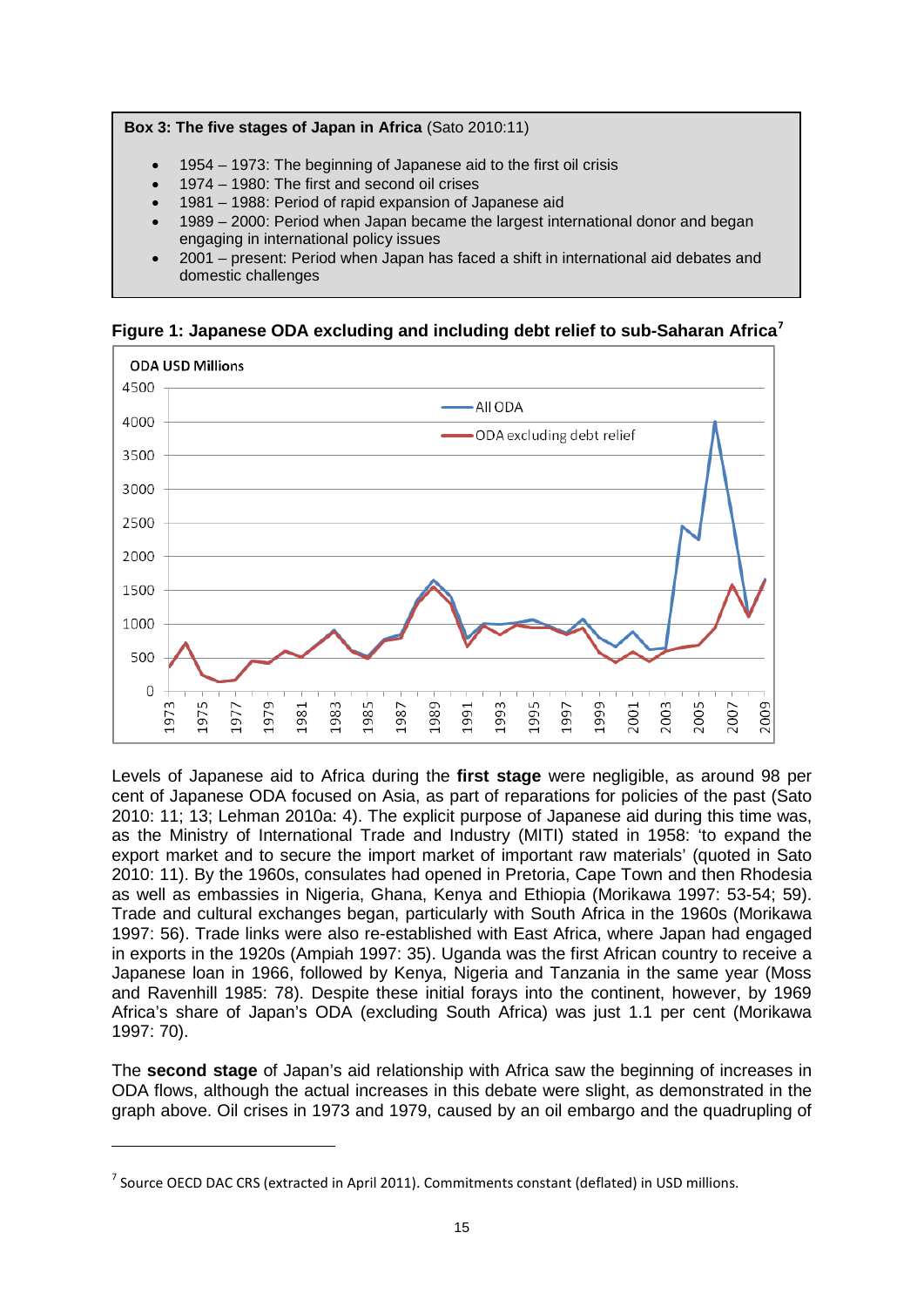oil prices by the Organisation of Petroleum Exporting Countries (OPEC), contributed to a wider global financial crisis (Sato 2010: 13). This crisis highlighted to Japan the danger of resource dependence and the importance of securing natural resources (particularly rare metals) from a more diverse marketplace (Moss and Ravenhill 1985: 82; Ampiah 1997: 5). As a result, Africa became a region of increasing interest to Japan (Ampiah 1997: 16-17; Sato 2010:  $13)^8$  $13)^8$ .

This was underscored by increases in ODA allocations, with Africa's share rising to between 8 and 10 per cent by 1980 (Moss and Ravenhill 1985: 82). African countries considered rich in natural resources and to have potential for economic growth were favoured, and low interest loans were provided to these countries, to develop infrastructure such as transport, communications and power plants (Morikawa 1997: 69-70). However, political and humanitarian motivations were also at play. The impact of the oil shocks were aggravated in Africa by severe droughts in 1973-1974, causing a drop in agricultural production that stunted the development prospects of affected regions (Horie 1997: 76). Japan's focus on agricultural assistance from the early 1970s sought to respond to this particular challenge (Horie 1997: 76).

Japanese aid to Africa continued to expand through the **third stage**. This was partly due to pressure from the international community for Japan to give more in light of its economic stability. The United States, for example, explicitly requested that Japan include more grants in its aid portfolio and direct more aid to Africa in 1985 and UN policy also called for increased aid to Africa (Sato 2010: 14-15). Japan provided significant famine relief in East Africa and, responding to international pressures, made ODA one of its three pillars in its policy to counterbalance the trade surplus (Sato 2010: 15-16). During the 1980s, Japan also became South Africa's primary trading partner (Sato 2010: 18). Japan's willingness to continue trading with the Apartheid regime provoked international and African criticism, however, and Japanese aid to other African states has been perceived by some as a strategy to address this (Morikawa 1997: 57-59).

In 1989, the **fourth stage**, aid to Africa constituted a high of between 15 and 19 per cent of Japanese ODA (Sato 2010: 15; CRS Data). This subsequently decreased (if you exclude debt relief) but has remained around 10 per cent since (Sato 2010: 15). 1989 was also the year in which Japan surpassed the United States as the world's largest donor and remained so until 2000 (Sato 2010: 16). Efforts to deepen the conceptual thinking around aid were apparent in the initiation of the Tokyo International Conference on African Development (TICAD) in 1993, spearheaded by Japan and bringing together development partners and African leaders to discuss the challenges and priorities for development on the continent. TICAD has continued with conferences held every five years in Japan and has had a strong voice in promoting South-South learning (Sato 2010: 17).

TICAD has also provided Japan with a higher profile in debates on African development and it is seen as a vehicle for building support amongst African states for Japan's seat on the UN Security Council (Sato 2010: 17) (Box 4). TICAD III (2003) emphasised poverty reduction through economic growth, despite the predominant focus of the international community on achieving the Millennium Development Goals, and this was further developed in TICAD IV with the emphasis again on boosting economic growth.

**.** 

<span id="page-15-0"></span><sup>&</sup>lt;sup>8</sup> In 1974, Japan's Minister for Foreign Affairs visited Egypt, Ghana, Nigeria, Zaire and Tanzania. Following the second oil crisis, in 1979 the Japanese Foreign Minister visited Nigeria, Cote D'Ivoire, Senegal, Tanzania and Kenya (Sato 2010: 13).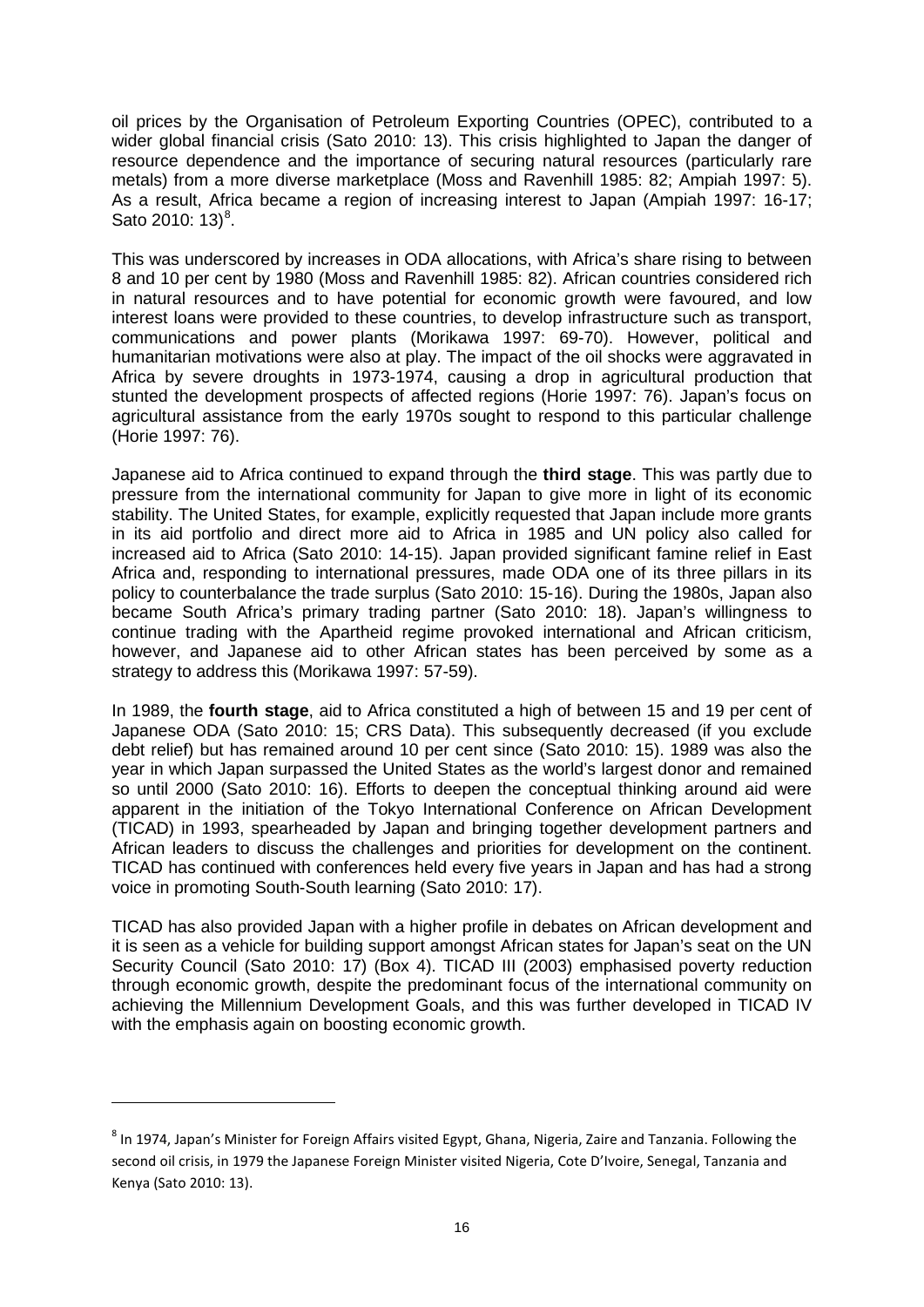However, interviews conducted as part of this research project suggest that the outcomes and discussions from TICAD are not widely known or disseminated, and some argued that changing dynamics (such as the growth of China in Africa) have undermined some of the potential of this forum to set the agenda for African development.

#### **Box 4: The Tokyo International Conference on African Development (TICAD)** (adapted from JICA 2010: 66)

The Tokyo International Conference on African Development (TICAD) was established in 1993 by Japan to bring African leaders and development partners together to discuss how African development can best be supported. TICAD has been held every five years since, with the key milestones achieved at each conference set out in the table below. Japan has utilised TICAD as a way of enhancing African ownership of their development processes and of sharing East Asian experience as an alternative development path. TICAD has also assisted Japan in forging partnerships with other development partners, such as UNDP.

| <b>TICAD T</b><br>October 1993<br>(Tokyo)     | Participants included 48 African countries, 12 donor countries and international<br>organizations. The Tokyo Declaration was adopted as the expression of agreement that<br>Africa's development is a priority issue for the international community.                                                                                                                                                                            |
|-----------------------------------------------|----------------------------------------------------------------------------------------------------------------------------------------------------------------------------------------------------------------------------------------------------------------------------------------------------------------------------------------------------------------------------------------------------------------------------------|
| <b>TICAD TT</b><br>October 1998<br>(Tokyo)    | Participants included 51 African countries, 29 partner countries and international<br>organizations.<br>The Tokyo Agenda for Action was adopted, expressing agreement on policies for social<br>development, economic development, good governance, conflict prevention and post-<br>conflict development.                                                                                                                       |
| <b>TICAD</b> III<br>September 2003<br>(Tokyo) | Participants included 50 African countries, 39 partner countries and international<br>organizations.<br>TICAD Tenth Anniversary Declaration was adopted, emphasizing the establishment of<br>peace, people-centered development and poverty reduction through economic growth.                                                                                                                                                   |
| <b>TICAD IV</b><br>May 2008<br>(Yokohama)     | Participants included 51 African countries, 34 partner countries and international<br>organizations.<br>The Yokohama Declaration was adopted. Japan pledged to double its aid with a focus<br>on agricultural development, trade and investment, tourism promotion and human<br>resource development.<br>Yokohama Action Plan was presented as a five-year roadmap for aid to Africa; a<br>monitoring mechanism was established. |

Most recently, in **stage five** (2001-present), Japan has been displaced as the largest global donor, and its aid (not including debt relief) has reduced in the face of recession and financial deficit (Sato 2010: 18) - including aid to Africa. Taking debt relief into account, Japanese ODA continues to increase, however debt relief by definition is not 'new money' and hence close attention needs to be paid to aid flows outside of debt relief. As Sato notes: "In 2006, ODA to Africa reached \$2.56 billion, 2.2 times that of the previous year. However, of the \$2.56 billion going to Africa, 79.8 per cent was in fact applied to debt relief" (Sato 2010: 19). Figure 2 indicates how this has shaped Japan's ODA to Africa, which has in many respects been similar to the patterns of other DAC donors, as shown in Table 2.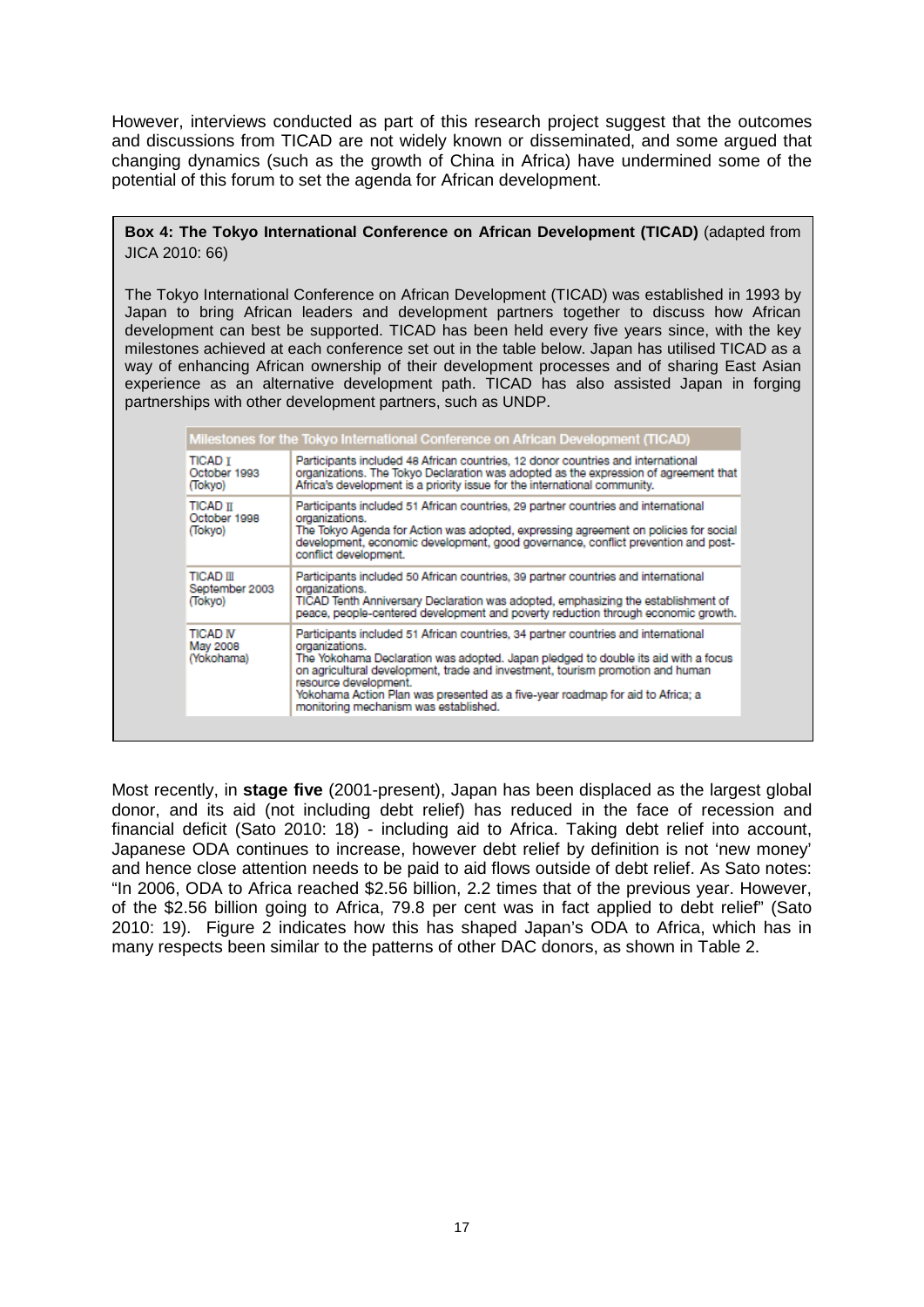

**Figure 2: Action relating to debt (debt relief) and total ODA from Japan to sub-Saharan Africa[9](#page-17-0)**

#### **Table 2: Action relating to debt (debt relief) as a share of ODA to sub-Saharan Africa from 5 key donors[10](#page-17-1)**

|                      | 1973-79 | 1980-89 | 1990-99 | 2000-09 | <b>Total</b> |
|----------------------|---------|---------|---------|---------|--------------|
| France               | 0%      | 4%      | 11%     | 48%     | 27%          |
| Germany              | 16%     | 19%     | 36%     | 43%     | 32%          |
| Japan                | 0%      | 4%      | 10%     | 48%     | 25%          |
| United               | 2%      | 16%     | 8%      | 27%     | 19%          |
| Kingdom              |         |         |         |         |              |
| <b>United States</b> | 0%      | 0%      | 1%      | 8%      | 5%           |

Indeed, Japan was initially concerned about debt relief packages raised at the Gleneagles Summit and other fora, given that loans make up a large portion of Japan's ODA disbursements and that debt forgiveness would weaken self-help by implying that governments need not adhere to their commitments (Lehman 2010a: 5). By limiting the use of loans to heavily indebted countries in Africa, Japan has had to accept less of a role for domestic economic benefit in some ODA allocations. A fuller outline of the current phase of Japanese aid to Africa is set out in the following section.

As the above analysis reveals, a number of factors motivate Japanese engagement with Africa. Initially, the primary aim was to strengthen domestic industry and seek out new export markets (Moss and Ravenhill 1985: 66). With the shock of the oil crises in the 1970s, this rationale expanded to include the search for resource security, particularly of rare metals and minerals frequently found in Africa (Ampiah 1997: 5; 16-17). Finally, as Japan began to refine its aid policy, humanitarian and poverty reduction concerns have come to play a greater role, but this has also been in response to international pressures and some criticism (Morikawa 1997: 57-59).

**.** 

<span id="page-17-0"></span><sup>&</sup>lt;sup>9</sup> Source OECD DAC CRS (extracted in April 2011). Commitments constant (deflated) in USD millions.

<span id="page-17-1"></span> $10$  Source OECD DAC CRS (extracted in April 2011). Commitments constant (deflated).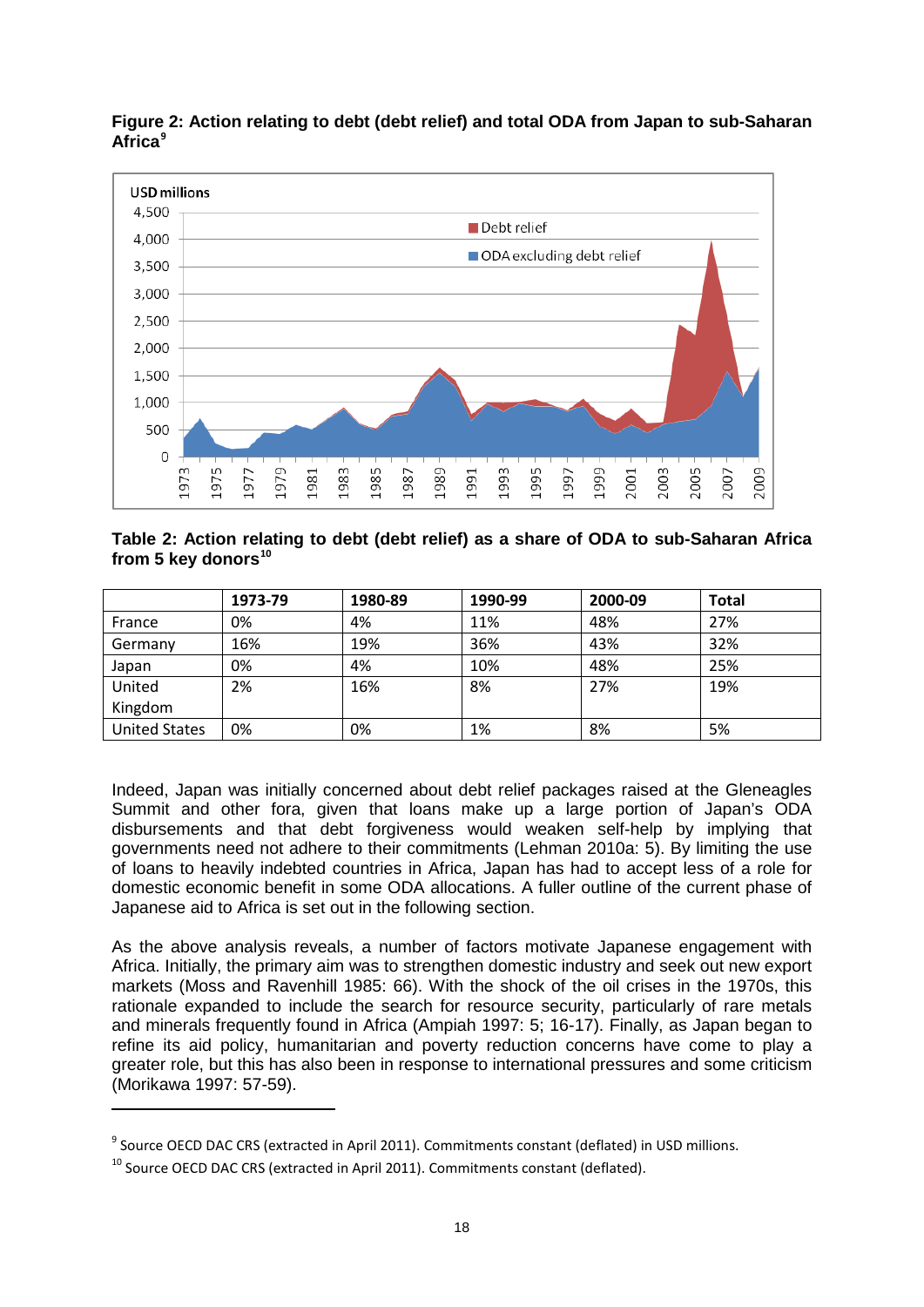#### <span id="page-18-0"></span>*3.2) Japan's development model in Africa*

of the first report for this research set out the key components of Japan's development model, including the key principles, modalities, thematic/geographic priorities and partners adopted by Japan (see Rocha Menocal et al 2011). This section examines whether and how this development model is borne out in the context of Japan's aid to Africa.

Turning first to the key principles which have shaped Japanese aid to Africa, the principles on which Japan's overall development model rests – self-help, local knowledge and noninterventionism - are largely drawn from its experience in Asia but, to varying degrees, are borne out by its experience in Africa too. Much emphasis is placed on the use of lessons from Japan's own modernisation experience as well as support for the transferral of lessons from the East Asian development experience to Africa. In Ethiopia, for example, JICA is working with GRIPS to support the Ethiopian government in adapting lessons from East Asia for the industrial sector (GRIPS Development Forum 2010).

By emphasising a demand or request led approach, Japanese aid practitioners argue that they are more sensitive to ensuring country ownership in Africa. All projects reportedly require the engagement (in proposing and agreeing projects) of the government, and this is seen by its proponents to translate into a respect for non-interference and low conditionality. Yet this approach to aid has also been questioned by some who argue that Japanese aid, particularly in relation to technical assistance, (and in common with a number of other donors) can still be led by the politics of the Japanese ministries themselves. An IDRC report notes that:

"JICA projects require the support of the relevant ministry to go ahead. Because, by regulation, the various ministries provide experts for planning and implementation of JICA's activities, the availability of ministry personnel largely determines the scope and type of activities that can be included in a project design. All decisions require consensus among various players who may be unknown to outsiders working with Japan on a joint cooperation on ODA" (Beaudry-Somcynsky and Cook 1999).

The report goes on to note that private Japanese companies also actively engage in 'projectfinding' for ODA-funded projects. Thus, elements of the demand-led or 'ownership' of JICA projects can itself, it argued, be questioned (Beaudry-Somcynsky and Cook 1999)*.* 

As the historical trends discussed above reveal, there has remained a strong emphasis on the mutual benefits of development assistance, particularly in terms of resource security and this appears to have shaped much of Japan's engagement in Africa (including its identification of countries and regions for engagement).

Turning to the dominant modalities of Japanese assistance to the continent, we see some slightly different patterns to Japan's model in Asia, as set out in Figure 3. Traditionally, much of Japanese development assistance in Asia was provided through technical assistance and loans. In Africa, however, Japan has moved to a significantly higher proportion of grants in their aid (in part because the HIPC Initiative reduced loans, as discussed in Section 3.1) (Court 2005: 21). Japan has not moved towards more programmatic aid approaches, as set out in the Paris Declaration, however, and has utilised direct budget support sparingly in Africa (Takahashi 2010: 63).

Through technical assistance, Japan's aid is often tied to the use of Japanese organisations and expertise, and in recent years the providers of this assistance have reportedly broadened, to include both private sector and civil society organisations.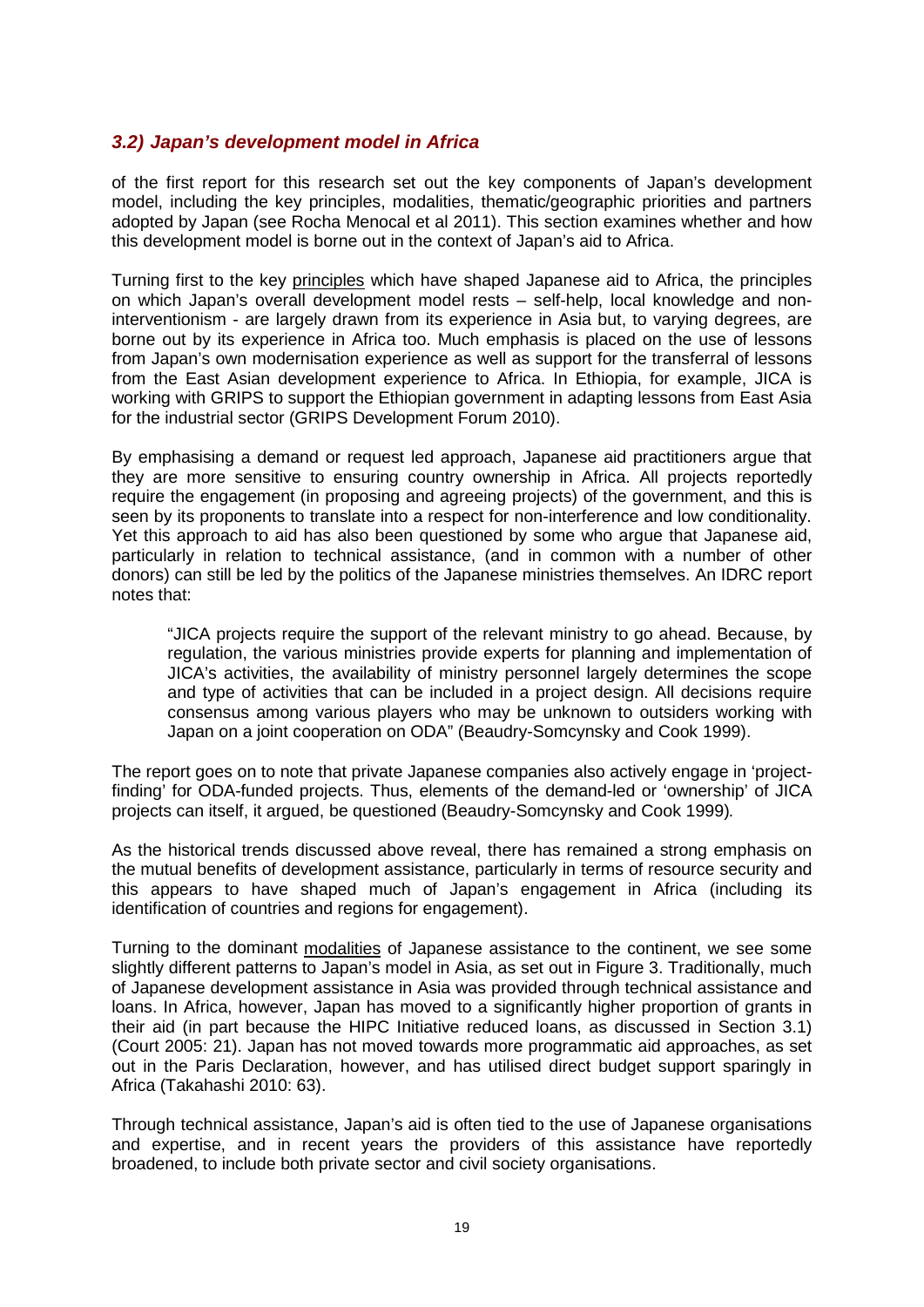

**Figure 3: Ratio of Japanese grant ODA to loan ODA in sub-Saharan Africa and Far East Asia [11](#page-19-0)**

In terms of its thematic focus, as the figures below illustrates, Japan's ODA to Africa reflects patterns of debt relief and significant investment in infrastructure and basic services (see Figures 6 and 7 below).





<span id="page-19-0"></span> $11$  Source OECD DAC CRS (extracted in April 2011). Commitments constant (deflated), Moving 5 year averages taken to smooth trend. Figures exclude debt relief.

<span id="page-19-1"></span><sup>&</sup>lt;sup>12</sup> Source OECD DAC CRS (extracted in April 2011). Commitments constant (deflated).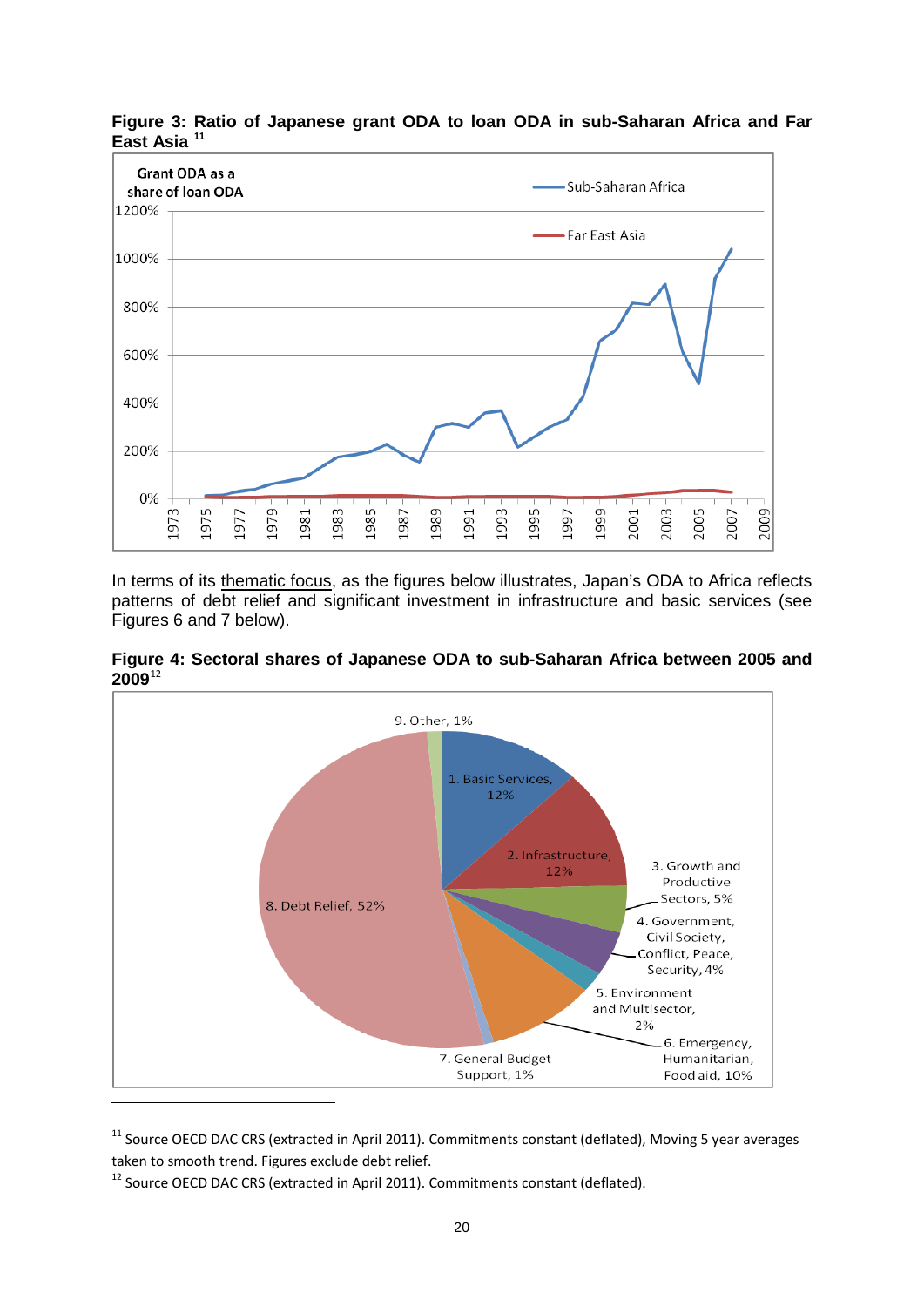

**Figure 5: Sectoral shares of other donors ODA to sub-Saharan Africa between 2005 and 2009**[13](#page-20-0)

As the above reveals, Japanese ODA in Africa has focused heavily on infrastructure and trade (Lehman 2010b: 28). Japan's commitment to large infrastructure has, however, slightly declined since 2000, largely due to Japan's suspension of new ODA loans to countries applying for the Enhanced HIPC Initiative, which had been the primary financing mechanism for large-scale infrastructure projects in the past (GRIPS Development Forum 2008a: 6-7). That said, some important infrastructure projects continue, as set out in Box 5 below.

#### **Box 5: Sondu/Miriu Hydropower Project (Adapted from KenGen 2004)**

 $\overline{a}$ 

Demand for energy in Kenya is not matched by capacity to provide it. Recognising this, Japan has provided an ODA loan (through the Japan Bank for International Cooperation) for the Sondu/Miriu Hydroelectric Power Project located in Nyakach, about 300 kilometres northwest of Nairobi. The financing by JBIC covers 85% of the project cost. The project utilises water from the Sondu River flowing into Lake Victoria to generate 60MW of power and an average annual energy production of 331 GWh. Its stated aim is to contribute to the promotion of industry and business in the area and in this way to contribute to poverty reduction efforts.

Throughout the 1990s, agriculture was considered a rather outmoded form of development assistance in Africa and few other major donors invested heavily in this area. However, Japan's continued commitment to agriculture projects has been recognised in recent years, particularly for its relevance in addressing issues such as food security and the green revolution (Court 2005: 27). While the trends (see Figure 6 below) suggest that investments in agriculture have declined significantly since their height in the late 1980s, Japan has

<span id="page-20-0"></span><sup>&</sup>lt;sup>13</sup> Source OECD DAC CRS (extracted in April 2011). Commitments constant (deflated), Other donors include both bilateral and multilateral donors reporting to the OECD DAC CRS in each year.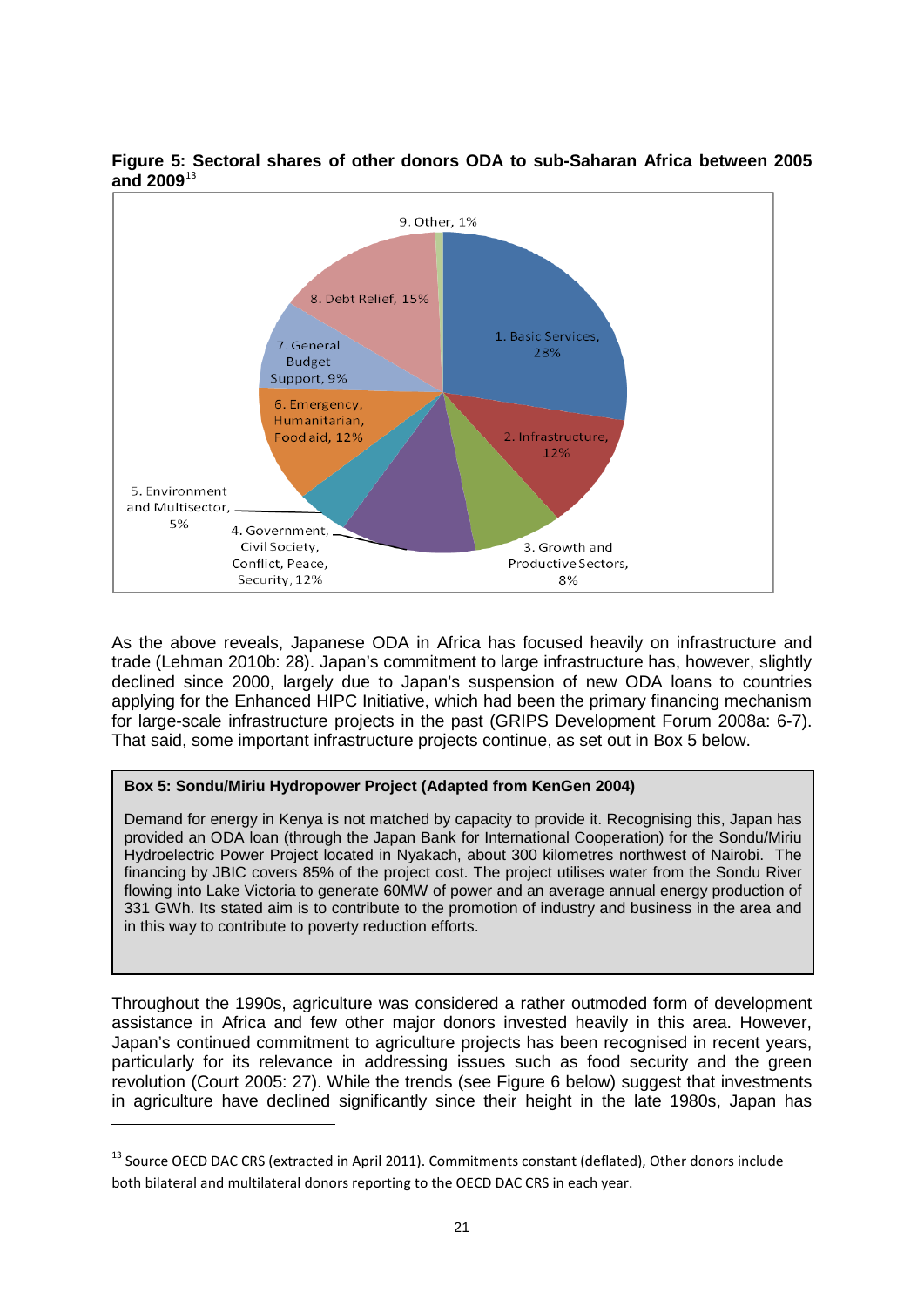continued to maintain a presence in some areas of agriculture, such as rice cultivation (see Box 6 below).



**Figure 6: Volume trends in Japanese ODA to the Agriculture, Forestry and Fishing sectors[14](#page-21-0)**

#### **Box 6: Coalition for African Rice Development** (adapted from JICA/AGRA 2008)

The livelihoods of most Africans depend heavily on agriculture, as approximately 70% of the people live in rural areas and 90% of these are employed in the agriculture sector. Agriculture contributes around 25% of Africa's GDP and the majority of its exports are agricultural products. In light of the importance of agriculture in Africa, JICA has focused development assistance on rice production, as one of the staple crops in Africa for both export and domestic food source. In association with the Alliance for a Green Revolution in Africa (AGRA), JICA has established the Coalition for African Rice Development (CARD). CARD aims to respond to the increasing importance of rice production in Africa and to provide the international framework to assist selfefforts of African countries to increase rice production. It does so by providing technical assistance and packages including improved seeds and fertilizer. CARD also uses demonstration plots for learning, conducts interventions into water management where necessary and links to broader advocacy and policy frameworks within the rice sector such as the "NERICA Initiative" launched at TICAD III (2003), the Comprehensive Africa Agriculture Development Programme (CAADP), and the African Rice Initiative (ARI). The aim of CARD is to contribute to achieving an African green revolution through doubling rice production over a period of 10 years (2007-2017), reducing reliance on imports, improving exports, and ensuring food security.

JICA has some long running experience in providing support in the health and education sectors in Africa. In Niger, for example, JICA implements the School for All project, aimed at increasing enrolment in primary education by encouraging residents to be more involved in school administration and creating links with local government (JICA 2010: 64-65). The government of Niger has reportedly been impressed with results from the project pilot and is now rolling out the administration system countrywide (Ibid.). Box 7 provides an example of

**.** 

<span id="page-21-0"></span><sup>&</sup>lt;sup>14</sup> Source OECD DAC CRS (extracted in April 2011). Commitments constant (deflated), USD Millions, 5 year moving averages are used to smooth the trend.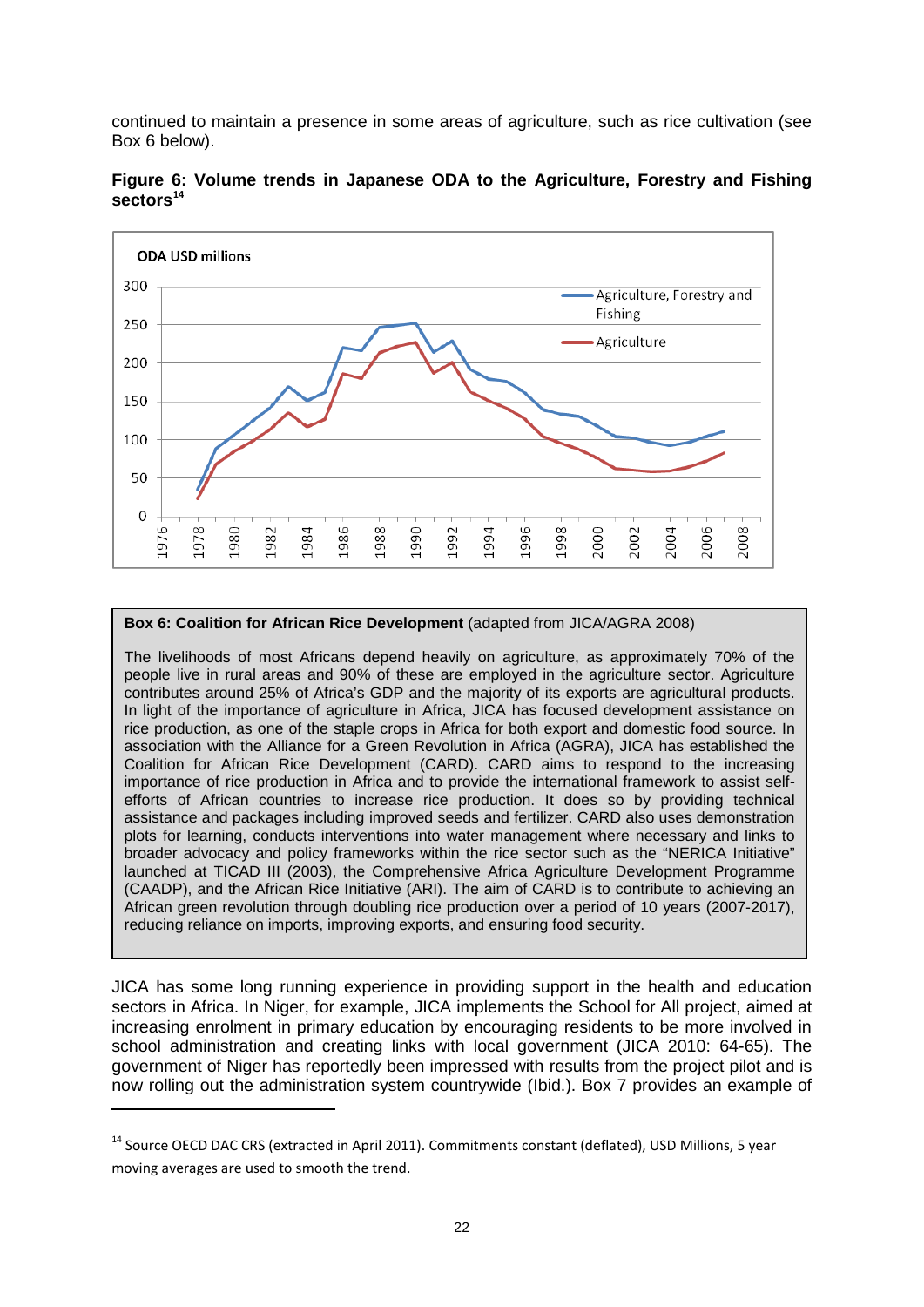Japan's support to teacher training in Kenya, which it is now developing in other countries and using as a basis for south-south cooperation (see also the first report for this research).

**Box 7: Japanese and Kenyan Strengthening of Mathematics and Science in Secondary Education** *(*Adapted from Task Team on South-South Cooperation 2010)

Strengthening of Mathematics and Science in Secondary Education (SMASSE) is a project implemented jointly by the Kenyan and Japanese governments in 32 African countries, using In-Service Training (INSET) to capacity building teacher-trainers and teachings in mathematics and the sciences. A technical team of Kenyan and Japanese experts conduct National training for trainers, who conduct INSET for teachers in district INSET centres hosted in selected public secondary schools throughout the country. The Centre for Mathematics, Science and Technology Education in Africa is a full-fledged National INSET centre, with 61 full-time academic staff and 4 Japanese experts. 1,442 District trainers conduct INSET for 16,251 teachers at the 108 district centres every year. SMASSE INSET addresses teachers' attitude, pedagogy, content mastery and teaching/learning materials. Learner–centred approaches through the Activity–Student– Experiment–Improvisation (ASEI) pedagogic paradigm and the Plan-Do-See-Improve approach are the focus of SMASSE INSET. Teachers design and use locally available resources and students' real life situations to improvise teaching /learning materials that enhance learner participation and scientific skills. They improve their skills in work planning, monitoring learning achievement, self and collegial evaluation and utilization of feed back to improve subsequent lessons.

An important aspect to Japan's support to education is its emphasis on higher education. For example, in Kenya, Japan provided support to establish and maintain the Jomo Kenyatta University, which is now a rated Kenyan institution. This has been in contrast to other donors who remain focused on the MDGs (which prioritise primary school education) but it has been belatedly recognised as an important and necessary area of support.

In the area of peace and security, while this has been an important area of emphasis for Japan, it is not yet an area of significant programming for Japanese aid in Africa. From 2004- 2008 Japan disbursed around US\$550 million in assistance to peace consolidation in Africa, including emergency humanitarian aid, disarmament, demobilization, and reintegration (DDR), community rehabilitation and election support (TICAD 2008: 17-18). For example, in Sierra Leone Japan supported the first elections held in 2007 (following the departure of UN peacekeepers in 2005), supporting the procurement of polling materials, including ballot papers, voting screens, indelible stain, thumbprint ads, and the building of the NEC's warehouse (Ibid.). Some of the assistance provided under the heading of 'peace and security', however, is frequently related more to Japan's traditional spheres of operation, such as infrastructure in conflict-affected countries, rather than to engaging with addressing the drivers of conflict and peace-building directly.

In general, much of Japan's support to Africa remains characterised as the provision of specific projects – located at micro or local levels – which aim to address a specific sectoral or operational challenge, as the examples of teacher training or rice production above demonstrate. However, there is a dominant perception among interviewees that at times Japan's assistance in Africa struggles to become 'more than the sum of its parts' as a result of this approach, particularly where its' focus on micro level implementation is not translated effectively into policy discussions and learning.

The illustrations of successful projects captured in the boxes above, for example, tend to emphasise specific project activities (a hydropower project, teacher training, or specific inputs to rice cultivation) rather than more macro level change. Moreover, while other DAC donors engaged in Africa have moved towards a focus on more programmatic policy frameworks (with aid modalities like budget support to support them), Japan appears to have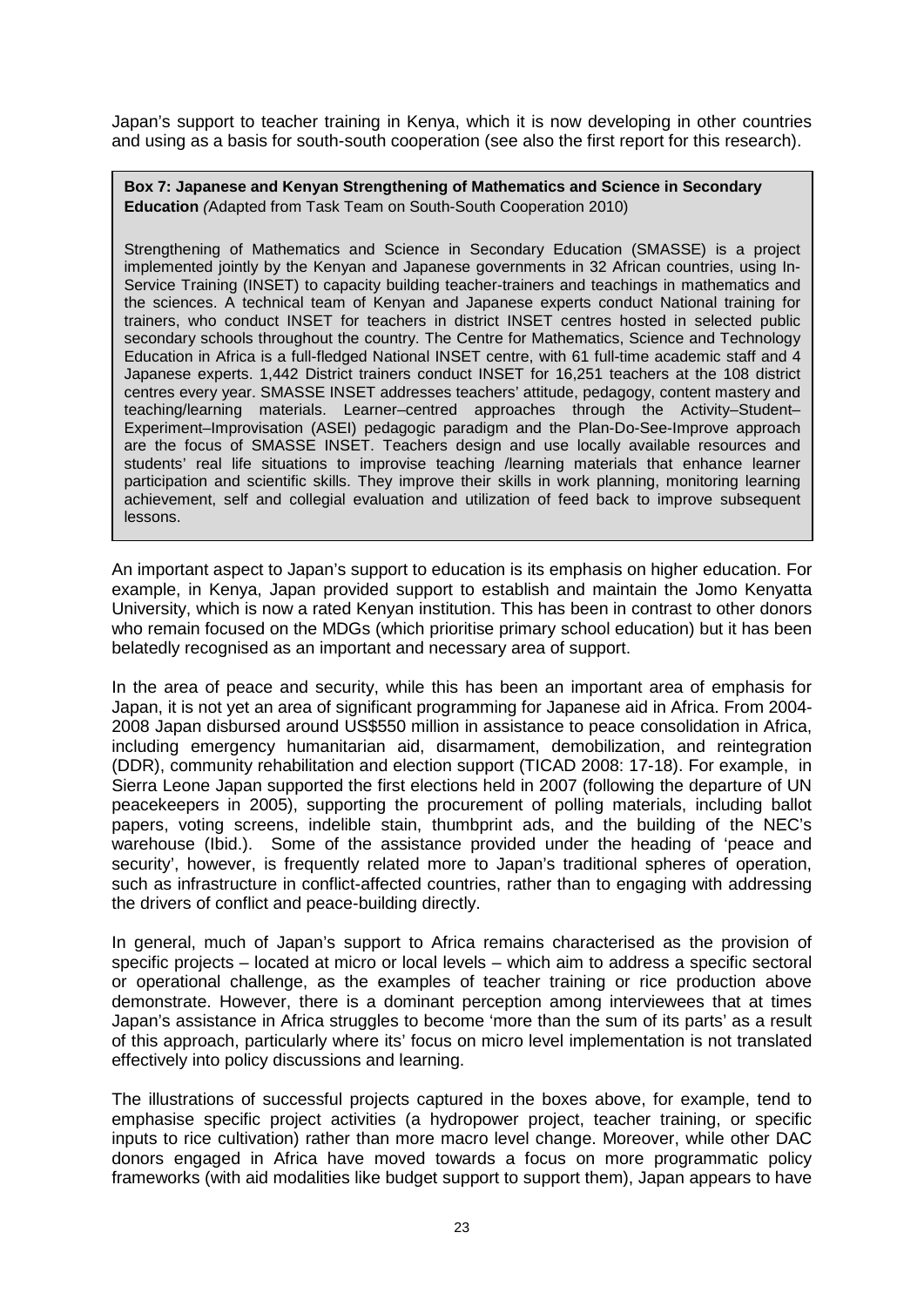rich experience of implementation and downstream issues, but these are not effectively captured (in reports, presentations and other written outputs) and communicated in policy fora. Part of the explanation for some of these weaknesses is thought to lie in dynamics within the Japanese aid architecture, and the perceived distance between MOFA, which leads policymaking, and JICA, which implements projects on the ground (see also GRIPS 2008; Rocha Menocal et al 2011). These issues will be explored further in the third phase of this research, but they remain a persistent theme in analysis of Japan's development assistance to Africa.

In terms of regional or country focus, Japan's aid to Africa has been spread across a large number of countries, with significant investments in East Africa but also in Western, Central and Southern Africa (see Figure). It is accepted in the literature that Japan, not unlike most donors, has operated a 'key countries approach', giving priority status to certain countries based on a range of factors, including their interdependence with Japan, resource deposits and levels of poverty (Morikawa 1997: 22). As the Figures below reveal, this has translating into support which covers a wide range of African countries.



**Figure 7: Japanese ODA to sub-Saharan Africa by region[15](#page-23-0)**

 $\overline{a}$ 

<span id="page-23-0"></span><sup>&</sup>lt;sup>15</sup> Source OECD DAC CRS (extracted in April 2011). Commitments constant (deflated), USD Millions, 5 year moving averages are used to smooth the trend, excluding debt relief.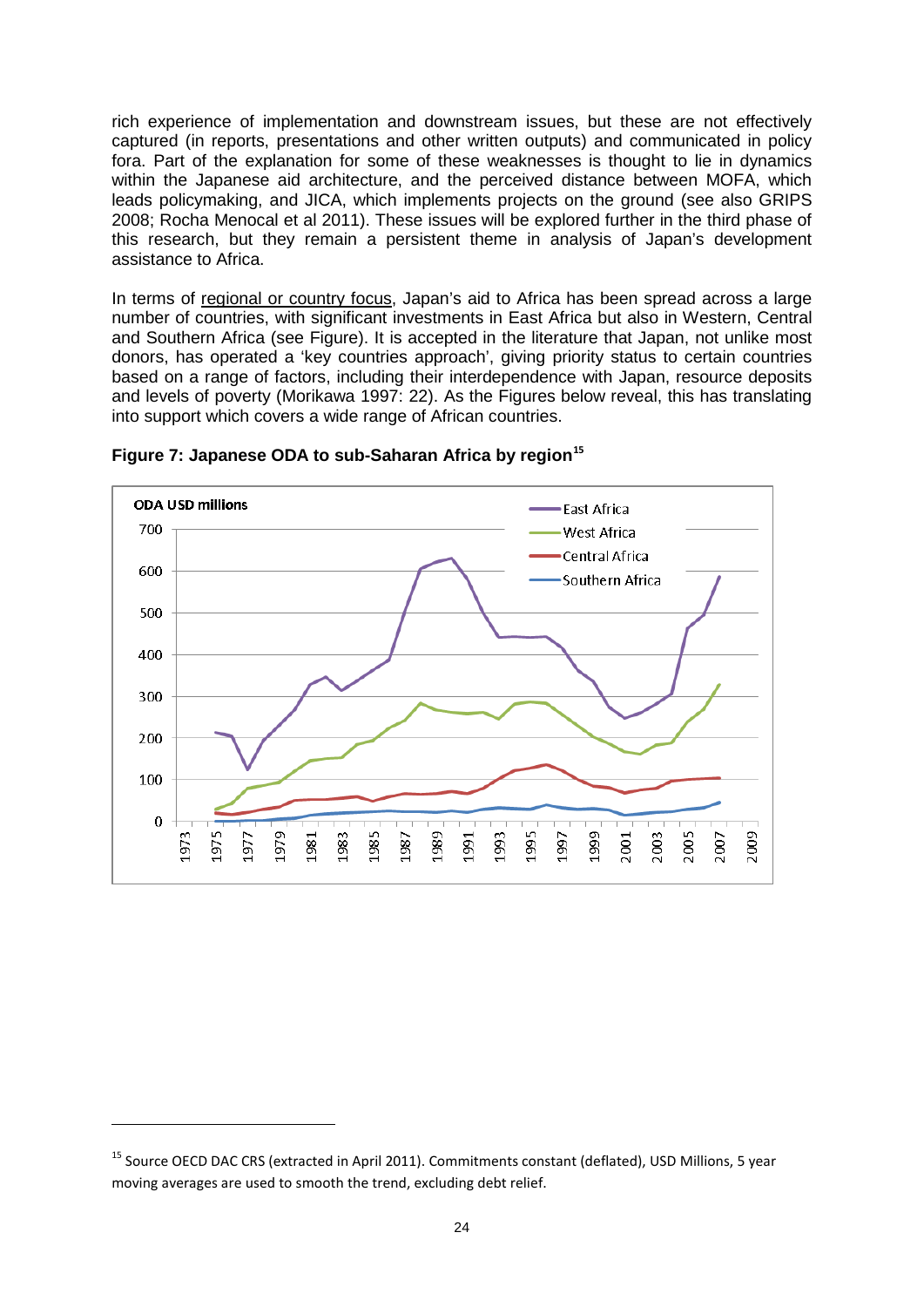

**Figure 8: Top 10 Sub-Saharan African recipients of Japanese ODA, 2005-2009[16](#page-24-0)**

Finally, if we look at the approach to partners, the dominant partners remain African governments themselves (as in Asia). While in parts of Asia, Japan has been the dominant donor (reducing the imperative to coordinate with others), the plurality of donors active in Africa make it a very different setting, with considerably more competition among donors – and Japan as a comparatively small player, in the size of its support.

This means that to remain relevant, much closer coordination is likely to be necessary. However, according to interviews conducted as part of this research project, there is perceived level of resistance to the concept of harmonisation at high levels within the Japanese aid architecture. This is likely to reflect a number of motivations, which include fears about increased risk and the traceability of funds as well as the reduced profile of an individual donor (and increased pressures to follow the models put forward by others). This has translated to date into limited attempts to harmonise with other donors and to coordinate strategically on how to address cross cutting challenges.

At the same time, there is reportedly growing evidence at field level in Africa of the recognition by JICA staff of the importance of greater coordination and collaboration with donors, particularly in processes of scaling up assistance and in avoiding duplication. This has led to participation in a wide range of coordination fora in country and some partnering with others (including DAC members like the US but also China, Korea and Brazil); the TICAD process is also an example of growing coordination with other donors also participating in those meetings. Nonetheless, interviews reveal an ongoing perception that this participation is not systematically capitalised on. An evaluation of JICA's support in

**.** 

<span id="page-24-0"></span> $16$  Source OECD DAC CRS (extracted in April 2011). Commitments constant (deflated), excluding debt relief.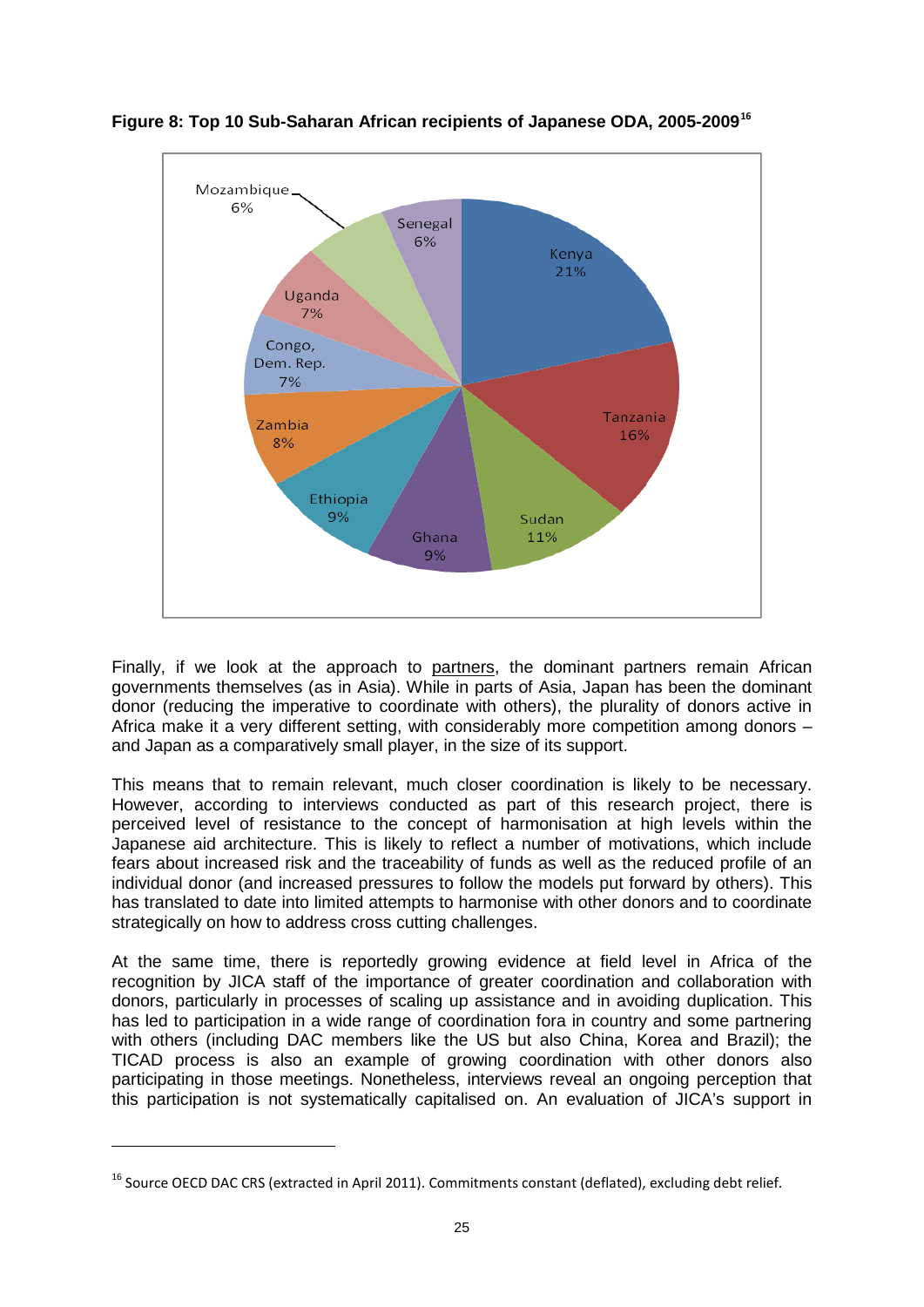Mozambique, for example, highlighted the scope for Japan to adopt a more focused approach to donor coordination and partnerships (Third Party Evaluation 2008).

Interviews also pointed to a potential disjuncture between the views of MoFA and JICA staff at headquarters and JICA staff based in the field. This may mean that even where there is coordination, it is less effective in part because it is not sufficiently selective or strategic (with JICA staff reportedly attending all coordination fora rather than targeting key meetings) and because of wider scepticism of harmonisation within Japan, which undermines attempts to take leadership within these fora.

GRIPS (2008) has attempted to offer a way forward in this respect, through its emphasis on complementarity *and* diversity, arguing that

*"aid policy and instruments should be partly common and partly different among donors. Donors should be sufficiently common to be able to work together, share long-term goals, and simplify procedures. But they should at the same time retain their natural differences to permit a meaningful division of labour in development efforts".* 

In many ways, this reflects some of the realities of how OECD DAC donors have continued to operate (although this may change in light of the outcomes from the Busan High Level Forum), where a range of modalities in practice have continued to co-exist, despite the strong emphasis on programmatic aid. However the analysis for this project suggests that there are still opportunities for MoFA and/or JICA to address these issues more comprehensively and clarify Japan's position.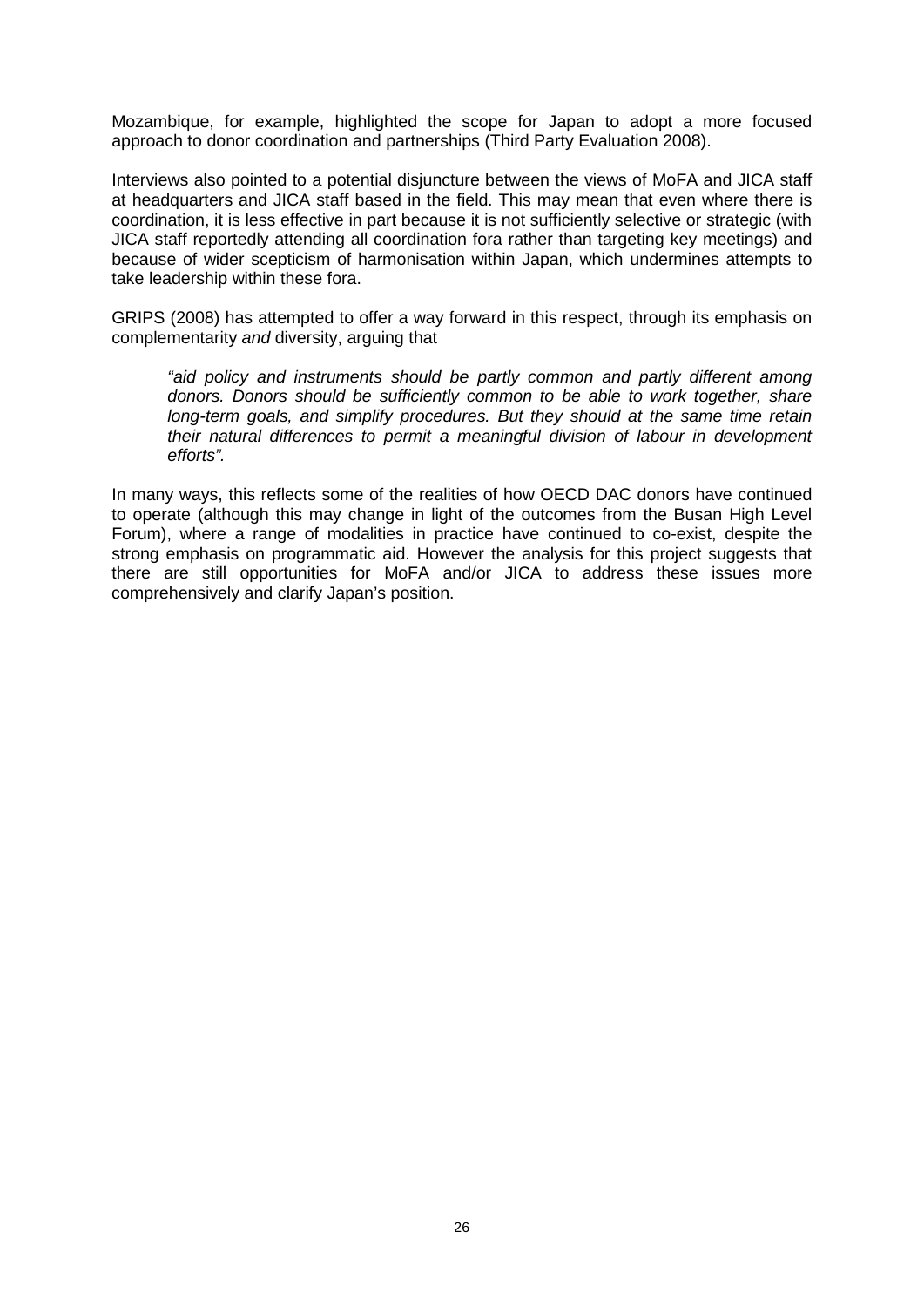### <span id="page-26-0"></span>**4. What is the potential value added of Japan in Africa?**

An earlier phase of this research set out some areas where Japan has the potential to add value to international development efforts. These are summarised in Box 8.

**Box 8: Potential added value of the Japanese development model** (Rocha Menocal et al 2011)

- A Major Player (One of top five donors from the 1980s onwards)
- An Empathic Partner (Perceived sensitivity in dealing with recipient country governments)
- A Trusted Intermediary (Potential bridge between the more traditional DAC donors and 'emerging' or newer donors)
- A Distinctive Voice (With a model that differs from the mainstream DAC approach)
- A Steady Supporter (Continuity of approach and focus)
- An Innovation Leader (Leadership on issues of south-south cooperation and human security).

Drawing from the analysis above (Sections 3.1 and 3.2), some of these potential 'value added' characteristics appear to be present in Japan's engagement within Africa, while others are less obvious. For example, there is less evidence of Japan as a 'major player' (its support to Africa remains low and it is seen as a relative newcomer compared to others) or as an 'innovation leader'. Moreover, while there is some evidence of growing links and coordination with other donors, Japan does not at present seem to be playing a role as a 'trusted intermediary' or bridge between DAC and non-DAC donors – rather, it participates in both camps but has not tried to play a linking role between them.

In a number of other ways, however, Japan potentially has a number of strengths, namely as an empathic partner, a distinctive voice and a steady supporter in the African context:

#### • An Empathic Partner

Examples of the TICAD process, Japan's support for south-south cooperation, and its emphasis on self help and economic growth have all contributed to the perception that Japan potentially offers a more empathic perspective as a donor in Africa than other members of the DAC. This is facilitated by its lack of colonial history in Africa and by its approach to cooperation with recipient governments for all projects. At the same time, however, its adherence to tied aid is also seen as limiting some of the prospects for ownership and self help,

Japan's recognition of its own modernisation process and its emphasis on the transferral of lessons from the successful development of East Asian economies is also seen as a significant element contributing to Japan's perceived sensitivity in dealing with African countries.

A number of interviewees and relevant literature, however, argue that much more could be done to build on this, and to capture and share the relevant lessons from these examples of development progress. A GRIPS (2008) report usefully recognised that for the effective transferral of lessons, adaptation to context is key: "promoting policy measures adopted by a certain East Asian country in the past to another soil, without regard to historical context or country differences, hardly desirable". It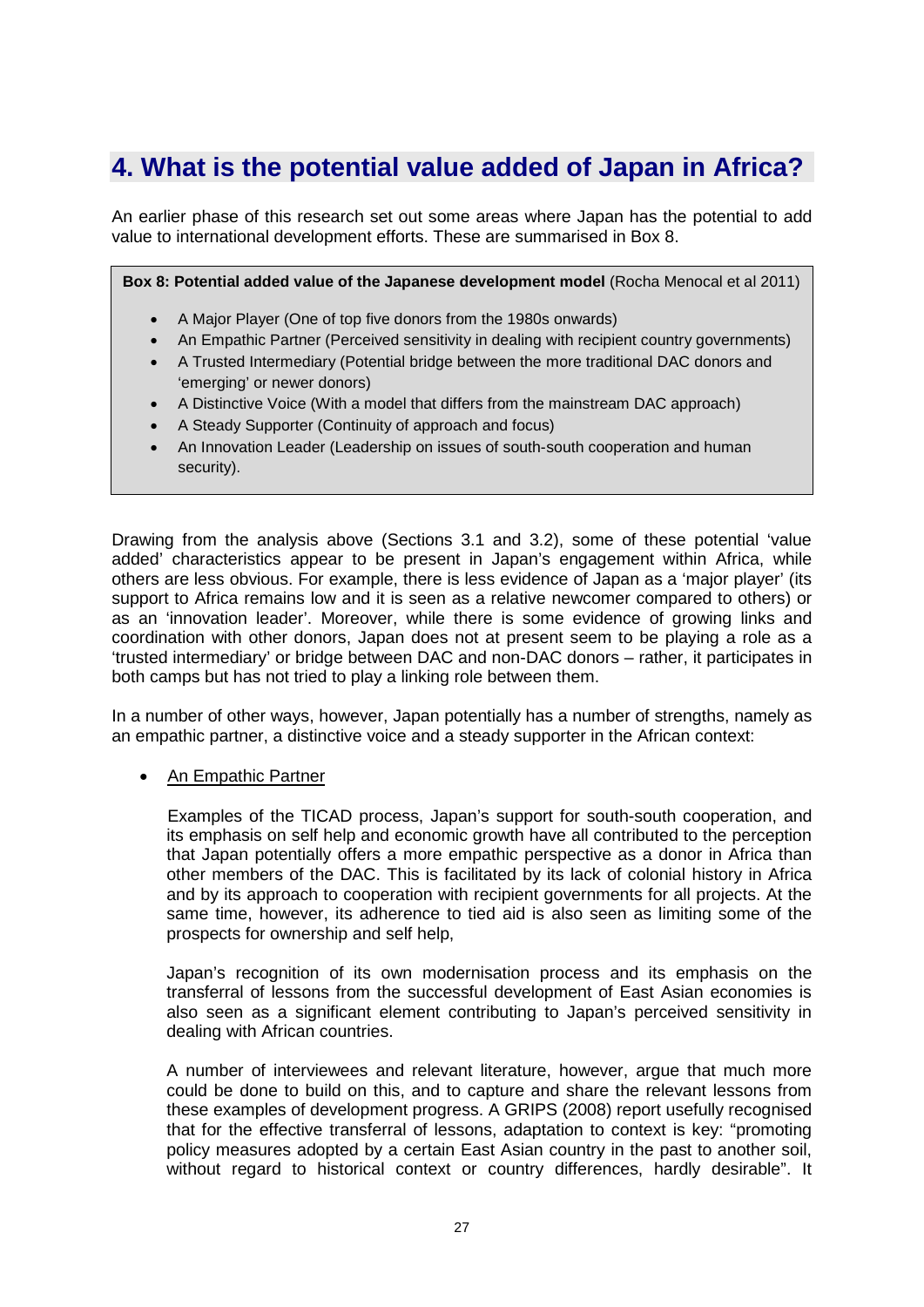identified the key lessons from East Asia as the need for a strong field presence and to view development as a holistic social process, which implies: "...the crucial role of top leaders in breaking the initial poverty trap, the importance of constructing an 'imagined community' for national unity, adopting pragmatic gradualism in political development, and re- interpretation of imported systems in a particular social context" (GRIPS 2008: 14).

This seems to contrast with the features of the East Asian model commonly emphasised by Japan at present, which tend to focus on engagement with the government and prioritisation of sectors (infrastructure, agriculture) that drive economic growth. These are important dimensions, but there is perhaps greater need for recognition – set out in the GRIPS report – of the need to pay attention to underlying political and social dynamics, including the quality of leadership and the political settlement, the relationships between government and business and so on.

Recognition of the need to better understand some of the political and socioeconomic conditions which contributed to the East Asian models could therefore be a greater focus for Japan, particularly where it seeks to help replicate these models in African contexts which may have very different underlying conditions. This does not mean Japan should shift more of its focus towards the support of governance reform per se. Rather, it could involve building the evidence base and disseminating lessons on what some of these underlying governance conditions might be for an 'East Asian' type model to be effective. This is a challenge that Japan is reportedly aware of (see for instance Horie 1997: 78) but has not yet been sufficiently crystallised into policy or strategy. A number of research institutes are now looking at these issues, including the ODI's Africa Power and Politics Programme<sup>[17](#page-27-0)</sup>. Linking to these research programmes (potentially through the JICA Research Institute) could be a useful step forward to address this.

#### • A Steady Supporter and A Distinctive Voice

In the African context, Japan's role as a long term investor in core thematic areas (infrastructure, agriculture, basic services) supports the recognition of its distinctive voice and of its steady support, at least in comparison to other parts of the DAC group. In countries like Kenya, for example, Japan has had a presence since independence, reportedly leading to long term and stable relationships on the ground.

This has been reinforced through its sustained focus on issues like growth, infrastructure and agriculture, which have remained a core focus of Japanese engagement, even when they were more broadly out of the fashion in other parts of the international community. The emergence of donors like China and Brazil has opened fresh opportunities and a renewed interest in these thematic areas in Africa. Japan is therefore recognised as having a distinctive role (although it is one which has recently come to compete with China) in this respect.

In the past, it has been suggested by some that Japanese approaches in relation to areas like infrastructure have failed to adequately address the wider social and environmental impacts of these projects in a sustainable way (see discussion in Rocha Menocal et al 2011). However, Japan and JICA feel they are now tackling these issues in their engagement in Africa, but external stakeholders feel that there is

**.** 

<span id="page-27-0"></span><sup>17</sup> Se[e http://www.institutions-africa.org/](http://www.institutions-africa.org/)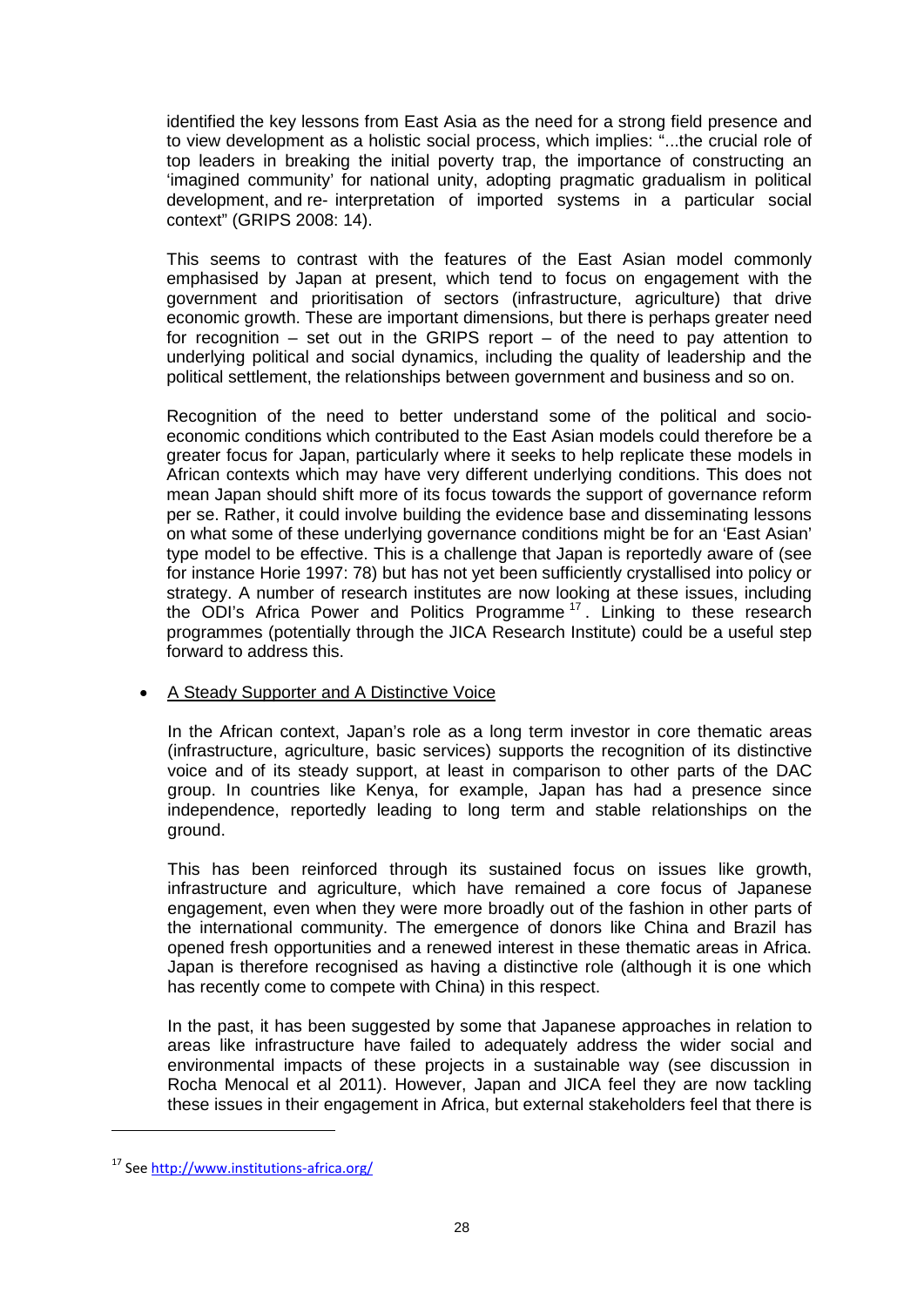still room for improvement if Japan wants to be recognised as a leader in this area, for example in relation to addressing environmental impacts (OECD 2010).

Examining Japan's experience in Africa, we identify another potential area of added value, as an 'effective implementer':

#### • An Effective Implementer

Reflection on Japan's engagement with Africa reveals an additional area as an 'effective implementer' where Japan can add value – and one which is increasingly relevant to debates about new aid modalities.

Yanagihara (1998) has argued that the Japanese approach to development can be characterised as an "ingredients approach", focused on field level engagement and the relevant institutions which can realise change, in contrast to the "framework approach" of other DAC members, more focused on the high level (or upstream) policy frameworks (cited in GRIPS 2008: 12).

This seems to be borne out by some examples of Japanese practice in Africa, where emphasis is reportedly placed on building field level engagement (often over long time frames) and prioritising the implementation of specific projects of support. This stands in contrast to the practices of other DAC donors, who have tended to focus predominantly on national level policy engagement including through forms of programme based aid.

There may be growing space for engagement between these two approaches, however, as more top down, policy framework engagement is increasingly recognised to have neglected more downstream implementation realities (Williamson and Dom 2010; Yoshida 2011). This opens up new opportunities for Japan to engage with a range of DAC donors, including those like the UK who have conventionally been seen as far removed from Japan models of development, but who are increasingly keen to better understand local dynamics, implementation realities and reform incentives. Again, however, it has been suggested by some observers that Japan could further capitalise on this experience and translate its lessons more effectively into higher level policy debates (Yoshida 2011).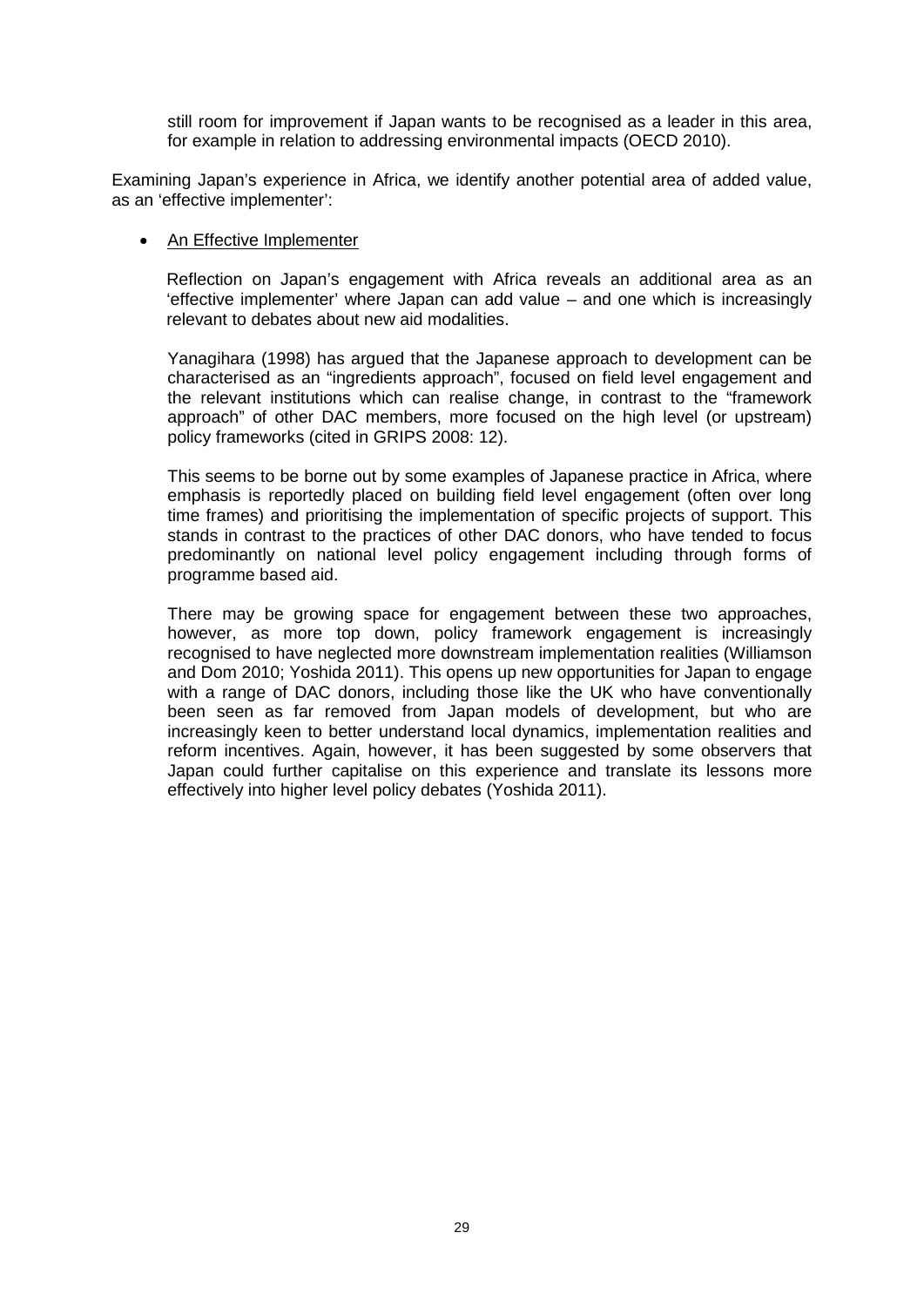# <span id="page-29-0"></span>**5. Options for the future**

In light of the dynamics of Japanese aid to Africa described above, there are a number of areas in which Japan appears to have some distinctive strengths – as an empathic partner; a steady support; a distinctive voice; and an effective implementer. There are also a number of wider development debates to which Japan can potentially make important contributions – including the application of lessons learnt from East Asia, the relationship between growth and governance and the need to link aid modalities to implementation realities.

Realising this potential will involve some adjustments to current approaches. Here we suggest some potential strategies for the way forward:

• Building on what works: There is a common perception that Japan has the potential to make useful contributions to a number of current development debates in Africa. These include reflections on the governance/growth relationship (building on its East Asian experience) and on effective implementation and its links to policy frameworks and aid modalities. But this will require greater investment in capturing the lessons from the East Asian experiences and building the policy expertise to analyse and present this learning.

Moreover, where Japan feels it has a comparative advantage (for example, in relation to infrastructure), it will be important to ensure that this support addresses any criticism (for example regarding environmental impacts); where Japan and JICA feel they have already addressed past criticism in this area, efforts should focus on disseminating the evidence base for this.

- Going to scale: Greater reflection on the lessons from East Asia should be accompanied by greater analysis of the contexts in Africa, to better assess which elements of the East Asian model may (or may not) be applicable. Japan could also support building a stronger evidence base and greater dissemination of these lessons, including through research partnerships. A focus on identifying what the core lessons for Africa might be, based on the East Asia experience but also allowing for the differing governance and economic conditions, would be particularly helpful and could make a significant contribution to ongoing DAC debates, for example on the relationship between governance and growth and how to target assistance accordingly.
- Realising 'complementarity and diversity': The crowded donor landscape in Africa means that finding ways of cooperating and sharing information with other donors can be crucial. In some sectors, such as infrastructure, there is reported openness to greater Japanese leadership, to coordinate and advise others. But elements of institutional resistance to concepts of harmonisation are seen as undermining this potential. In the run-up to the next High Level Forum on Aid Effectiveness in Busan, Japan could set out a case for maintaining diversity in a context of cooperation and complementarity which may be well received, but it will require greater openness at senior levels.

Securing strategic alliances: An earlier phase of this research discussed the potential role for Japan as a bridge between DAC and non-DAC donors. At present, in Africa, Japan seems to straddle both groups. For example, it is a member of the DAC fora but it is not always closely linked to DAC agendas and is also building bilateral links for development projects with donors like South Korea and Brazil (arguably more effectively than a number of other DAC members have done). However it is not currently perceived as a bridge or link between DAC and non-DAC groups in the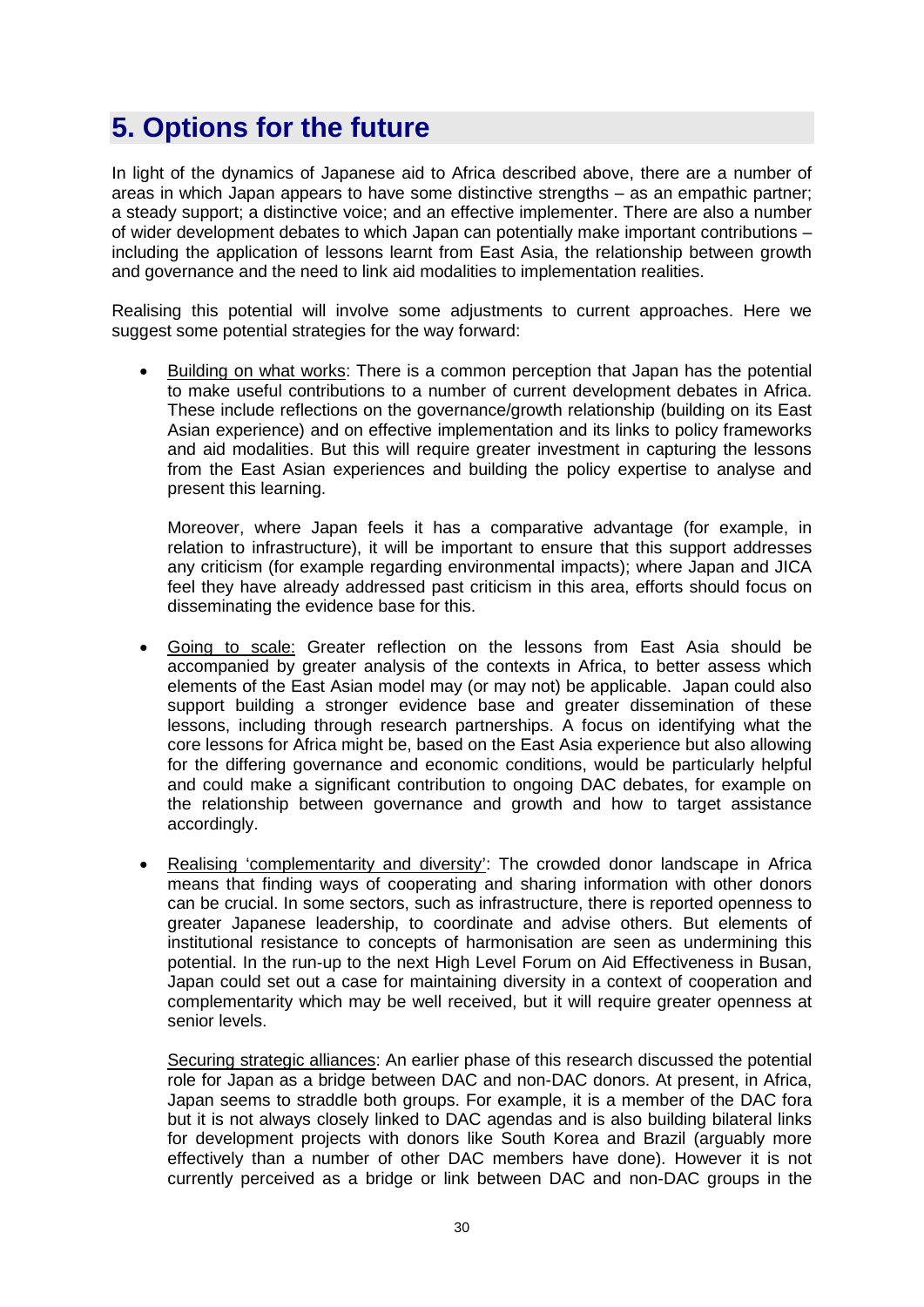African context. Moreover, it is questionable whether a bridging role for Japan would be welcomed (not least in relation to China, which remains a politically sensitive area for Japan too).

Instead, a more realistic strategy may be to identify the key strategic alliances which Japan could prioritise with other donors in the African context, but this will need to be based on the realities in each country rather than attempting to align with one grouping or another across the continent. In Mozambique, for example, there are reports that alliance with the US led to greater influence where Japan was previously excluded from a key donor decision making forum (because it was not providing budget support). Examples of tripartite collaboration with Korea and Brazil also seem useful in this respect. Building strategic alliances with individual DAC and non DAC donors at the country level is therefore likely to be a useful strategy going forwards. The third report in this research study examines options for engagement at the international level too.

While this report does not present a comprehensive overview of Japanese engagement with Africa, it seeks to identify the key features of Japan's development assistance to Africa and the potential for it to add value to development processes. As we highlight, there are a number of important ways in which Japan has some distinctive strengths, both in terms of its contributions to current development debates and its on the ground experience. As a wide range of donors similarly reflect on their own approaches and effectiveness, this seems to be an opportune time for Japan to capitalise on these advantages, and to take steps to address those areas where there may be opportunities to improve.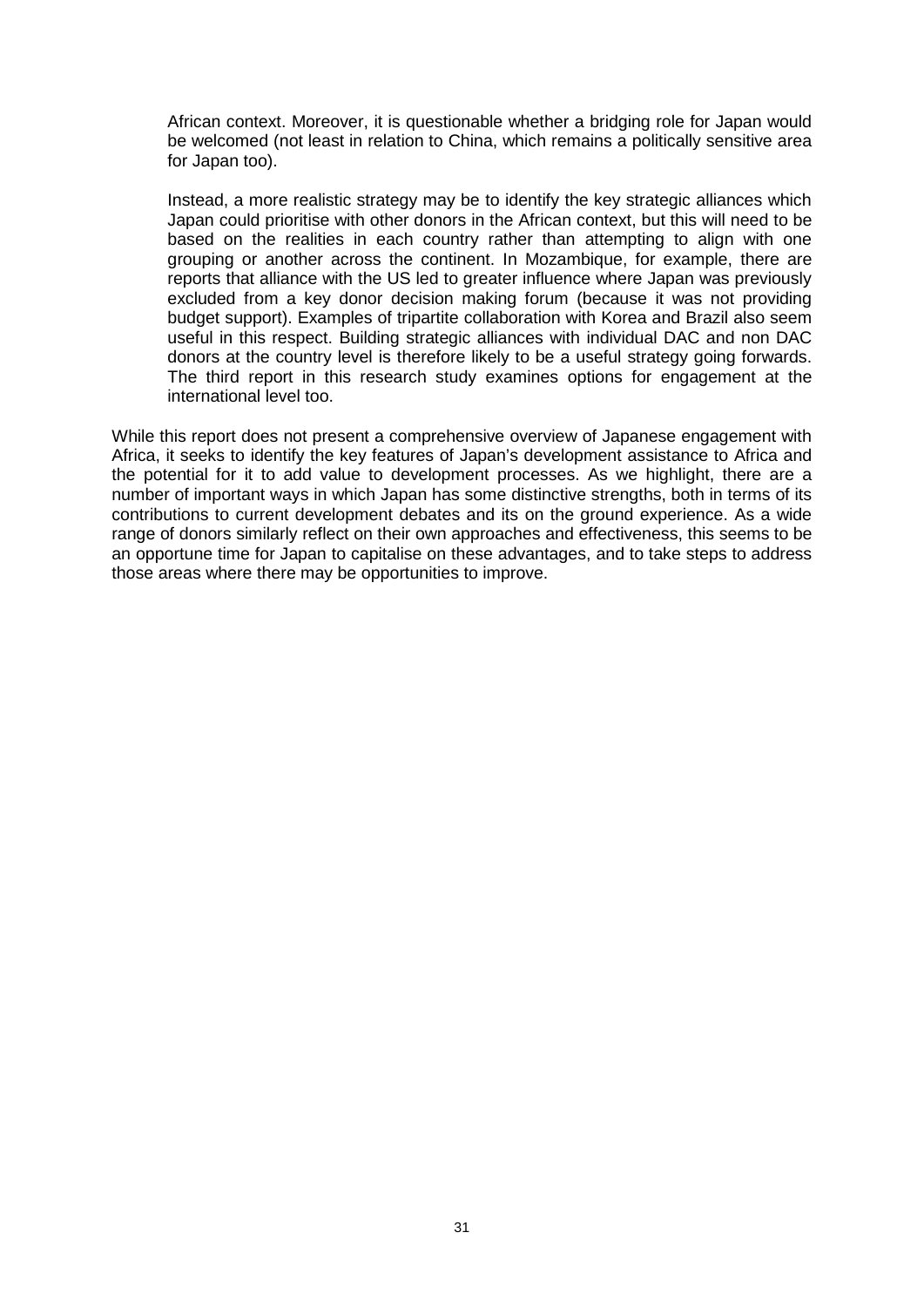### <span id="page-31-0"></span>**References**

Ampiah, Kweku, (1997) The dynamics of Japan's relations with Africa, London: Routledge, 1997

Arase, D., ed. (2005) *Japan's Foreign Aid: Old continuities and new directions*. London: Routledge.

*Beaudry-Somcynsky, Micheline and Chris M. Cook, (1999) 'Japan's System of Official Development Assistance,' IDRC*

*Booth, D. (2011) 'Aid, Institutions and Governance: What Have We Learned?' Development Policy Review 29 (s1): s5–s26.*

Cabral, L. and J. Weinstock (2010) "Brazilian technical cooperation for development Drivers, mechanics and future prospects". London: ODI

Cammack, Diana, McLeod, Dinah, Rocha Menocal, Alina, Christiansen, Karin (2006) Donors and the 'Fragile States' Agenda: A Survey of Current Thinking and Practice Report submitted to the Japan International Cooperation Agency, London: ODI

CFA (2005) Our Common Interest - Commission for Africa Report, <http://www.commissionforafrica.info/about>

Collier, P (2007) The Bottom Billion - Why the Poorest Countries are Failing and What Can Be Done About It, Oxford: Oxford University Press

Court, Julius, 'Aid to Africa and the UK's '2005 Agenda': Perspectives of European donors and implications for Japan,' Final Report JICA/ODI, December 2005.

Davidson, Basil (1992) The Black Man's Burden: Africa and the Curse of the Nation-state London: James Currey

DFID (2009) How To Note – Political Economy, DFID: London

Grindle, M. (2011) 'Good Enough Governance Revisited', Development Policy Review 29 (s1): s199–s221

GRIPS Development Forum, 'An Overview: Diversity and Complementarity in Development Efforts,' in GRIPS Development Forum, *Diversity and Complementarity in Development Aid: East Asian Lessons for African Growth*, February 2008a, [http://www.grips.ac.jp/forum](http://www.grips.ac.jp/forum-e/D&CinDA.htm)[e/D&CinDA.htm.](http://www.grips.ac.jp/forum-e/D&CinDA.htm)

GRIPS Development Forum, 'Proposal for a New African Growth Support Initiative,' Policy Note No. 5, August 2008b, [http://www.grips.ac.jp/forum-e/pdf\\_e08/PN5.pdf.](http://www.grips.ac.jp/forum-e/pdf_e08/PN5.pdf)

GRIPS Development Forum, 'Police Dialogue on Industrial Development in Ethiopia,' 2010, [http://www.grips.ac.jp/forum-e/af-growth/support\\_ethiopia/support\\_ethiopia.htm.](http://www.grips.ac.jp/forum-e/af-growth/support_ethiopia/support_ethiopia.htm)

Herbst, Jeffrey (2000) States and Power in Africa, Princeton: Princeton University Press;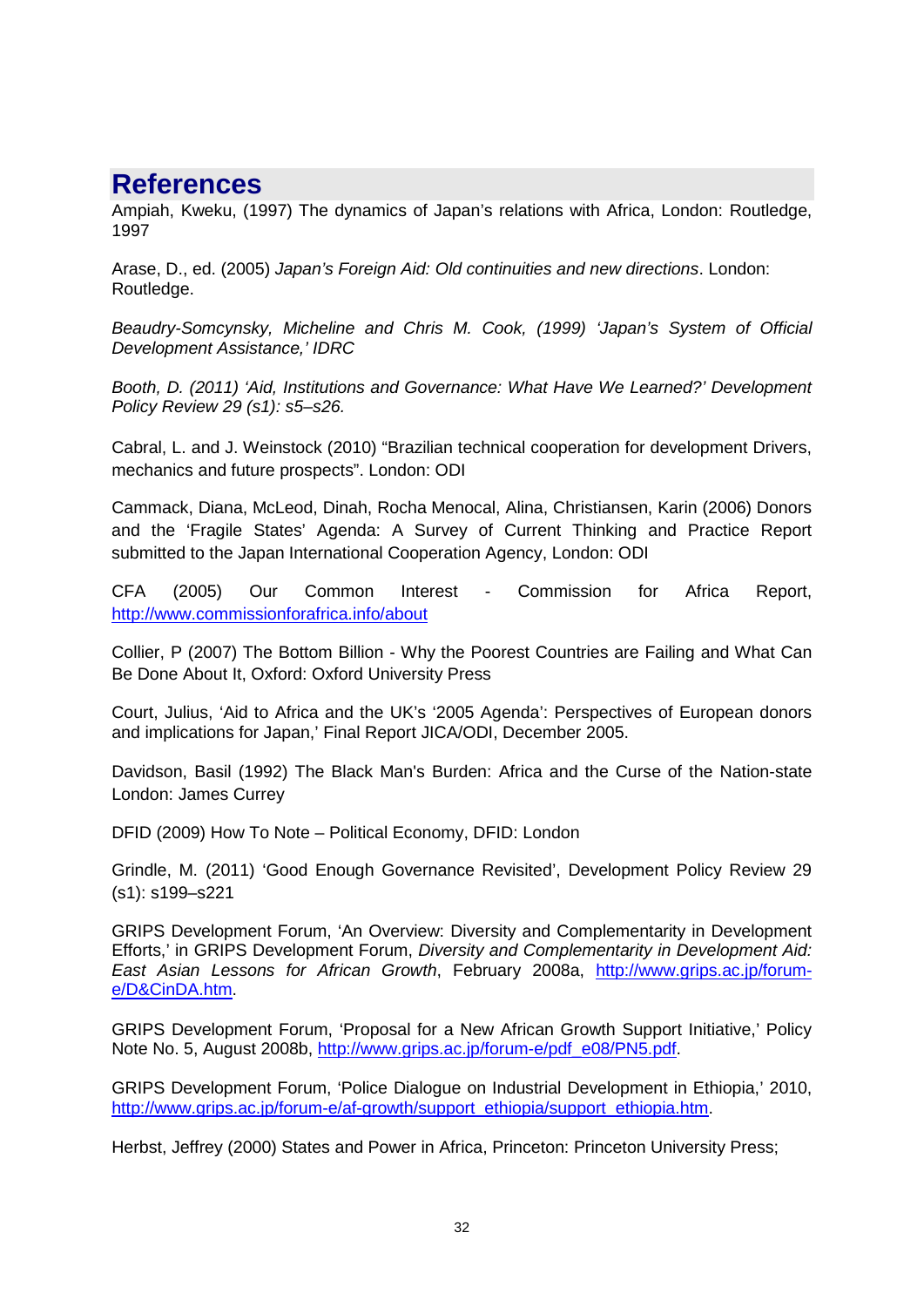Homma, Toru, 'Unlocking Investment Potential in Africa: JICA's approach,' OECD Global Forum on International Investment, 7-9 December 2009, <http://www.oecd.org/dataoecd/10/48/44237641.pdf>

Horie, Masahiko, 'Japan's Development Cooperation with Sub-Saharan Africa: Past, Present and Future', in Kazuo Takahasi (ed.) *A New Phase of Development Cooperation with Sub-Saharan Africa*, (TOKYO: Japan Foundation for Advanced Studies on International Development, 1997).

Ichikawa, Taro, 'Mozambique: Japan, Brazil to transform savannah into farmland,' 2009, <http://www.indepthnews.net/news/news.php?key1=2009-08-27%2008:20:28&key2=1>

JICA, 'Boosting Growth: 2010 Annual Report,' (Tokyo: JICA, 2010).

JICA/AGRA, 'Coalition for African Rice Development,' 29 May 2008, [http://www.rice4africa.com/downloads/aboutCARD/card\\_02\\_en.pdf](http://www.rice4africa.com/downloads/aboutCARD/card_02_en.pdf)

Kenya Electricity Generating Company Ltd (KenGen), 'Sondu/Miriu Hydroelectric Power<br>Proiect.' Proiect Briefing Paper. May 200. Project,' Project Briefing Paper, May 200, [http://www.kengen.co.ke/userfiles/Sondu%20briefing%20paper%20\(brief\).pdf](http://www.kengen.co.ke/userfiles/Sondu%20briefing%20paper%20(brief).pdf)

Kurokawa, Kiyoto, Fletcher Tembo and Dirk Willem te Velde, 'Donor support to private sector development in sub-Saharan Africa: Understanding the Japanese OVOP programme,' JICA-ODI Working Paper 290, April 2008.

Kurokawa, Kiyoto, Fletcher Tembo and Dirk Willem te Velde, ' Challenges for the OVOP movement in Sub-Saharan Africa -Insights from Malawi, Japan and Thailand,' April 2010, [http://www.odi.org.uk/resources/download/4876.pdf.](http://www.odi.org.uk/resources/download/4876.pdf/)

Lehman, Howard P. (2010a), 'Introduction: The global politics of Japanese-African relations,' in Howard P. Lehman (ed) *Japan and Africa: Globalization and foreign aid in the 21st century* (London: Routledge, 2010).

Lehman, Howard P. (2010b), 'The Asian economic model in Africa: Japanese developmental lessons for Africa' in Howard P. Lehman (ed) *Japan and Africa: Globalization and foreign aid in the 21st century* (London: Routledge, 2010).

Manuel, Trevor (2003) AFRICA AND THE WASHINGTON CONSENSUS - Finding the Right Path, Finance & Development

McKinsey & Company (2010) McKinsey on Africa: A continent on the move. New York: McKinsey.

Migdal, Joel (1998) Strong Societies and Weak States

Morikawa, Jun, *Japan and Africa: Big Business and Diplomacy* (London: Hurst & Co, 1997).

Moss, Joanna and John Ravenhill, *Emerging Japanese Economic Influence in Africa*, Policy Papers in International Affairs No. 21, Institution of International Studies, University of California Berkeley, 1985.

OECD-DAC (2005) Paris Declaration on Aid Effectiveness, OECD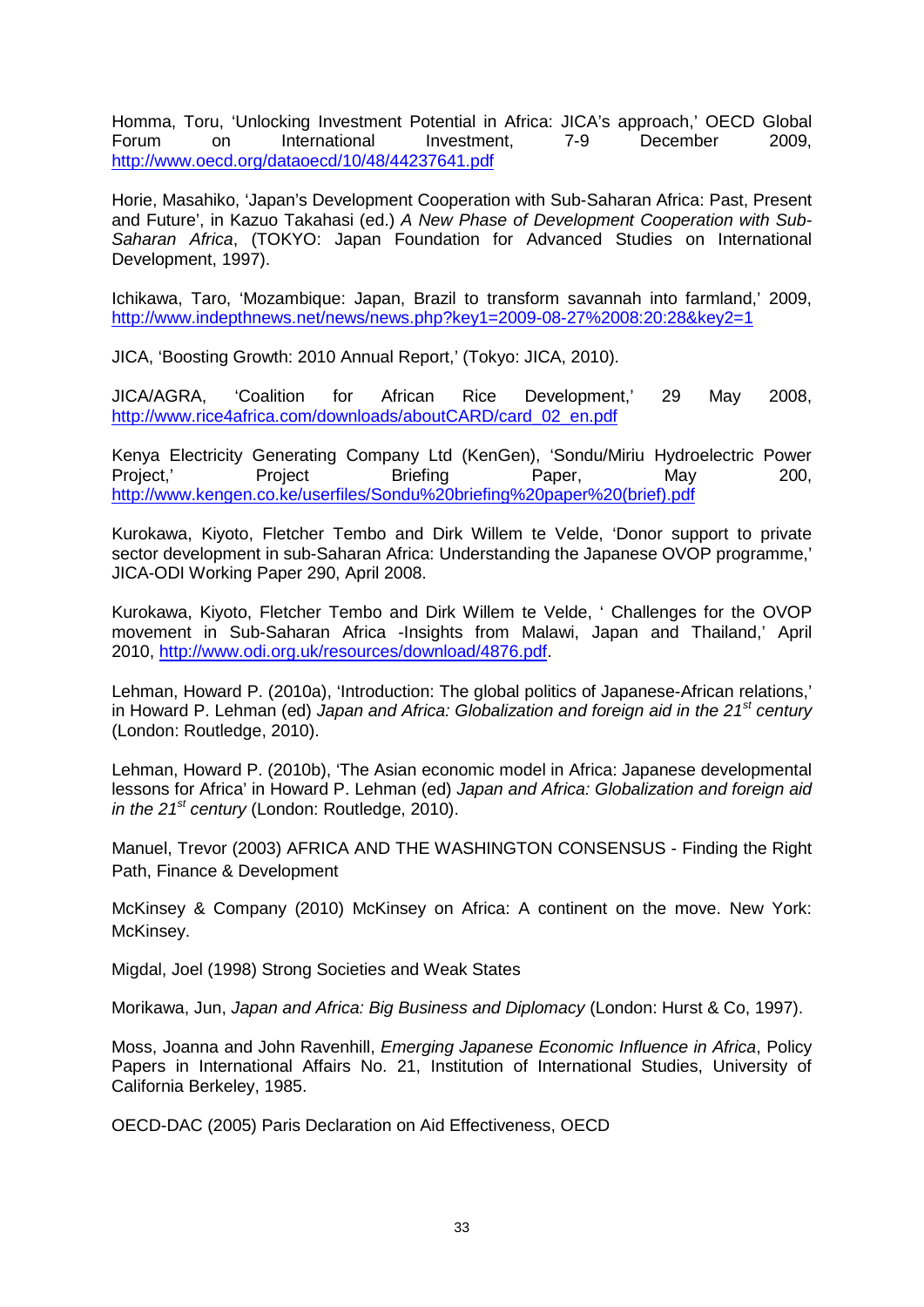Prada, F, Casabonne, U, Bezanson, K (2010) Supplementary study on "Development resources beyond the current reach of the Paris Declaration", Copenhagen

OECD (2010) Japan Development Assistance Committee (DAC) Peer Review, Paris: OECD

Olukoshi, Adebayo (2000) Structural Adjustment and Social Policies in Africa: Some Notes, Paper Prepared for the GASPP 4 Seminar on Global Social Policies and Social rights, New Delhi, India, 8 - 10 November

ONE, 'The Data Report 2011: Brazil',<http://www.one.org/data/en/countries/non-dac/brazil/>

Piron, L.H. with Evans, A. (2004) *Politics and the PRSP Approach: Synthesis Paper*, Working Paper No. 237. London: ODI

Pritchett, L and de Weijer, F (2010) FRAGILE STATES: STUCK IN A CAPABILITY TRAP? WORLD DEVELOPMENT REPORT 2011, BACKGROUND PAPER

Rocha Menocal, A and Rogerson, A (2006) Which way the future of aid? Southern civil society perspectives on current debates on reform to the international aid system, ODI Working Papers 259, London: ODI

Rocha Menocal, A, Denney, L, Geddes, M (2011) Informing the Future of Japan's ODA - Phase One: Locating Japan's ODA within a crowded and shifting marketplace, ODI: London

Rodrik, Dani (2002) AFTER NEOLIBERALISM, WHAT?, Presentation at the BNDES seminar on "New Paths of Development," Rio, September 12-13

Sato, Makoto, 'An historical analysis of Japan's aid policy in Africa', in Howard P. Lehman (ed) *Japan and Africa: Globalization and foreign aid in the 21st century* (London: Routledge, 2010).

Sunderland, David, 'The UK's policies towards Africa: A snapshot of current positions, debates, with suggestions and implications for Japan,' annex to Julius Court, 'Aid to Africa and the UK's '2005 Agenda': Perspectives of European donors and implications for Japan,' Final Report JICA/ODI, December 2005.

Takahashi, Motoki, 'The Ambiguous Japan: Aid experience and the notion of self-help' in Howard P. Lehman (ed) *Japan and Africa: Globalization and foreign aid in the 21st century* (London: Routledge, 2010).

Takamasa, Akiyama and Sasaoka Yuichi, *In search of new approaches to Japanese development assistance* (Tokyo: Foundation for Advanced Studies on International Development, 2006).

Task Team on South-South Cooperation, 'Kenya-Japan – Mathematics and Science Education in Africa,' The South-South Cooperation Case Stories, March 2010, [http://www.impactalliance.org/ev\\_en.php?ID=49224\\_201&ID2=DO\\_TOPIC](http://www.impactalliance.org/ev_en.php?ID=49224_201&ID2=DO_TOPIC)

TICAD IV, 'Towards a vibrant Africa: A continent of hope and opportunity,' The Fourth Tokyo International Conference on African Development, 28-30 May 2008, Yokohama, Japan, <http://www.ticad.net/ivdocuments/TICADIV-ENGLISH.pdf>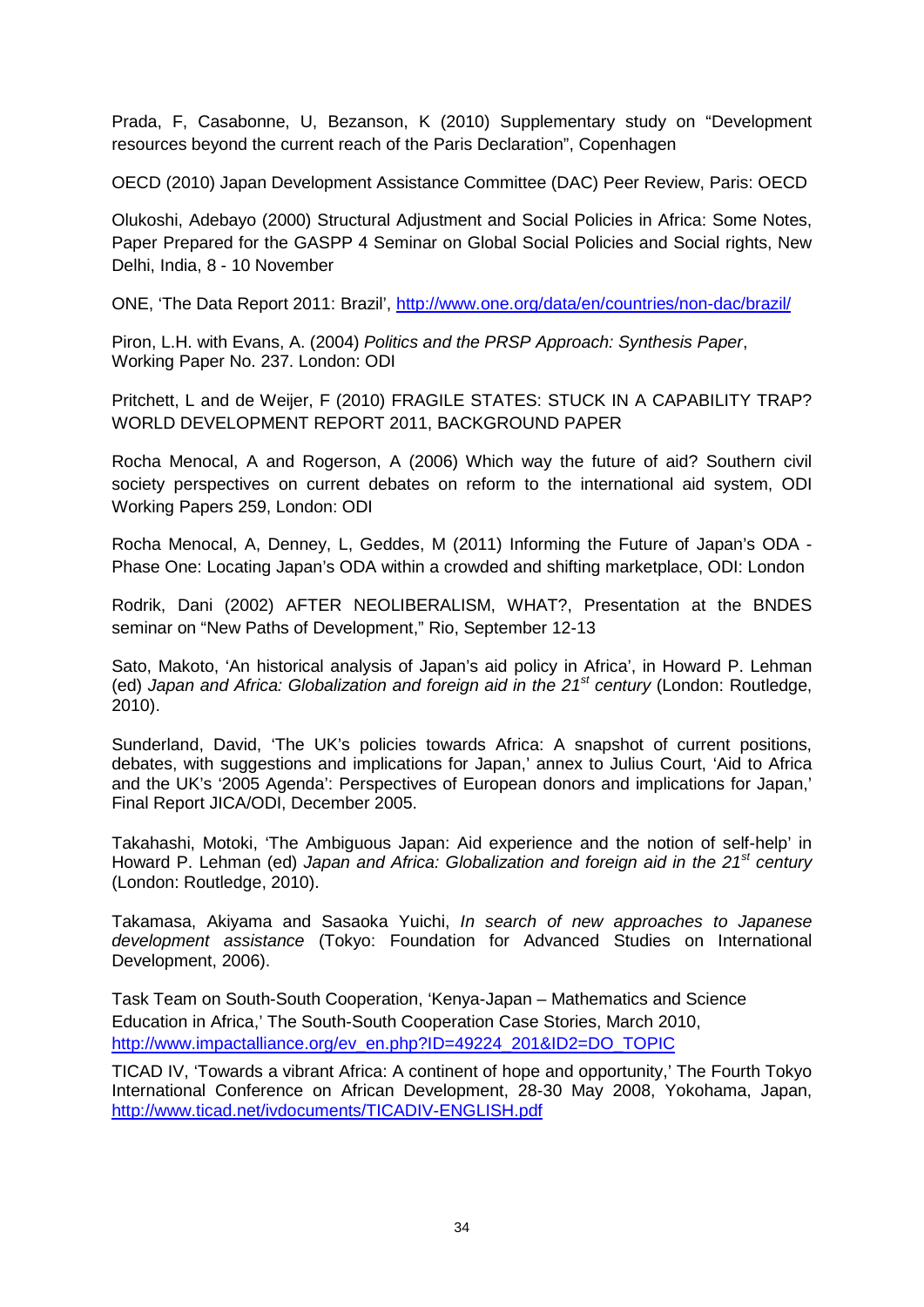Tran, Mark, 'African leaders do not take us for granted, insists Japanese aid chief,' *The Guardian Poverty Matters Blog*, 25 July 2010, [http://www.guardian.co.uk/global](http://www.guardian.co.uk/global-development/poverty-matters/2011/jul/25/japan-africa-aid-sadako-ogata)[development/poverty-matters/2011/jul/25/japan-africa-aid-sadako-ogata](http://www.guardian.co.uk/global-development/poverty-matters/2011/jul/25/japan-africa-aid-sadako-ogata)

UNICEF (1987) Adjustment with a Human Face Report, UNICEF: Washington D.C.

Warrener, Debbie with Julius Court, 'Aid Policy Research: Towards stronger Japan-UK linkages: Setting the scene,' ODI, August 2004.

Wild and Foresti 2011 Putting Politics into Practice, A dialogue on governance strategies and action in international development London: ODI

Wild, L and Mepham, D (2006) (eds.) The New Sinosphere: China in Africa, Institute for Public Policy Research: London

Williamson, John (2004) The Washington Consensus as Policy Prescription for Development, A lecture in the series "Practitioners of Development" delivered at the World Bank on January 13, 2004, Institute for International Economics

Williamson, T, Dom, C (2010) Sector Budget Support in Practice – Synthesis Report, London: ODI/Mokoro

Woods, N. (2008) "Whose Aid? Whose Influence? China, emerging donors, and the silent revolution in development assistance", International Affairs 84 (6).

World Bank (2010) Problem-Driven Governance and Political Economy Analysis, Good Practice Framework, Washington, DC: World Bank

World Bank (2011) Conflict, Security and Development, WDR 2011. World Bank, Washington DC

Yanagihara, T (1998) 'Development and Dynamic Efficiency: 'Framework Approach' Versus 'Ingredients Approach''. In Ohno, K. & Ohno, I. (eds) *Japanese Views on Economic Development: Diverse Paths to the Market.* London: Routledge.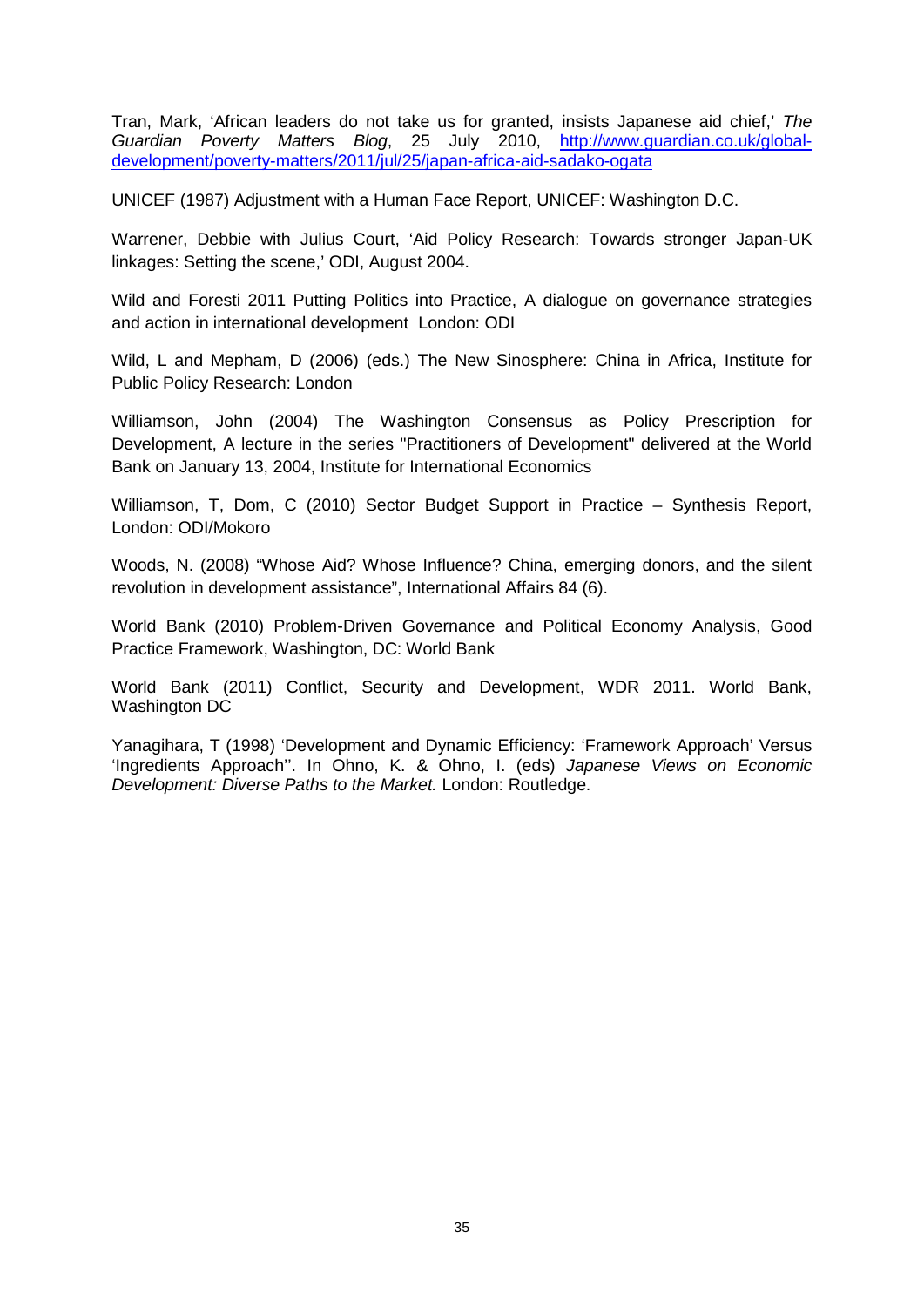# <span id="page-35-0"></span>**APPENDIX A: Project Terms of Reference**

### **PART ONE – Locating Japan's ODA within a crowded, shifting marketplace**

This part examines the history and evolution of Japan's ODA to date, in an effort to extract / identify its contemporary value within a rapidly changing development landscape. The major question it seeks to answer is:

 $\triangleright$  What is the value add of Japan's development model compared with other major donors?

Answering this question will involve answering a number of more focused 'minor' questions, including:

- 1. What do we mean by a development 'model' or approach and how does it relate to a country's ODA policy?
- 2. What are the most common characteristics of development models shared across the donor community?
- 3. What are the defining features of Japan's contemporary ODA /development model, and how / why have these changed over the last few decades?
- 4. What is the relation between Japan's ODA and Japanese culture, and what implications might this have for the former's propensity for change?
- 5. Who are the most comparable donor agencies to JICA in terms of their development model / ODA policy, and who are the most different?
- 6. How is Japan's ODA currently viewed / appreciated by other key stakeholders (e.g. donors, western media, international NGOs), as compared with their closest counterparts?
- 7. How will Japan's ODA and/or development model be affected by the rise of Brazil, Russia, India and particularly China as emerging economies / donors?

This element of the research is designed to *raise awareness* about the history and contemporary value of Japan's ODA, and will target audiences including:

- Japanese Government Ministry of Foreign Affairs
- JICA HQ
- JICA Overseas Offices
- Other Bilateral and Multilateral Donors / Government Agencies
- International NGOs
- United Nations Agencies
- Japanese Embassies
- Japanese & Foreign Media / Academic Institutions

It is anticipated that the methodology supporting this element of the project will include desk research (e.g. comparing OECD DAC Peer Reviews), telephone / face-to-face interviews with academics and officials, and case studies / success stories from JICA's information database.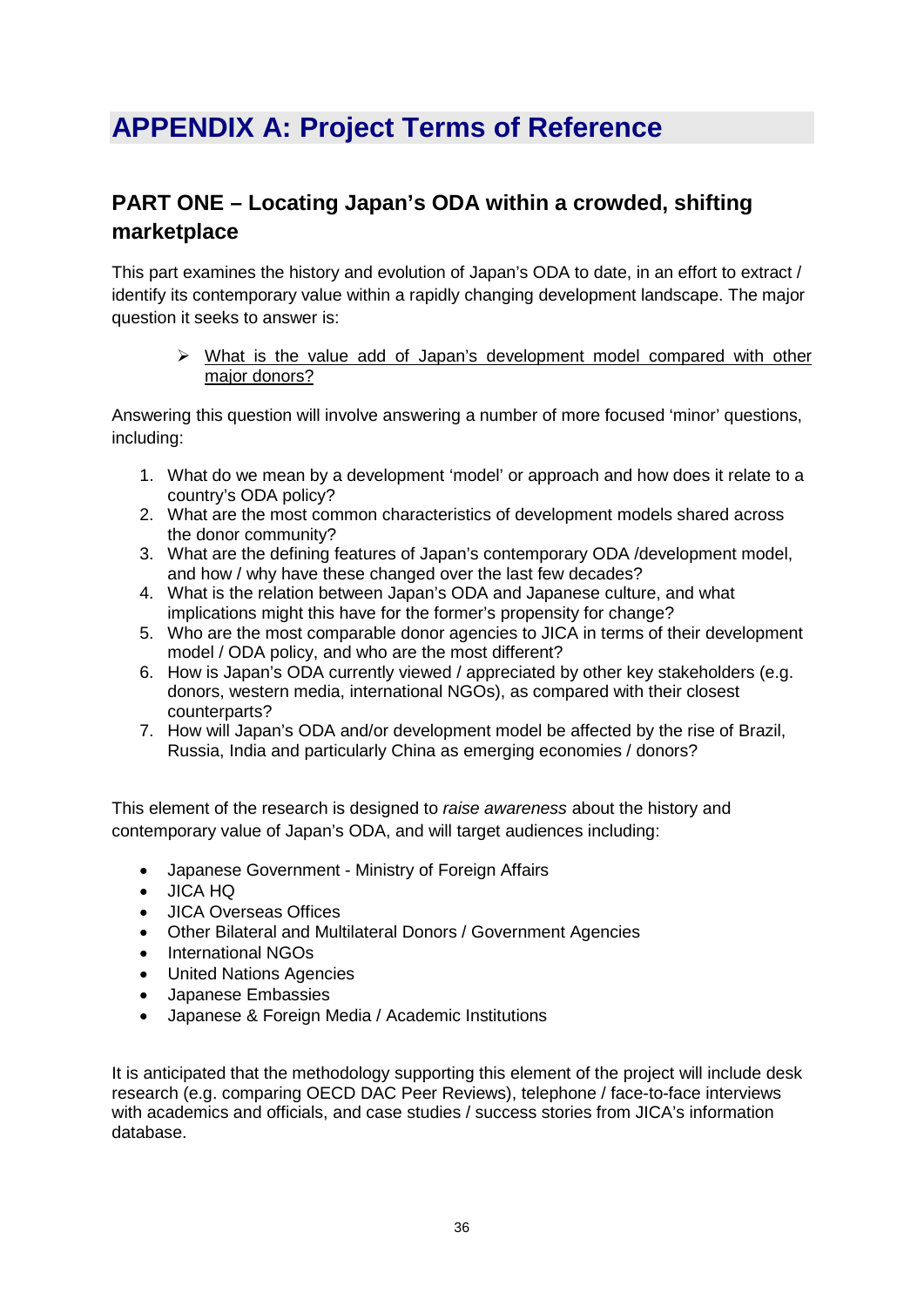### **PART TWO – Applying the strengths of Japan's ODA within an African context**

This part examines how the distinctive value of Japan's ODA can be practically applied to meet some of the contemporary and emerging challenges facing African countries. The major question it seeks to answer is:

 $\triangleright$  What has been the value add of Japan's contribution to African development to date, and what areas, issues, populations or programs should it concentrate on going forward in cooperating effectively with other key stakeholders?

Answering this question will involve answering a number of more focused 'minor' questions, including:

- 1. What has been Japan's strategy for ODA to Africa so far, and what have been the key influencing factors behind this approach?
- 2. What have been some of the key success stories in Japan's assistance to Africa to date, and what have been some of the major barriers to success?
- 3. Which donors appear to have had greatest success in providing sustainable, effective assistance to Africa, and how has this been achieved?
- 4. What are the key priorities that are / will be driving the work of other major donors providing ODA to Africa over the next ten years?
- 5. Avoiding duplication and recognising its distinctive strengths, what areas, issues, populations, programs or methods might be most appropriate for Japan to focus on in providing ODA to Africa over the next ten years?

This element of the research is designed to be *policy-oriented* and *practically focused*, and will target audiences including:

- Japanese Government Ministry of Foreign Affairs
- JICA HQ and JICA Overseas Offices
- Other Bilateral and Multilateral Donors / Government Agencies
- International NGOs
- United Nations Agencies
- Japanese Embassies
- Japanese & Foreign Media
- Japanese & Foreign Academic Institutions
- TICAD V Working Groups and Conference delegates in 2013

It is anticipated that the methodology supporting this element of the project will include desk research, telephone / face-to-face interviews with academics and officials specialising in African development located in-country and around the world, and case studies / success stories from JICA's African database.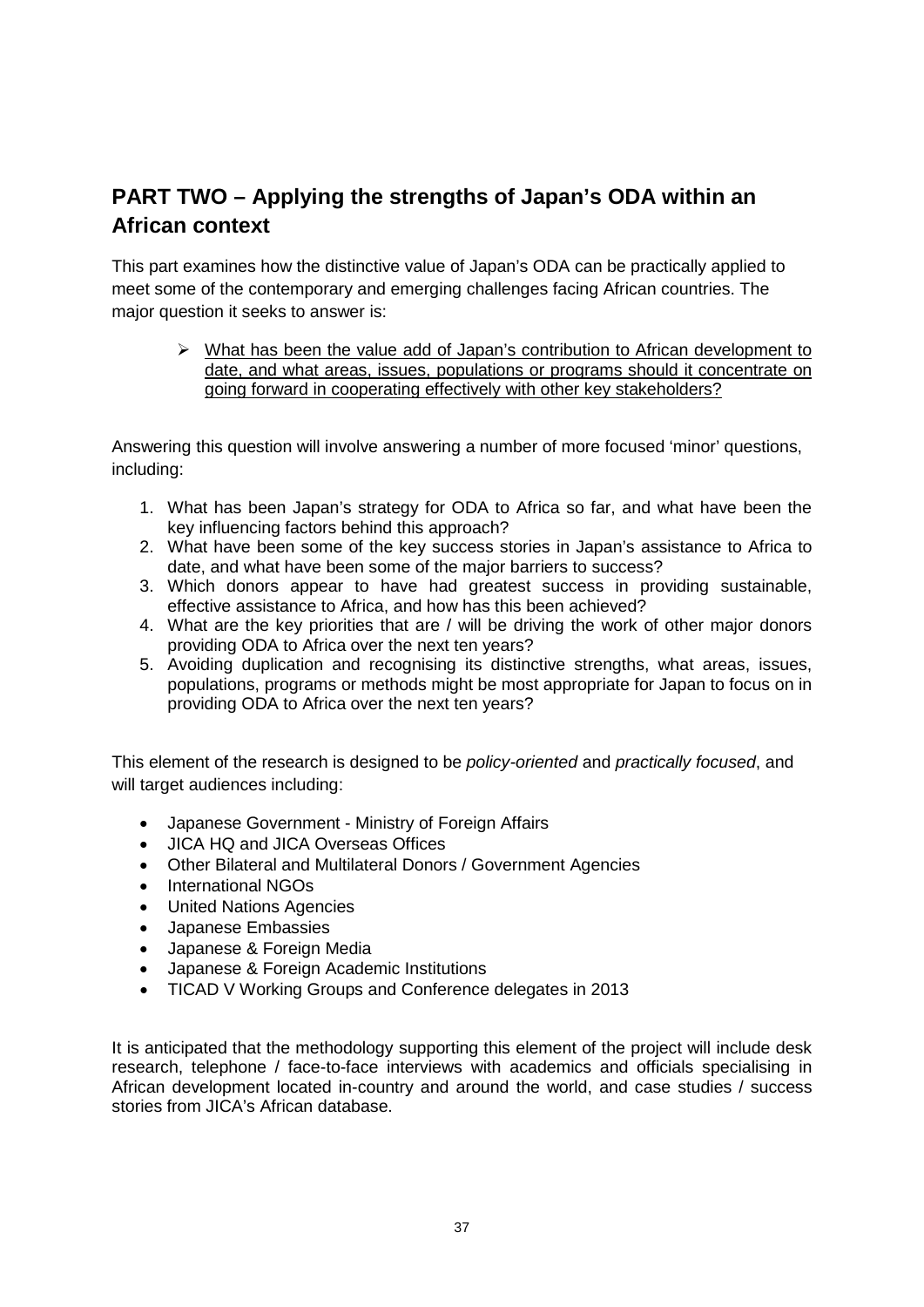### **PART THREE - Positioning Japan's ODA as a leader in its field**

This part contextualises the research within the United Kingdom to examine how the findings from the previous two research elements can be used to enhance the public recognition and status of Japan's ODA within an increasingly competitive marketplace. The major question it seeks to answer is:

 $\triangleright$  What is the best way for Japan to enhance its profile and influence in the development field to remain a leader despite the emergence of new players?

Answering this question will involve answering a number of more focused 'minor' questions, including:

- 1. What are the most common perceptions / misconceptions among development stakeholders in the UK regarding Japan's ODA?
- 2. How might Japan best quantify / understand the gap between the size of its ODA contribution and its perceived contemporary public recognition worldwide?
- 3. What have been the implications of this gap in shaping Japan's ability to influence development policy and practice at the highest international levels?
- 4. How have / do donors similar to Japan maintain public profile and influence relating to their ODA, both domestically and abroad?
- 5. Using the example of the UK media, what are some of the relationships, resources and models of interaction that might successfully enhance the profile and influence of JICA in this region?

This element of the research is designed to be *policy-oriented* and *practically focused*, and will target audiences including:

- Japanese Government Ministry of Foreign Affairs
- JICA HQ
- JICA Overseas Offices particularly those in UK, USA and France
- Other Bilateral and Multilateral Donors / Government Agencies
- International NGOs
- United Nations Agencies
- Japanese Embassies
- Foreign Media particularly those organisations based in the UK

It is anticipated that the methodology supporting this element of the project will include desk research, telephone / face-to-face interviews with UK-based journalists, academics and officials specialising in international development.